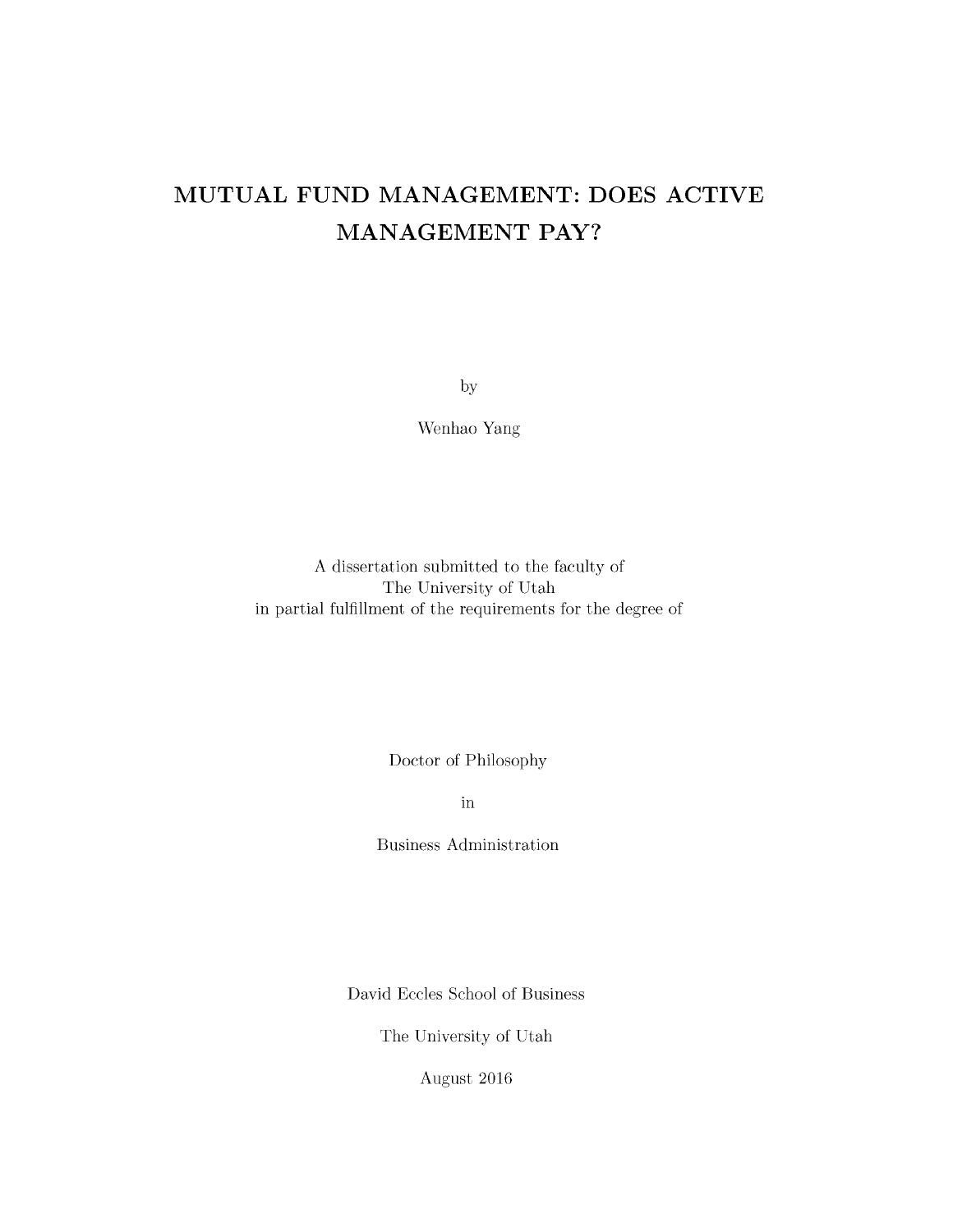Copyright  $\copyright$  Wenhao Yang 2016

All Rights Reserved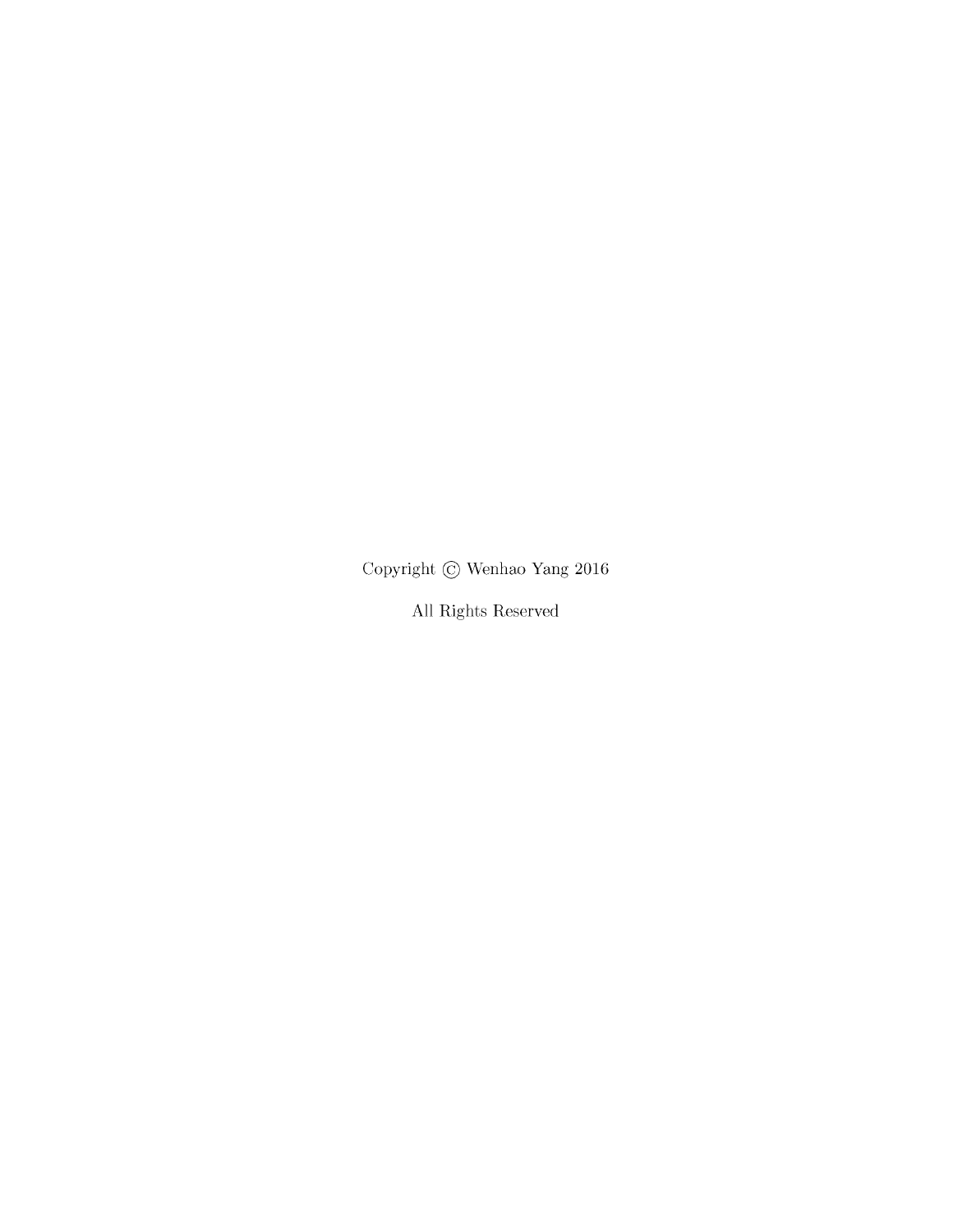# **The University of Utah Graduate School**

## **STATEMENT OF DISSERTATION APPROVAL**

| The dissertation of                                               | Wenhao Yang                            |                            |
|-------------------------------------------------------------------|----------------------------------------|----------------------------|
| has been approved by the following supervisory committee members: |                                        |                            |
| <b>Peter L. Bossaerts</b>                                         | , Chair                                | 4/8/2016<br>Date Approved  |
| Elena N. Asparouhova                                              | , Member                               | 4/8/2016<br>Date Approved  |
| <b>Michael Cooper</b>                                             | , Member                               | 4/8/2016<br>Date Approved  |
| <b>Feng Zhang</b>                                                 | , Member                               | 4/8/2016<br>Date Approved  |
| <b>Michael Halling</b>                                            | , Member                               | 4/10/2016<br>Date Approved |
| and by                                                            | <b>William S. Hesterly</b>             | , Associate                |
| Dean of                                                           | <b>David Eccles School of Business</b> |                            |

and by David B. Kieda, Dean of The Graduate School.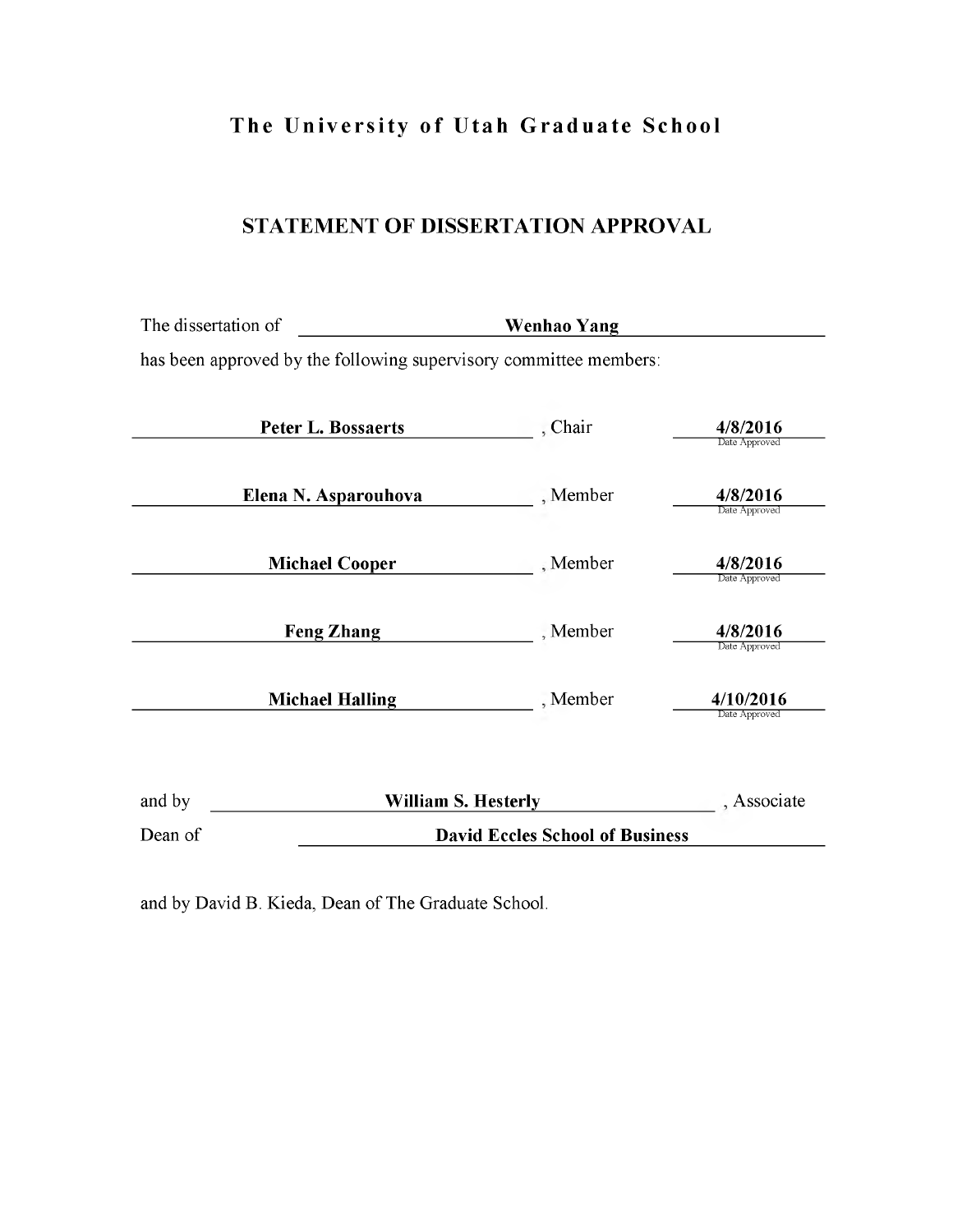## **ABSTRACT**

According to classical portfolio theory, two implications follow when an asset has a positive alpha against some benchmark:  $(1)$  the benchmark is mean-variance inefficient; (2) by combining the positive alpha asset with the benchmark, one can improve the meanvariance efficiency of the benchmark. The first implication is well known, but the second is largely ignored in the existing literature. This dissertation tests and applies the second implication. The dissertation has two chapters.

Chapter 1 empirically tests the theory. Specifically, we test whether the alpha of an investment relative to one's existing portfolio can be used to improve out-of-sample performance as m easured by Sharpe ratio and four-factor alpha. For the period 2000 - 2014, we confirm this for the Vanguard S&P 500 Index Fund and the Growth and Small Index Fund, which we extend by adding various Exchange Traded Funds.

Chapter 2 applies the theory in the mutual fund context in order to shed light on the relation between active management and fund performance. Recent studies have documented a positive relation between the degree of active management and mutual fund performance. We show that this relation holds only for fund managers who trade in an optimal way. The optimality measure that we develop, "investment alpha," captures whether a mutual fund is trading towards mean-variance optimality, which, we argue, is the first-best choice for mutual fund managers within a mean-variance framework. This investment alpha is similar to previous work using evaluation alphas such as Jensen's alpha, except that our benchmark is the manager's own portfolio. We show that if the investment alpha of a fund's incremental portfolio — defined as the portfolio obtained by collecting the changes in a manager's positions over a given period  $\frac{1}{10}$  is positive then the fund is trading in the "right" direction. We show empirically that managers who do so outperform, and the more so if they are more active, and that investors react to the correct direction through increases in fund flows in the subsequent quarter. Actively managed funds that don't trade toward mean-variance optimality do not outperform.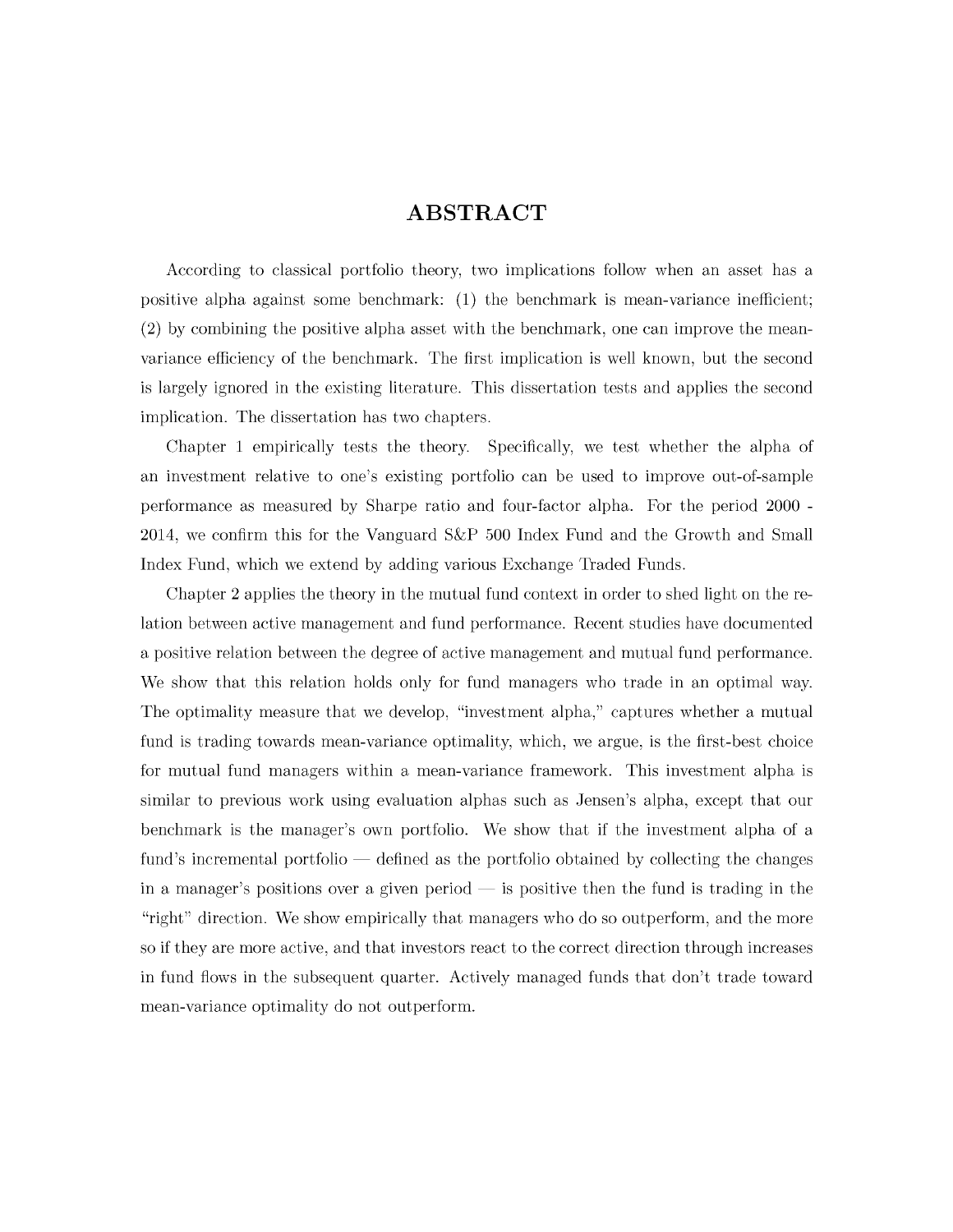For my mom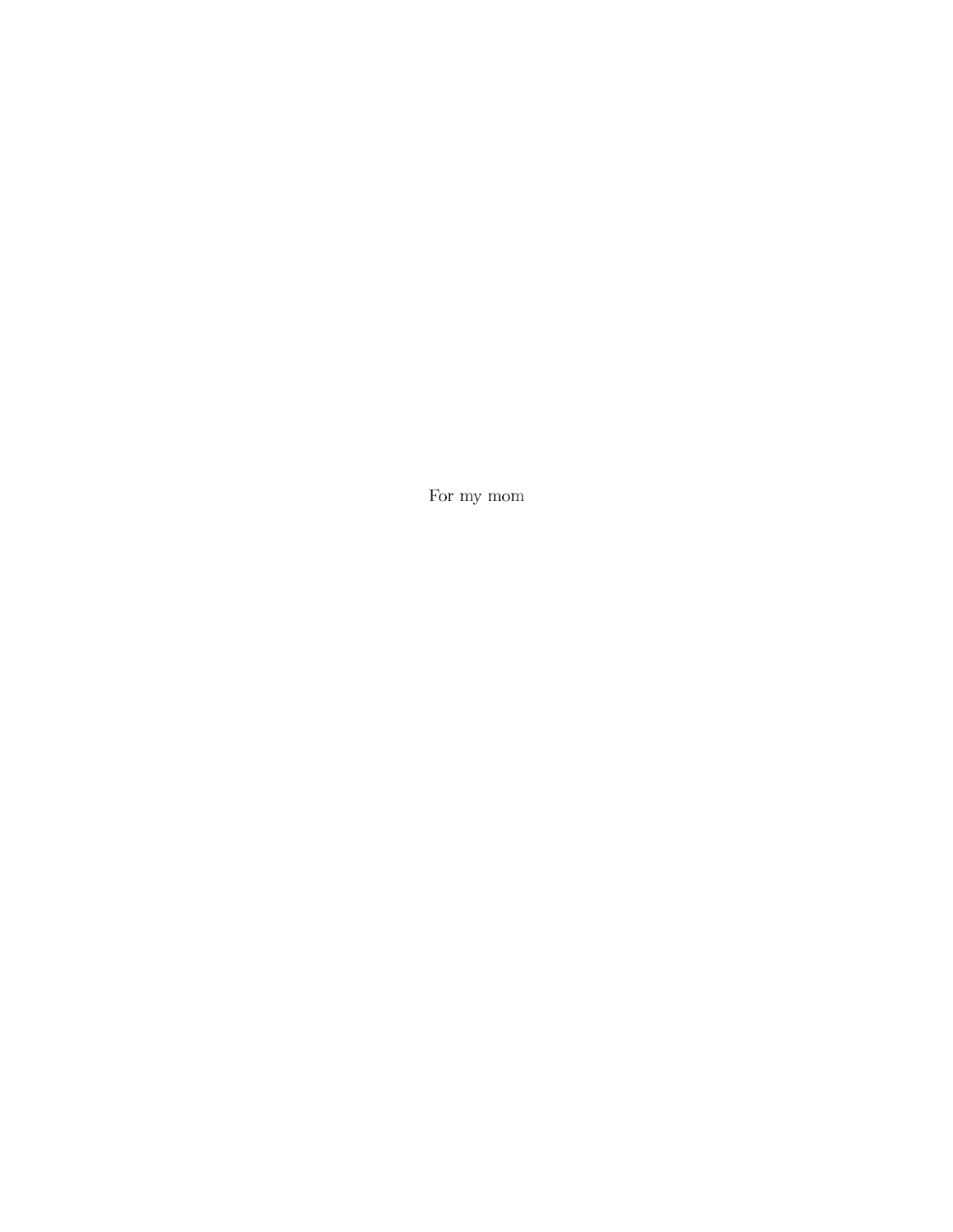# **CONTENTS**

|    |                                                  | iii            |
|----|--------------------------------------------------|----------------|
|    |                                                  | vi             |
|    |                                                  | vii            |
|    |                                                  | viii           |
|    | <b>CHAPTERS</b>                                  |                |
| 1. | USING ALPHA TO GENERATE ALPHA                    | $\mathbf{1}$   |
|    | 1.1                                              | $\mathbf{1}$   |
|    | 1.2                                              | $\overline{4}$ |
|    | 1.3                                              | $\,6\,$        |
|    |                                                  | 6              |
|    |                                                  | 8              |
| 2. | INVESTMENT DIRECTION AND ACTIVE MANAGEMENT       | 13             |
|    | 2.1<br>Introduction                              | 13             |
|    |                                                  | 18             |
|    | 2.2.1 Theoretical Motivation of Investment Alpha | 18             |
|    | 2.2.2                                            | 19             |
|    | 2.2.3 Discussion about the Empirical Design      | 22             |
|    |                                                  | 22             |
|    |                                                  | 24             |
|    | 2.4.1 Investment Direction and Performance       | 24             |
|    | 2.4.2 Investment Direction and Turnover          | 25             |
|    | 2.4.3 Investment Direction and Active Share      | 28             |
|    | 2.4.4 Investment Direction and Selectivity       | 29             |
|    | 2.4.5 Investment Direction and Fund Flow         | 30             |
|    |                                                  | 31             |
|    | 2.5.1                                            | 32             |
|    |                                                  | 33             |
|    |                                                  | 33             |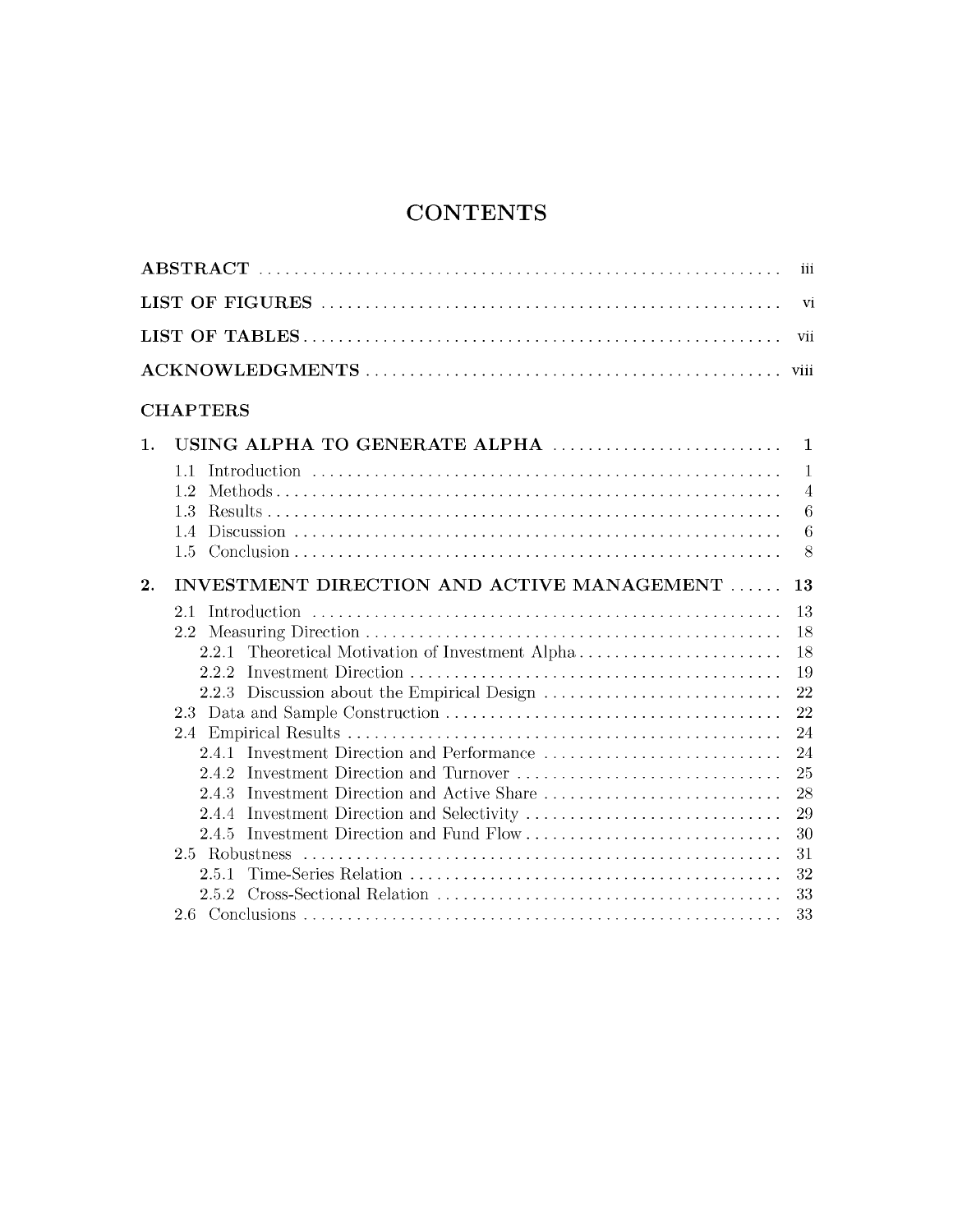# **LIST OF FIGURES**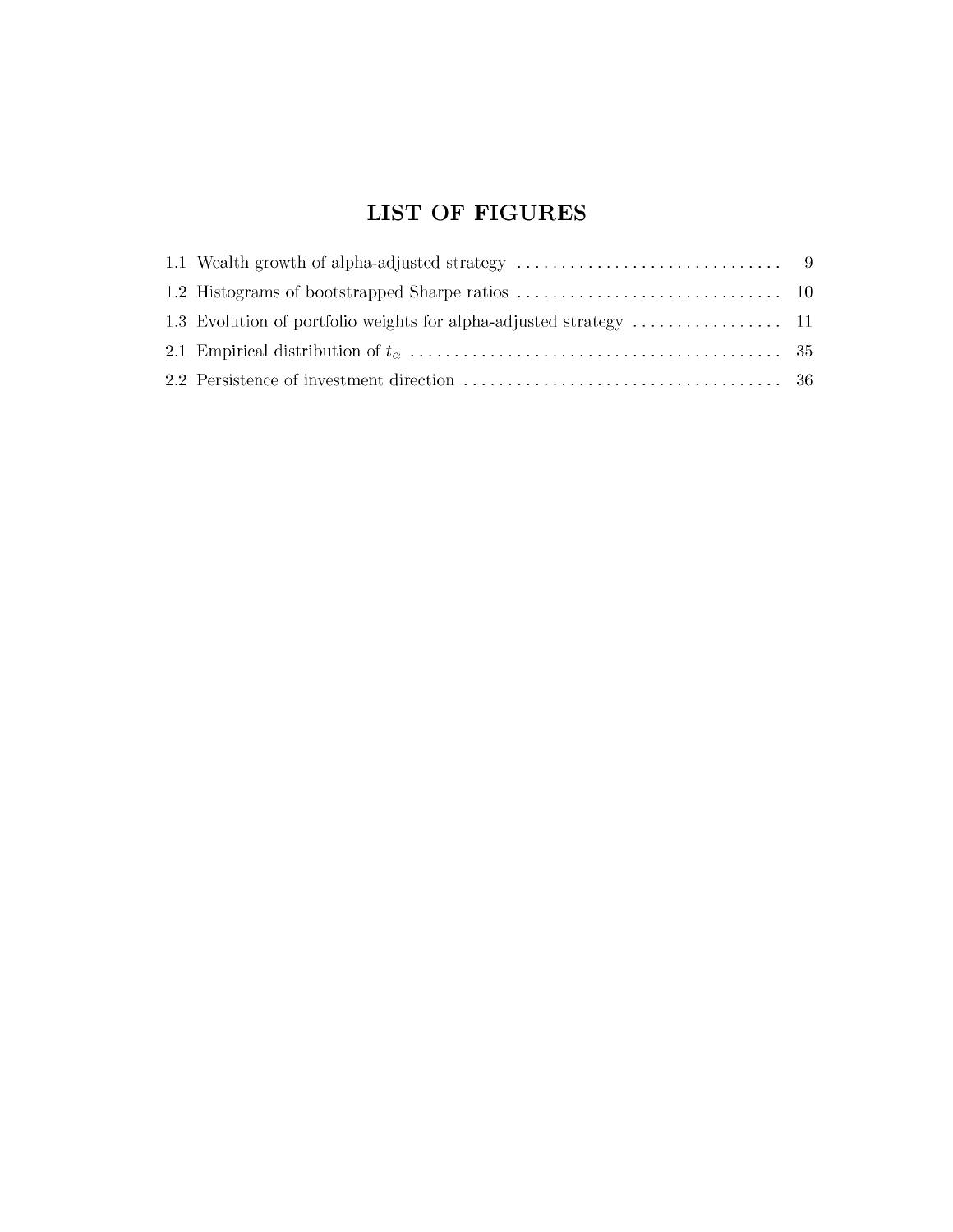# **LIST OF TABLES**

|                  | 1.1 Four-factor regression on alpha adjusted VISGX index                                  | 12 |
|------------------|-------------------------------------------------------------------------------------------|----|
|                  | 1.2 Four-factor regression on alpha adjusted VISGX index                                  | 12 |
| 2.1              |                                                                                           | 37 |
| $2.2^{\circ}$    |                                                                                           | 37 |
| 2.3 <sub>1</sub> |                                                                                           | 38 |
|                  | 2.4 Investment direction and fund performance                                             | 39 |
|                  | 2.5 Double sorting on investment direction and turnover ratio, gross return               | 40 |
| 2.6              | Double sort on investment direction and turnover ratio, net return                        | 41 |
|                  | 2.7 Interaction effect of investment direction and turnover ratio on fund performance     | 42 |
|                  | 2.8 Double sort on investment direction and active share based gross return               | 43 |
|                  | 2.9 Double sort on investment direction and active share based net return                 | 44 |
|                  | 2.10 Interaction effect of investment direction and active share on fund performance      | 45 |
|                  | 2.11 Double sort on investment direction and selectivity based gross return $\dots \dots$ | 46 |
|                  | 2.12 Double sort on investment direction and selectivity based net return $\dots \dots$   | 47 |
|                  | 2.13 Interaction effect of investment direction and active share on fund performance      | 48 |
|                  |                                                                                           | 49 |
|                  | 2.15 Robustness test: investment direction and turnover ratio                             | 50 |
|                  | 2.16 Robustness test: double sorting on investment direction and turnover ratio           | 51 |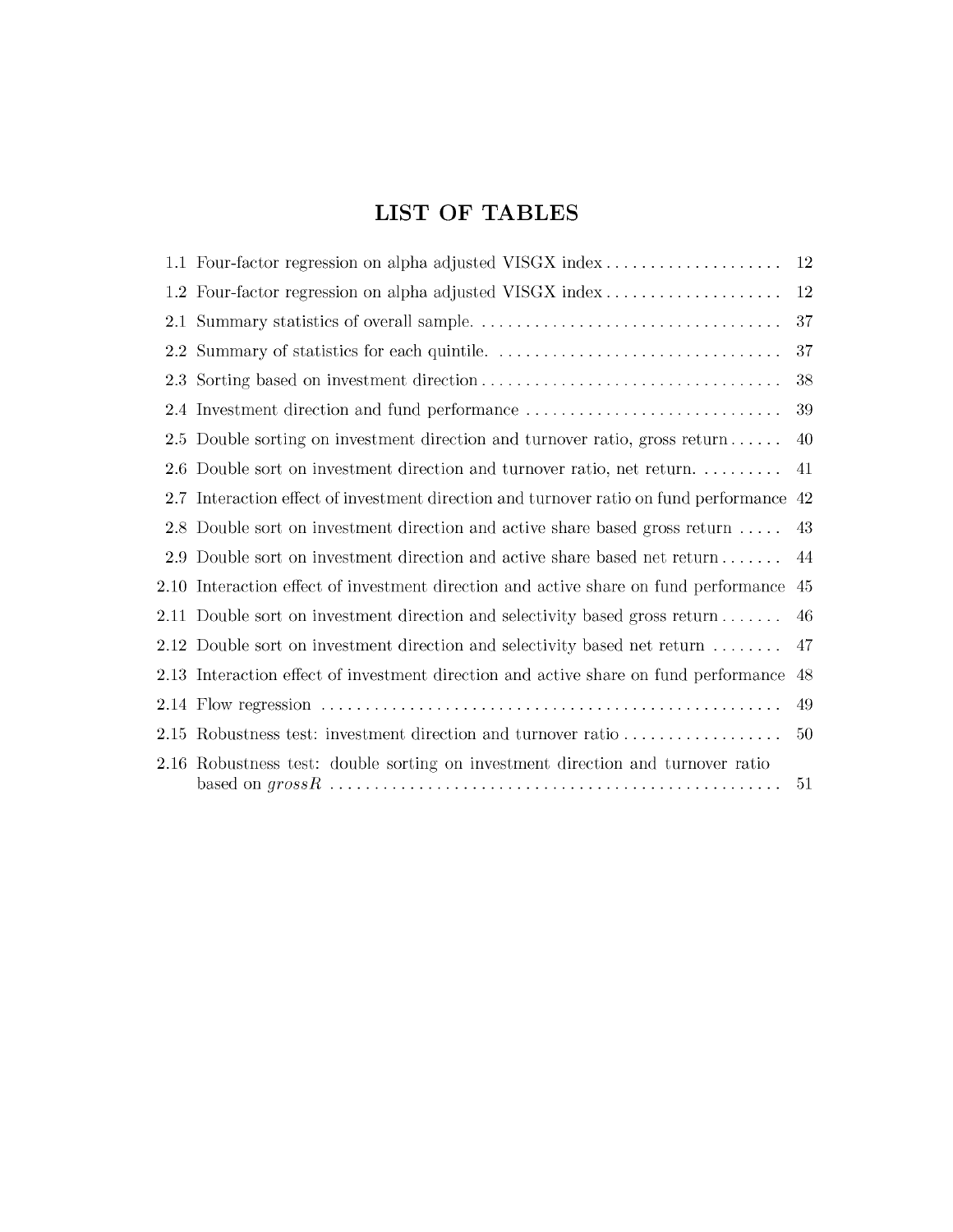## **ACKNOWLEDGMENTS**

Firstly, I would like to express my sincere gratitude to my dissertation chair Prof. Peter L. Bossaerts for the continuous support of my Ph.D study and related research, for his patience, motivation, and immense knowledge. His guidance helped me in all the time of research and writing of this thesis. Besides my chair, I would like to thank the rest of my thesis committee: Prof. Elena N. Asparouhova, Prof. Michael J. Cooper, Prof. Michael Halling and Prof. Feng Zhang, for their insightful comments and encouragement. My sincere thanks also goes to Prof. Hank Bessembinder, Prof. Davidson Heath and Prof. Yihui Pan for valuable discussions during my research.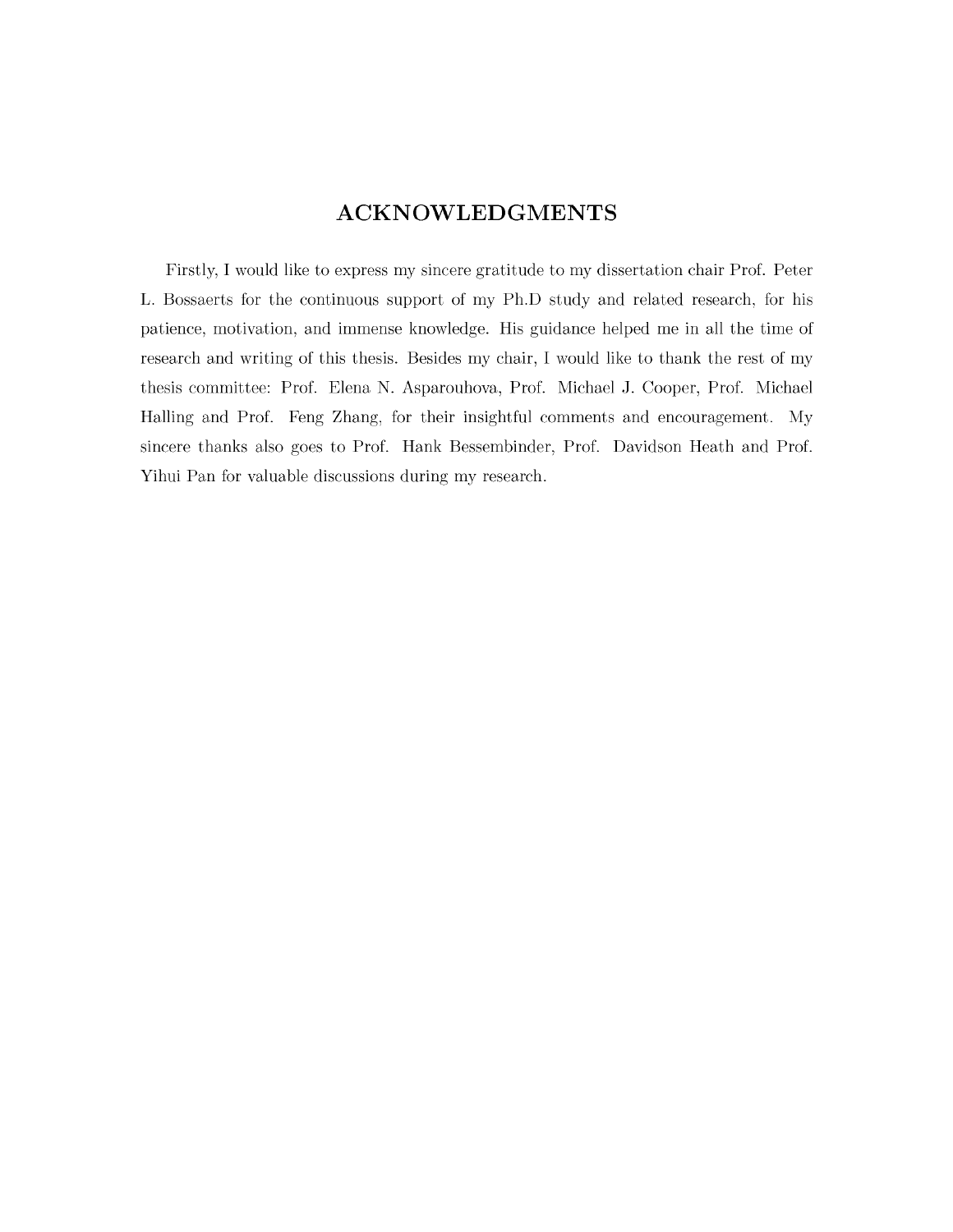## **CHAPTER 1**

## **USING ALPHA TO GENERATE ALPHA**

### **1.1 Introduction**

It has long been known (e.g., Blume  $(1984)$ , Dybvig and Ross  $(1985a)$ ) that, in principle, alpha can be used to improve the Sharpe ratio of one's portfolio. All one has to do is to *marginally change portfolio weights of individual holdings in proportion to their alphas.* Importantly, the alphas should be computed with one's own portfolio as benchmark, and not some other, arbitrary benchmark. While the approach is mathematically correct, it is not obvious that it will work in practice (although we discuss related work below). To our knowledge, there is no systematic evidence on whether the technique produces economically significant results. This is what we set out to test.

There are a number of reasons why adjusting weights in proportion to alphas may not work in practice. Estimation error immediately comes to mind: alphas are, after all, estim ated, and the resulting sampling error may destroy the improvement in the Sharpe ratio that one could obtain if one had known the true alphas. But perhaps the most important reason is that expected returns change over time  $(e.g.,$  Conrad and Kaul  $(1988)$ ). By the time alphas are estimated accurately, expected returns have moved, to the extent that the obtained alphas are no longer relevant. One is effectively chasing a moving target (Garleanu and Pedersen, 2013).

A particularly interesting case to consider, we think, is where an investor holds a broadly diversified index initially, i.e., some proxy of the market portfolio, and then tries to improve the mean-variance efficiency of the held index. That is what we report on here. We shall refer to the improved portfolio that the investor obtains after adjusting weights in proportion to alphas as the *alpha adjusted index*. We think that our case is interesting because of two reasons: (i) we know that broad indices generally are not mean-variance optimal, so that alphas of individual securities are indeed nonzero; (ii) when one takes the index as a proxy of the market portfolio, the emergence of nonzero alphas implies that the csapital asset pricing model (CAPM) fails. If, however, markets constantly move *in the direction of* CAPM, then the alpha adjustment strategy may fail after all. Indeed, prices adjust to ensure that alphas converge to zero (this is what it means for markets to move in the direction of CAPM).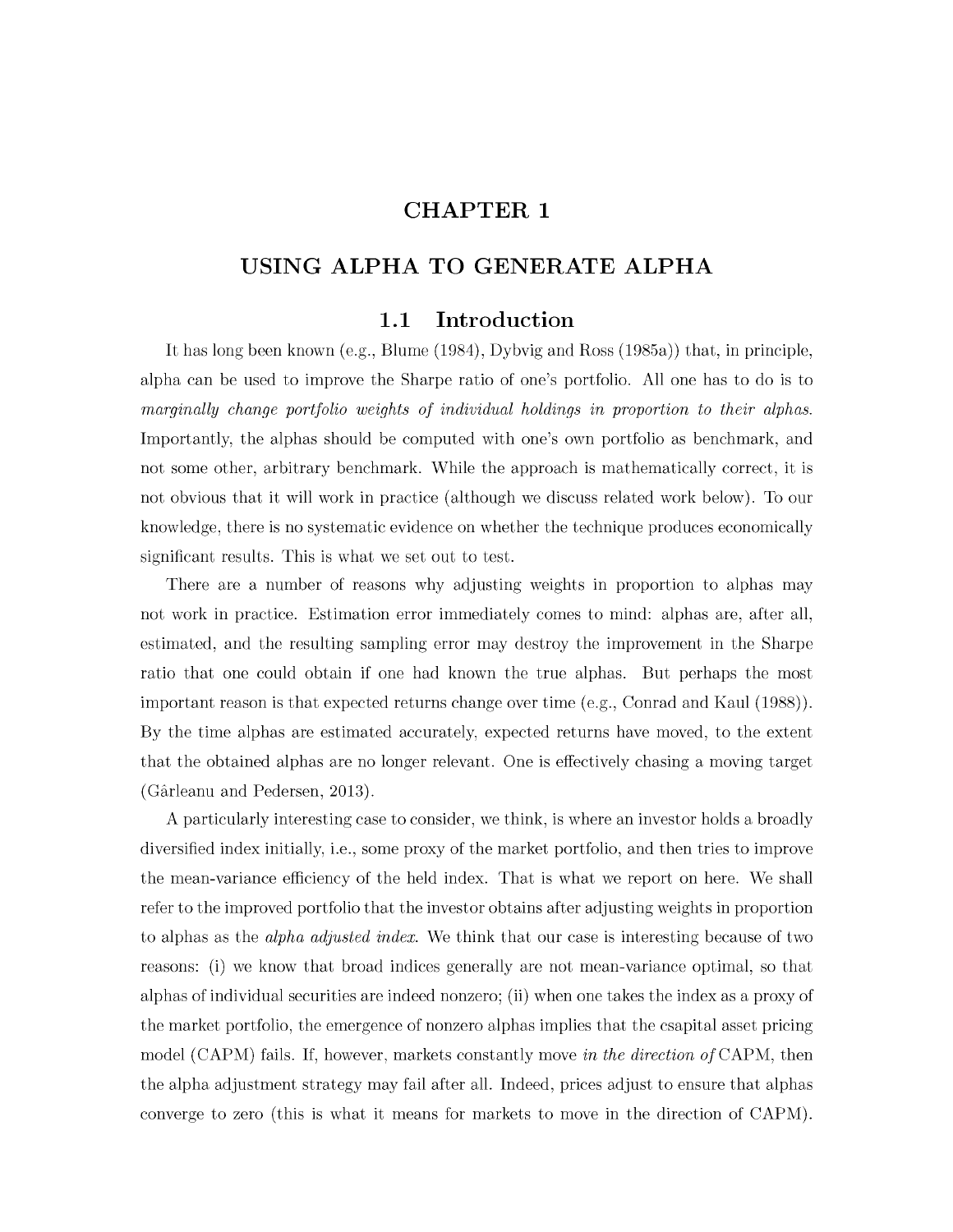Hence, the index one started from becomes mean-variance optimal, while the alpha adjusted index becomes mean-variance suboptimal. As such, one should have remained invested in the index, rather than adjusting its weights.

The latter remark suggests that this study could be viewed as a test of *whether markets move towards CAPM*. It is well known that CAPM fails empirically (see Fama and French  $(1992)$ , but traditional tests assume that one always observes prices when the market is in equilibrium. Common sense instead suggests that markets take a long time to equilibrate, and chances are slim that observations always coincide with equilibrium. Experimental evidence confirms this: even if traditional CAPM tests may fail, markets do have a strong tendency to move towards CAPM (Bossaerts and Plott (2004), Asparouhova et al. (2003)). Of course, real-world financial markets are more complex than laboratory markets, encounter far more friction, and participants know much less than in a controlled setting (e.g., they do not know the true distribution of future payoffs). So, additional forces may be at work which the stylized setting of the laboratory ignores. If we find that our alpha adjusted index does not improve the mean-variance efficiency of our index, one possible cause is that prices adjust in the direction of CAPM. Indeed, in that case, it is beneficial to stick to the original index, even if, based on prior return data alone, the index is inefficient (i.e., there exist nonzero alphas). One effectively lets the markets do the adjustments towards mean-variance optimality.

One way to gauge the economic significance of our exercise is to appeal to a result in Dybvig and Ross  $(1985a)$ . There, it is shown that, to generate a positive alpha with respect to *any* (necessarily mean-variance suboptimal) benchmark or collection of benchmarks, it suffices to acquire a mean-variance optimal portfolio. Admittedly, our investment strategy does not guarantee full mean-variance optimality. At best, the strategy improves efficiency. Still, one can pose the following question: will improvement in mean-variance efficiency be sufficient to generate a (significantly) positive alpha with respect to benchmarks traditionally used in the academic literature? The benchmarks we have in mind are the Fama-French-Carhart four-factor portfolios (Carhart (1997)). That is, we test whether the alpha adjusted portfolio is capable of generating positive alpha with respect to the traditional Fama-French-Carhart factor portfolios.

Putting everything together, evidence that the alpha adjusted portfolio generates positive alpha with respect to the Fama-French-Carhart model would not only demonstrate that our technique is economically relevant. It would also vindicate the claim in Dybvig and Ross (1985a). At the same time, it would demonstrate that markets do not move to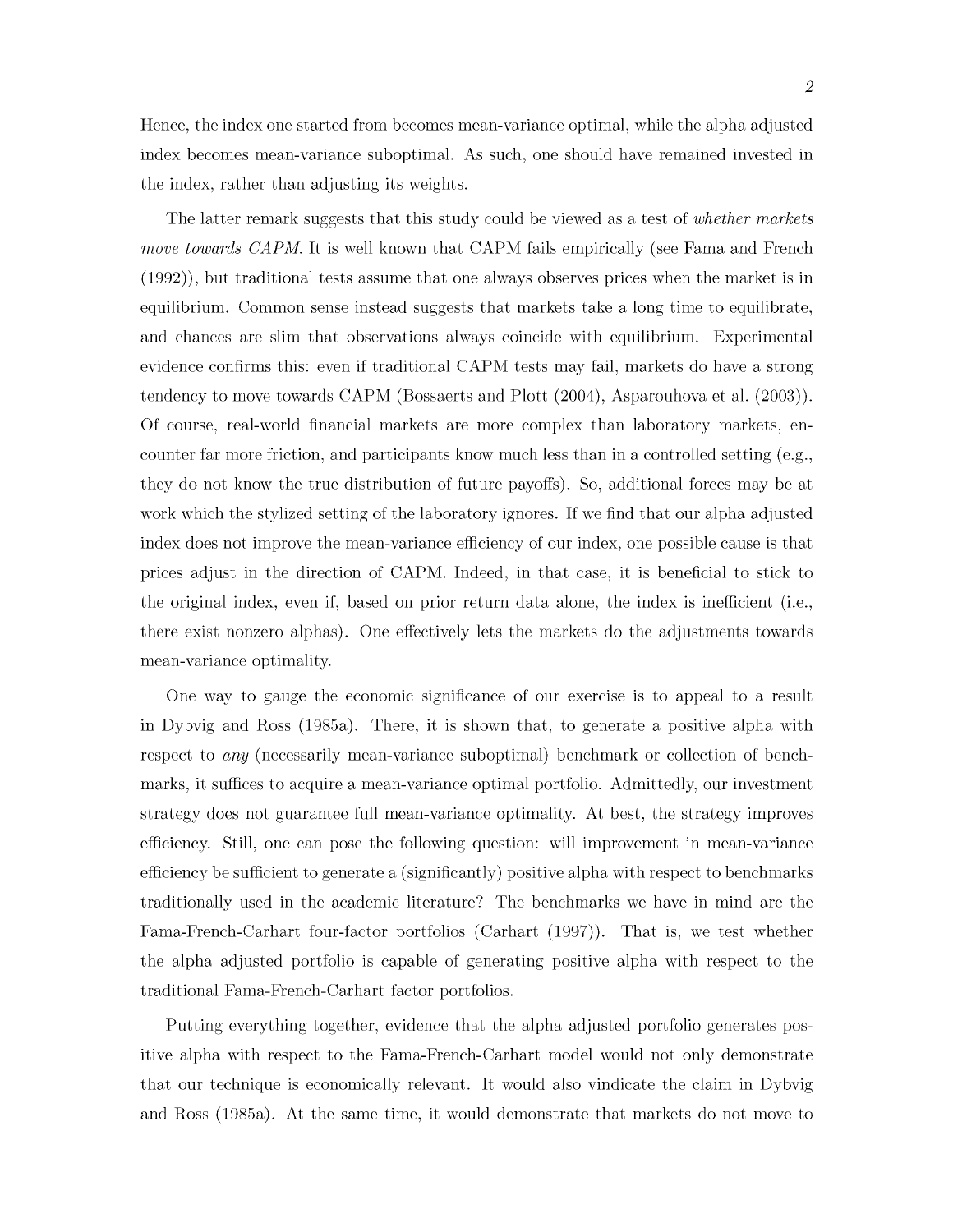CAPM, or that markets move towards CAPM sufficiently slow for there to be exploitable mean-variance inefficiencies. This is exactly what we find.

To ensure that our strategy would work in practice, we do not use an academic index as benchm ark (e.g., the CRSP index), but instead focus on investable indices, namely, two of Vanguard's ETF (Exchange Traded Fund) indices. In addition, we use a number of ETFs as candidate extensions of those indices. As such, our results are not only aimed at an academic audience, but should be of interest to practitioners as well.

Concurrent with our analysis, Levy and Roll (2015) have investigated alpha-based strategies for portfolio improvement. There are a num ber of key differences between their and our investigations. First, Levy and Roll (2015) determine whether weights on component stocks of an index can be changed in order to improve performance, while we focus on *additions* of various types of ETFs to a given index. There are two differences, as a result: (i) we look at extending the index, while Levy and Roll (2015) investigate changing weights; (ii) we consider diversified ETFs rather than individual stock. The latter is important because alphas of individual stock cannot be estim ated precisely, while those of ETFs, because of their lower volatility, are far more precise. Second, Levy and Roll (2015) aim at improving in-sample performance: alphas are estim ated over a ten-year period, new weights are com puted based on those alphas, and Sharpe ratio improvements, *over the same ten-year period,* are recorded. Instead, the analysis in this study is entirely out-of-sample: we use alphas that are estimated over the prior sixty-month period in order to determine weights to be applied over the subsequent month; we then move our sixty-month estimation window and determine weights for the next month. Third, Levy and Roll (2015) study to what extent alpha-based adjustment can provide a globally optimal portfolio, while we are only interested in marginal improvement. Mathematically, alpha-based adjustment is meant only for marginal improvements, and then only when alphas are relatively stable over time. Levy and Roll (2015) find that, for the purpose of finding globally optimal portfolios, alpha-based adjustment does not work.<sup>1</sup>

If our procedure works, then the following academic exercise makes sense. Assume that investors are interested in improving the mean-variance efficiency of their portfolio. In that case, observed asset flows should correlate with alpha. If an asset has a positive alpha, then investors increase exposure, while if an asset has a negative alpha, then investors decrease

 $1$ In the spirit of Newtonian hill climbing, one should reestimate alphas and redetermine weights after each marginal adjustment, to eventually end up with the optimal portfolio. Instead, Levy and Roll (2015) merely scale the adjustments, conjecturing that alphas do not need to be reestimated.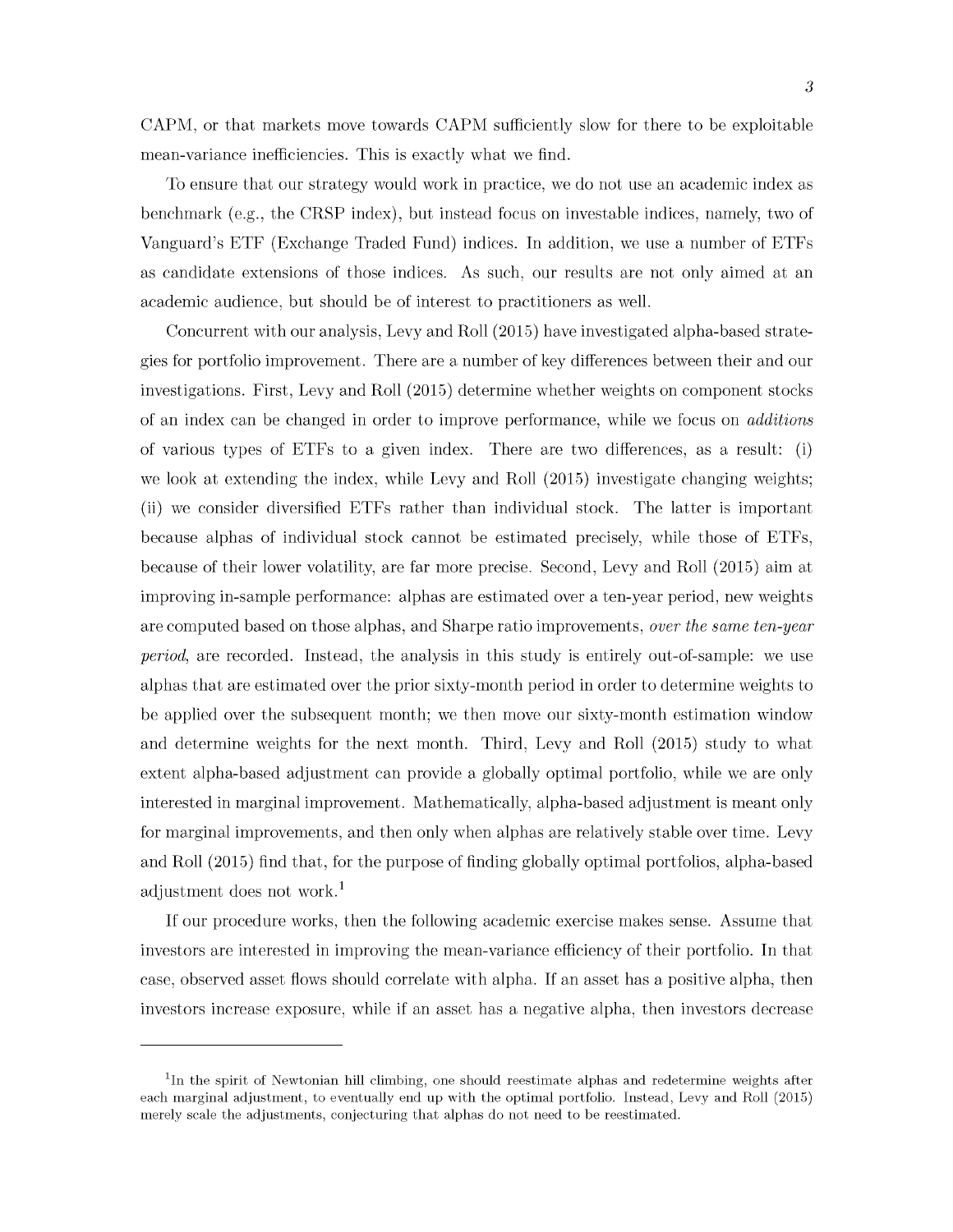exposure. We don't know which portfolio investors use as benchmark, however. Is it some market proxy? Or the Fama-French factor portfolios? One can infer the benchmark from the asset flows: the benchmark should be such that it generates positive alphas for assets toward which investors move, while it ought to generate negative alphas for assets from which investors retreat. Implications of such an exercise are discussed in Berk and van Binsbergen (2016) and Barber et al. (2014). The approach makes sense only if investors believe that alpha improves mean-variance efficiency. Our results suggest that such beliefs are warranted.

<span id="page-12-0"></span>The remainder of the paper is organized as follows. Section 1.2 describes empirical methodology. We present main results in section 1.3, and discuss the results in section 1.4. Section 1.5 concludes.

### **1.2 Methods**

We assume the investor starts from a benchmark index fund. Each period, she is considering several additions. So, each period, our investor is deciding how much to allocate to her benchmark index fund, and to alternative assets. Whether to invest in these alternatives will depend on their alphas, as estim ated over a finite past history, with the index fund as benchmark. If alpha is estim ated to be positive, the corresponding asset is *added* to the index; if the estim ated alpha is negative, the corresponding asset is *shorted* (if the asset is part of the index, this effectively means that its weight is reduced). As mentioned before, the resulting portfolio will be referred to as *alpha adjusted index*.

As benchmarks, we use various equity index funds, such as the Vanguard S&P 500. We consider Exchange Traded Funds (ETFs) as potential additional investments. Our choices ensure tradability. Indeed, funds such as the Vanguard S&P 500 are probably among the most widely used index vehicles in the marketplace, as they are available for a low m anagement fee, and because of their liquidity, involve less trading costs. We here follow a recent trend in the academic literature (e.g., Berk and van Binsbergen (2016)) to substitute tradeable funds for the previously more popular, but academic, factor portfolios such as the Fama-French factors. Nevertheless, we will evaluate performance of our alpha adjusted index with respect to these academic portfolios.

There is another, no less crucial reason why we use ETFs. In contrast to individual stock, their volatility is usually much lower, and hence, alphas are estimated with more precision.

As benchmark indices, we used the Vanguard S&P500 Index Fund (VFINX) and Van-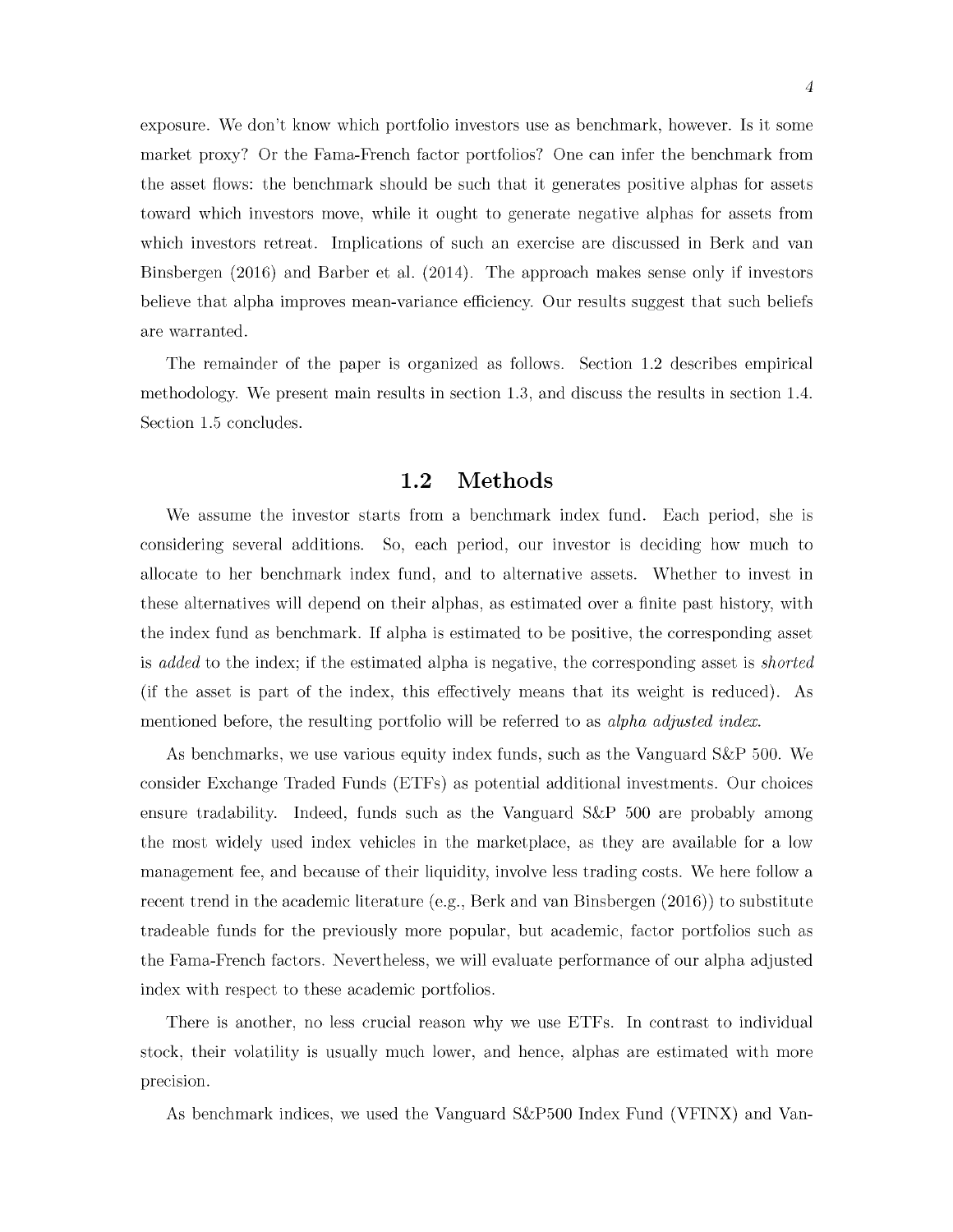guard Growth and Small Index Fund (VISGX). ETFs data are from the Center for Research in Security Prices (CRSP) Monthly Stock File. They carry Share Code 73. We applied filters to ensure ETFs to be tradable and to be liquid. We requrie the ETFs to have average daily dollar volume exceeds 1 million. ETF must have at least 72 monthly observations to be included. We start our sampling in January 2000 and stops at December  $2014<sup>2</sup>$ 

To determine the alpha adjusted index for a particular month  $t$ , we ran a time series regression over the prior sixty months, with the excess return on a candidate investment (ETF) as dependent variable, and the excess return of the benchm ark index as independent variable. We require the ETF to have at least 24 months return observations over the estimation period. Excess returns are computed relative to the one-month Treasury Bill Rate. The intercept of this regressions for ETF i, denoted alpha  $\alpha_{i,t}$ , is used subsequently to determine the ETF's weight  $x_{i,t}$  in the alpha adjusted portfolio, as follows:

$$
x_{i,t} = \begin{cases} \frac{\alpha_{i,t}}{\sum_{\{j:\alpha_{j,t}>0\}} \alpha_{j,t}} & \text{if } \alpha_{i,t} > 0, \\ \frac{\alpha_{i,t}}{\sum_{\{j:\alpha_{j,t}<0\}} \alpha_{j,t}} & \text{otherwise.} \end{cases}
$$
(1.1)

As a result, the month-t return on the alpha adjusted index equals:

$$
I_t + \sum_{\{i:\alpha_{i,t}>0\}} x_{i,t} E_{i,t} + \sum_{\{i:\alpha_{i,t}<0\}} x_{i,t} E_{i,t},\tag{1.2}
$$

where  $I_t$  denotes the month-t return on the index, and  $E_{i,t}$  is the month-t return on ETF i.

fact, as we will demonstrate, estimated alphas were quite persistent, so that monthly weight adjustments were minimal, and hence, trading costs should be reasonable. In principle, our alpha-adjustment would need plenty of rebalancing each month. In

We used the following performance measures. First, we looked at the cumulative wealth over the investment period from January 2005 to December 2014 and compared it to that of buying and holding the benchm ark index. This does not correct for risk, and hence, the results are relevant only for a risk-neutral investor. Second, we computed Sharpe ratios, which are relevant for someone with quadratic (or mean-variance) preferences. Third, we estimated alphas of our alpha adjusted indices with respect to the Fama-French-Carhart four-factor benchmark. This is relevant for the academic community, which traditionally uses the four-factor model to determine abnormal performance of an investment strategy.

Significance of improvements in Sharpe ratio relative to buying and holding the benchmark indices is determined using bootstrap estimation of the empirical distribution of

 ${}^{2}$ ETFs only started to get popular around 2000, at which point the CRSP dataset reported on 31 funds. Given that we need 60 months to estimate alpha, this implies that the first return observation for our alpha adjusted index is for January of 2005.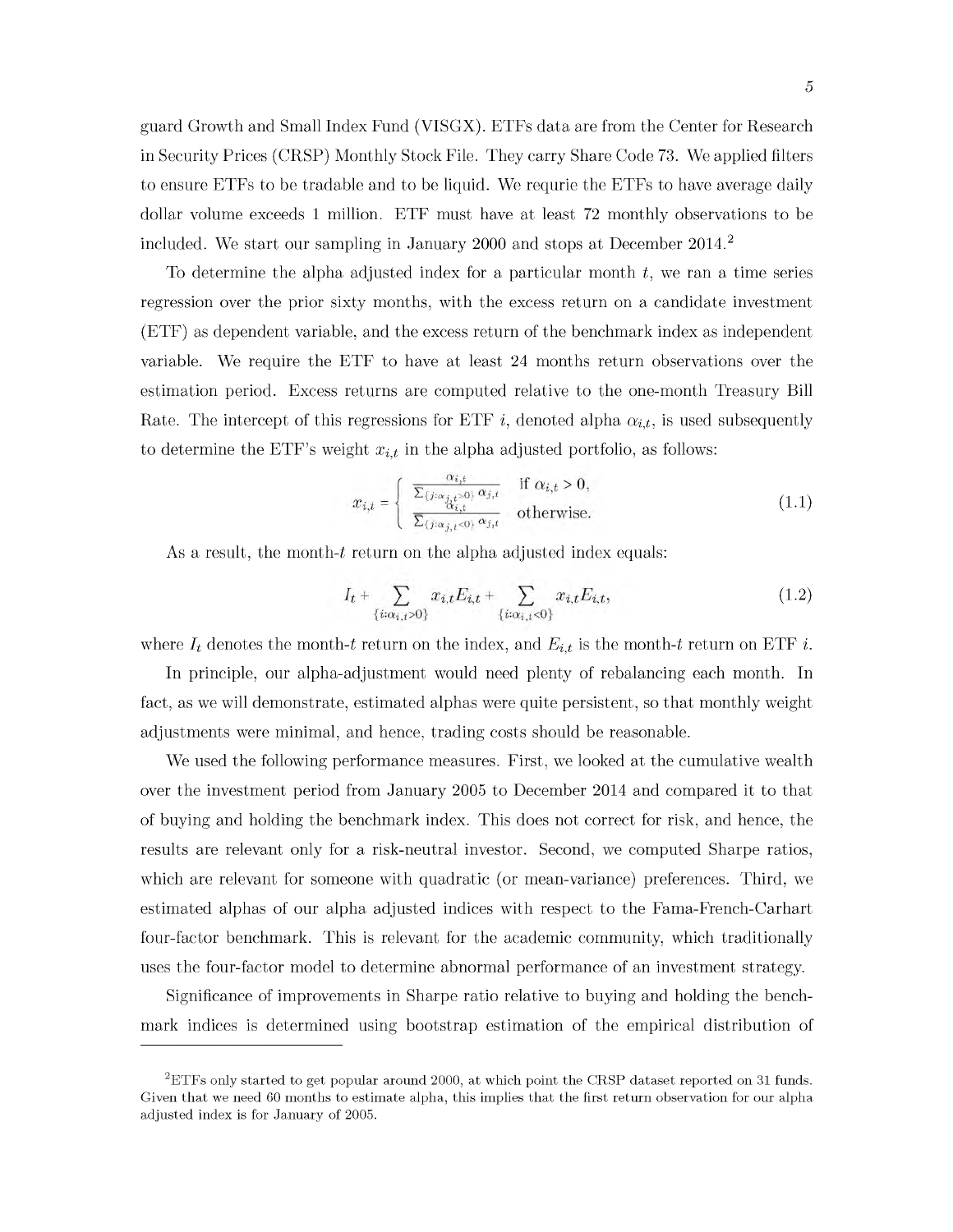Sharpe ratios. There, we randomly (with replacement) drew weight vectors  $[x_{i,t}, i = 1, ..., N]$ from our histories of estimated weights, randomly permuting vector elements in order to avoid hindsight bias.<sup>3</sup> Significance of alphas relative to the Fama-French four-factor benchmark is determined by standard time series  $z$ -statistics.

### **1.3 Results**

<span id="page-14-0"></span>Figure 1.1 plots the evolution of wealth from the beginning of our exercise (January 2005) to the end (December 2014). For both benchmark indices, wealth (blue line) increases at a much faster pace than when merely buying and holding the benchmark index (red line). This increase does come at the cost of additional volatility, but the average return more than compensates: the Sharpe ratios (at  $0.23$  and  $0.22$ , respectively) are substantially higher than those for the benchmark indices  $(0.12 \text{ and } 0.14)$ .

Figure 1.2 displays the empirical distribution of the bootstrapped (10,000 times) Sharpe ratios based on random drawing and scrambling of weight vectors. In both cases, the Sharpe ratios of the alpha adjusted benchmarks are comfortably above the 99th percentile of the empirical distribution, suggesting that they are significant at the  $1\%$  level. Alpha adjusted VFINX monthly Sharpe ratio is  $0.226$ ; Bootstrapped monthly Sharpe ratio at top  $1\%$  level is 0.194. Alpha adjusted VISGX monthly Sharpe ratio is 0.245; Bootstrapped Sharpe ratio at top  $1\%$  level is 0.176.

Table 1.1 presents time series regressions of excess returns on the VFINX index and the alpha adjusted VFINX index onto the Fama-French-Carhart four factors (market factor, size factor, value factor, and momentum factor). The intercept, i.e., the four-factor alpha, is significantly negative for the index, and is 84 basis points per month, significantly positive  $(p < 0.01)$  for our alpha adjusted index. Alpha adjustment therefore increases alpha by a sigificant 87 basis points as shown in column 3 of Table 1.1.

Table 1.2 replicates the previous table for the VISGX index. The four-factor alpha is insignificant for the index  $(2 \text{ basis points per month})$ , and is significantly positive for alpha adjusted strategy  $(p < 0.05)$ . Alpha adjustment increases alpha by 79 basis points.

## **1.4 Discussion**

<span id="page-14-1"></span>Alpha adjustment using a selection of ETFs appears to have significant effects on the performance of the VFINX and VISGX indices. Final wealth increases dram atically,

<sup>&</sup>lt;sup>3</sup>When the tth weight vector is drawn and applied to adjust the benchmark index for period  $t - \tau$ , where  $\tau = 1, ..., 60$ , spurious increases in the Sharpe ratio emerge because the tth weight vector is based on estimates of alphas over the sixty months prior to  $t$ .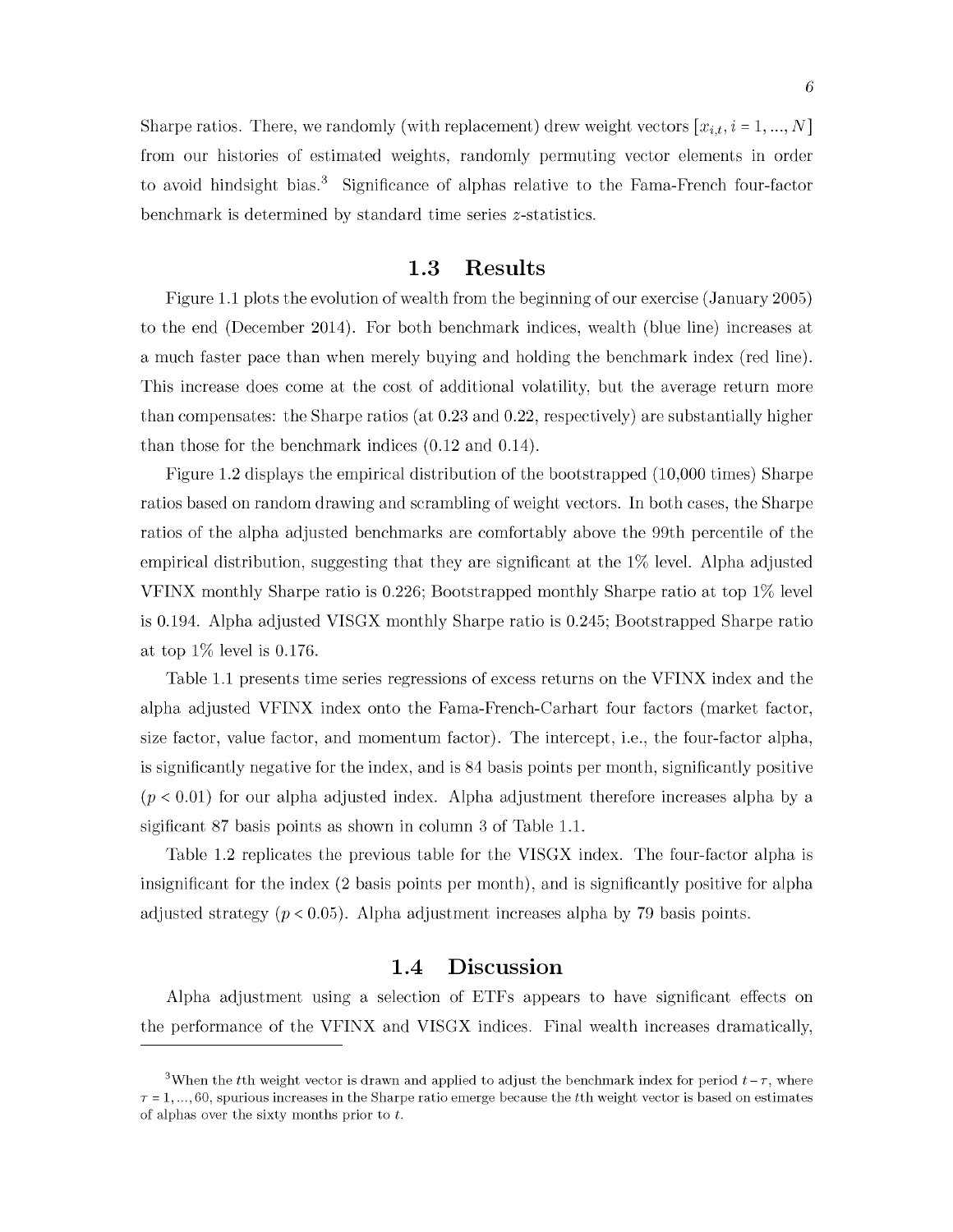7

Sharpe ratios rise significantly and Fama-French-Carhart four-factor alphas are significantly positive. The economic m agnitudes of the improvements are substantial: Sharpe ratios double or increase by one third, respectively; alphas increase on a monthly basis by 87 basis points and 66 basis points, respectively.

Behind our "alpha adjustment" is the idea that an investment's alpha relative to one's base holdings provides an indication of whether the investment is worth adding to one's portfolio (positive alpha) or worth shorting (negative alpha). Alphas for candidate investments are generally not computed for an individual's own base holdings, but for standard benchmarks. W hen the standard benchmarks are closely related to the individual's own base holdings, the latter alphas may still provide a good indication on how to invest. To determine whether this is the case for our benchmarks, the VFINX and VISGX, we replicated our alpha adjustment procedure, but used Fama-French-Carhart four-factor alphas instead of alphas relative to VFINX and VISGX. As expected, the improvements were not as good, but nevertheless quite satisfactory see Figure 1.1).

In our exercise, we decided each month whether to invest in, or short, an ETF based on that ETF's alpha with respect to the benchmark index (VFINX or VISGX), as estimated over the past 60 months. It is important to note that we did not decide based on an  $ETF's$ alpha with respect to the alpha adjusted index from the prior month. This could have been a plausible alternative, whereby one adjusts each month the alpha adjusted index, but the alternative approach estimates alphas for a portfolio whose weights in the ETFs are noisy because these weights are based on estimated alphas. As a result, errors in estimating alphas are compounded. Not surprisingly, when we implemented the alternative approach, outperformance of the alpha adjusted index disappeared entirely.

It is worth investigating to what extent the weights on the ETF investments in our alpha adjusted index change over time. If these weights change too much, then the outperformance may be lost in transaction costs. Closer inspection of the evolution of weights suggests, however, that they change only little from one month to another, and hence, that adjustment to the alpha adjusted portfolio are minimal. Figure 1.3 plots the evolution of weights for our two indices. This figure demonstrates that the weights are persistent over time.

Altogether, our findings confirm the practical validity of the alpha-based performance improvement technique advocated in Blume (1984) and Dybvig and Ross (1985a). Specifically, alphas are sufficiently stable over time for extensions of one's portfolio based on these alphas to lead to better out-of-sample performance (Sharpe ratios; Fama-French Four-Factor alphas).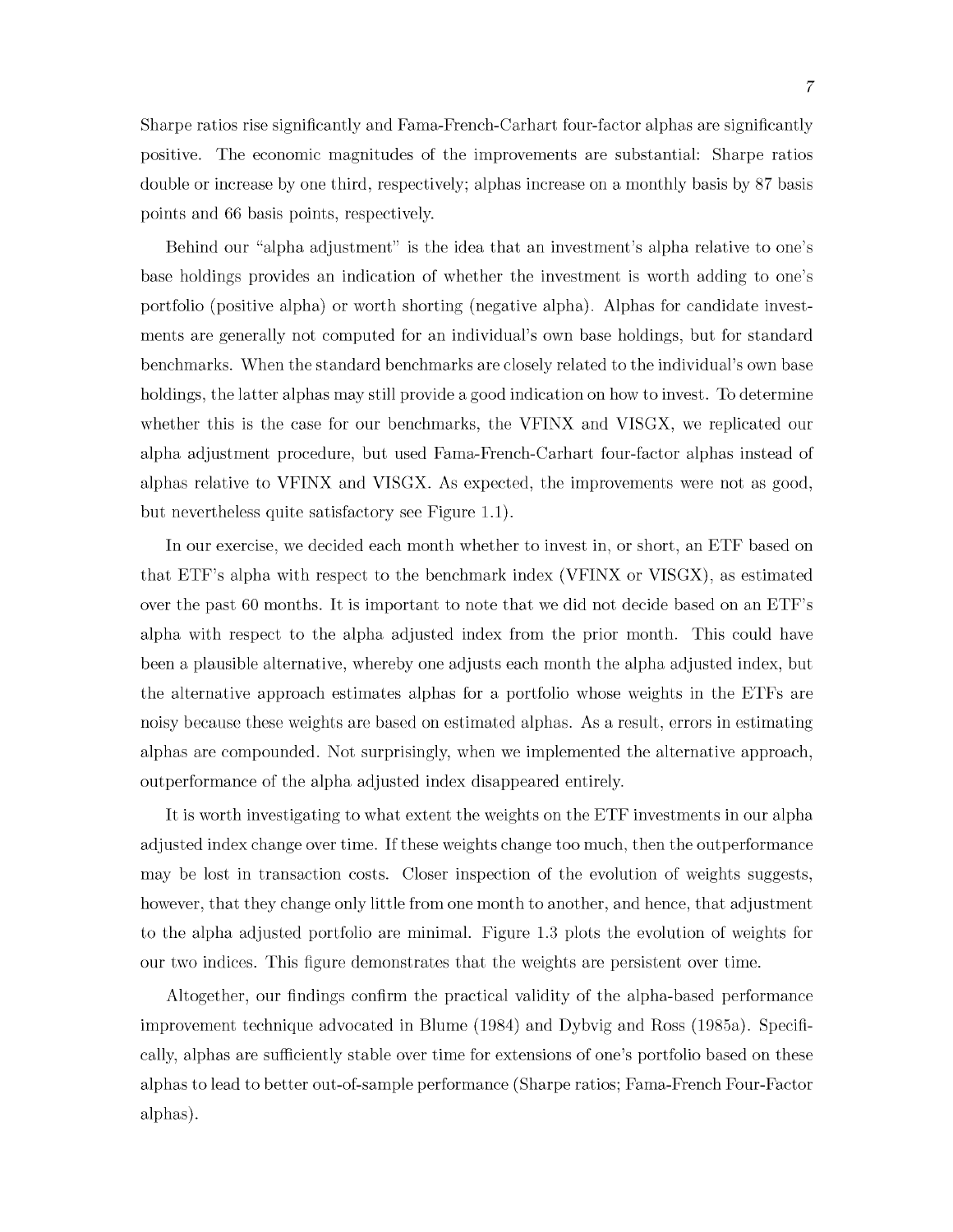At the same time, if the benchmarks we used can be considered proxies of the market portfolio, our findings discredit the CAPM or, at a minimum, prices do not adjust fast enough to eliminate alpha within our investment horizon, which was one month. If CAPM had consistently obtained within a month, we should not have been able to use alphas estimated from prior months and generate outperformance.

Of course, it could be that CAPM does hold but our benchmarks are bad proxies for the market. It would be interesting to investigate more closely the weights on individual investments of our alpha adjusted portfolio. Since performance did improve, since only the market portfolio (together with a risk free security) is optimal under CAPM, and since the market portfolio weighs all individual investments positively (Green (1986)), the signs of the weights in our alpha adjusted portfolio should be positive. We leave such an exercise for future investigation.

### **1.5 Conclusion**

<span id="page-16-0"></span>Because of our findings, we advocate the use of alpha to obtain marginal out-of-sample improvements to one's investments. Im portantly, alpha is to be measured w ith respect to one's own benchmark, and not to someone else's investments, or to a set of portfolios of interest to academics (e.g., the Fama-French-Carhart factor portfolios).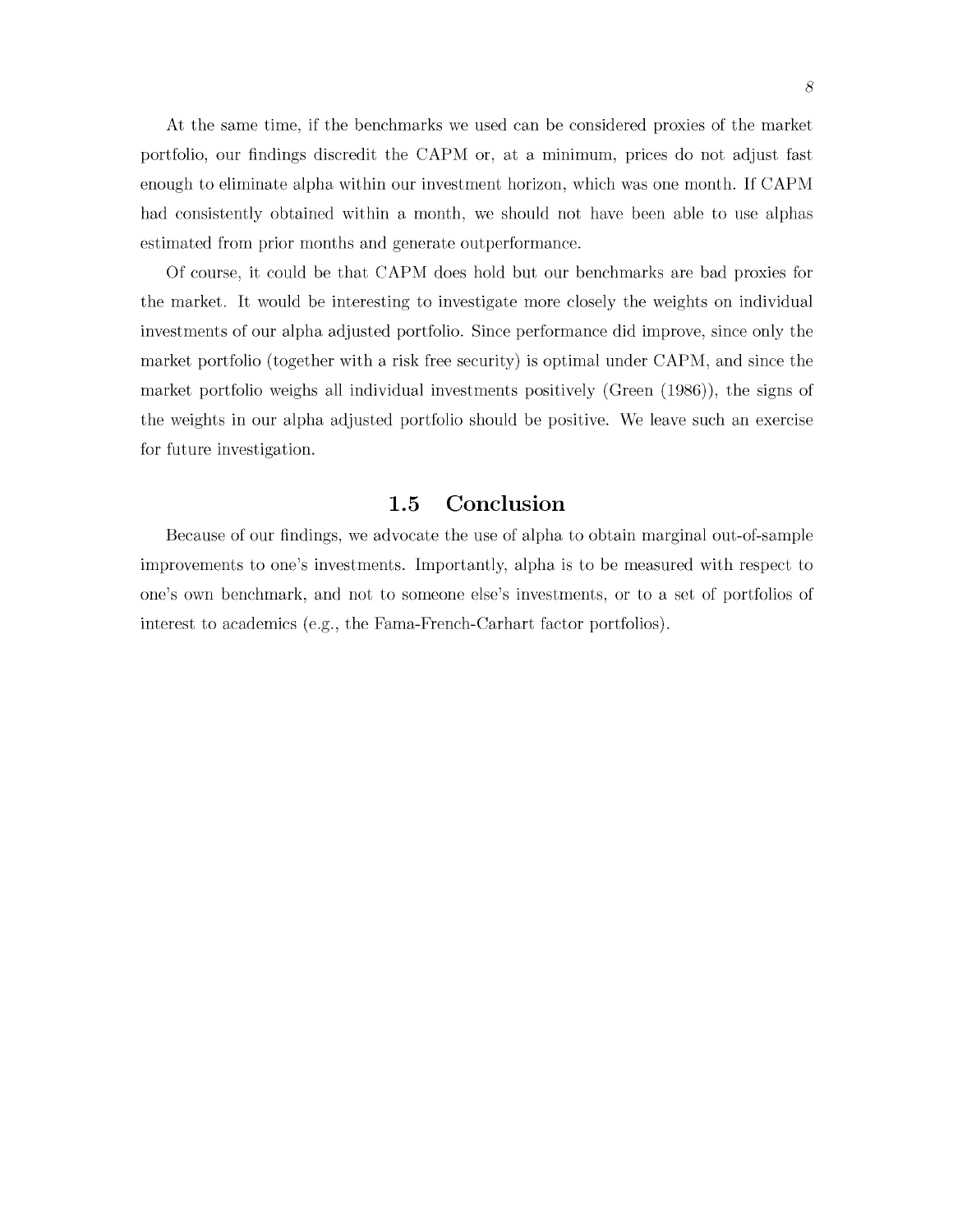

Figure 1.1: Wealth growth of alpha-adjusted strategy

Red solid lines: evolution of wealth invested in the alpha adjusted index (top: VFINX; bottom: VISGX), starting from one dollar; alpha adjustment is based on alphas estimated against VFINX (top) or VISGX (bottom). Blue dashed lines: evolution of wealth invested in the alpha adjusted index (top: VFINX; bottom: VISGX), starting from one dollar; alpha adjustm ent is based on Fama-French Four-Factor alphas, and not alpha relative to the indices. Purple dotted line: evolution of wealth invested in the index (top: VFINX; bottom: VISGX), starting from one dollar.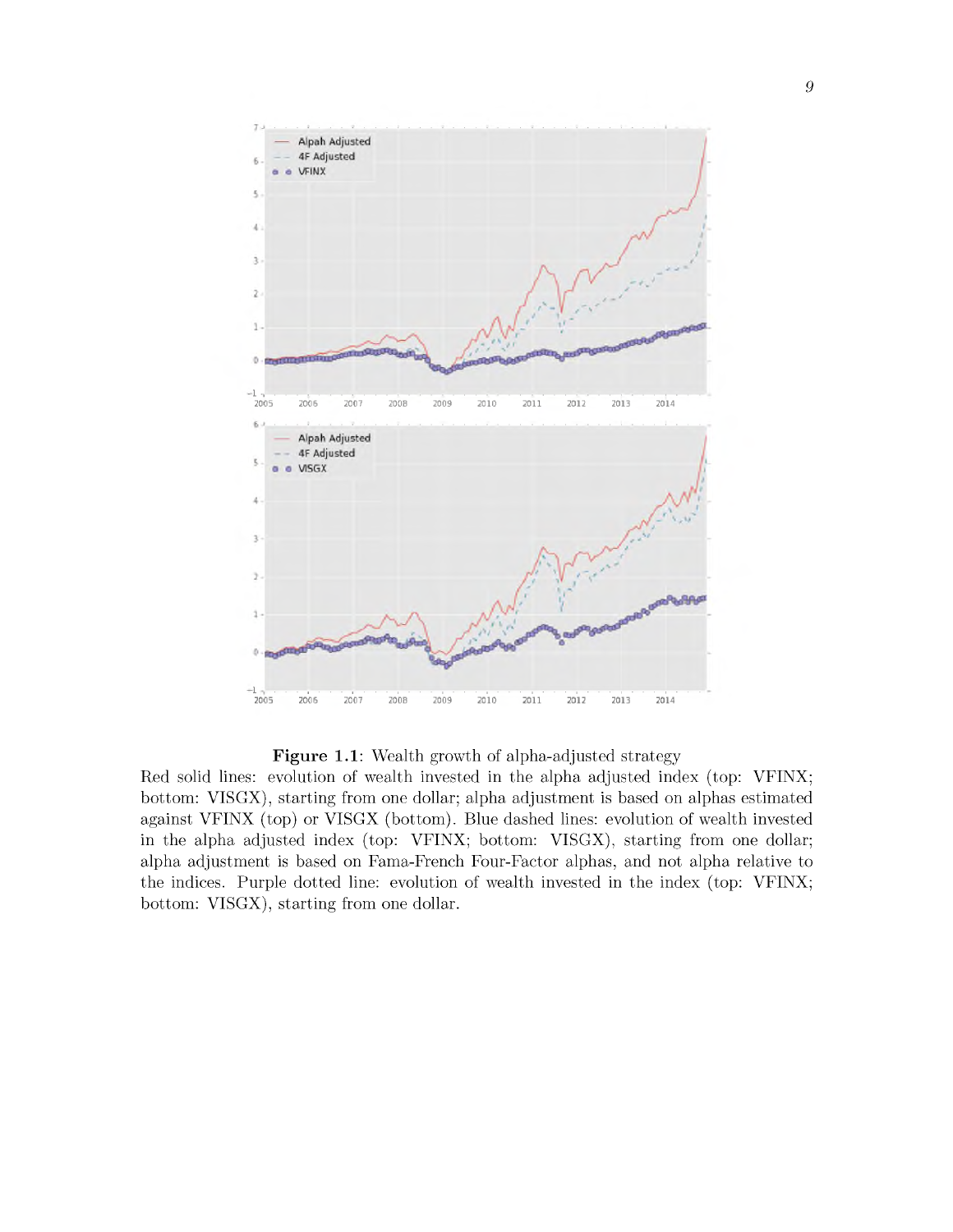

Figure 1.2: Histograms of bootstrapped Sharpe ratios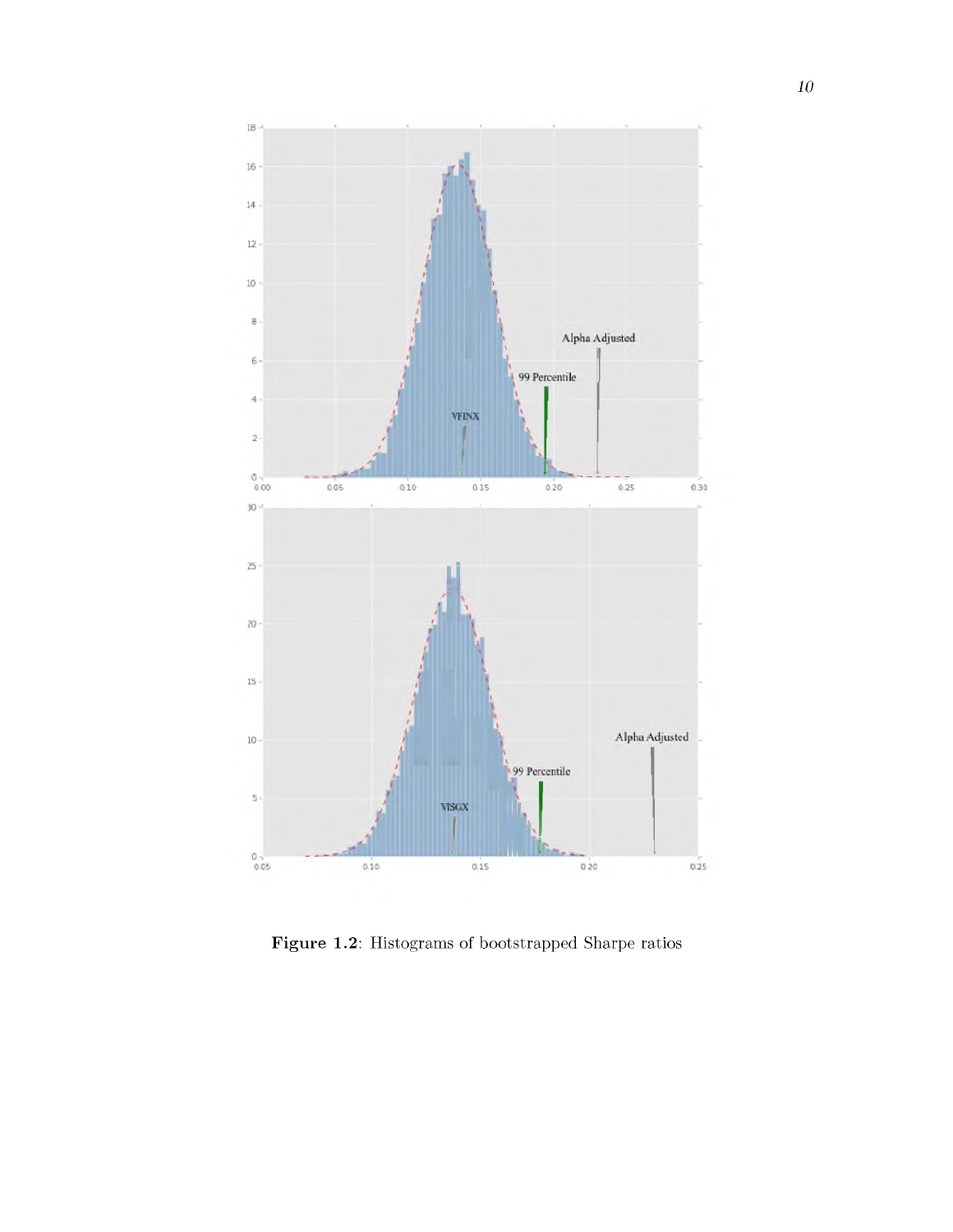

Figure 1.3: Evolution of portfolio weights for alpha-adjusted strategy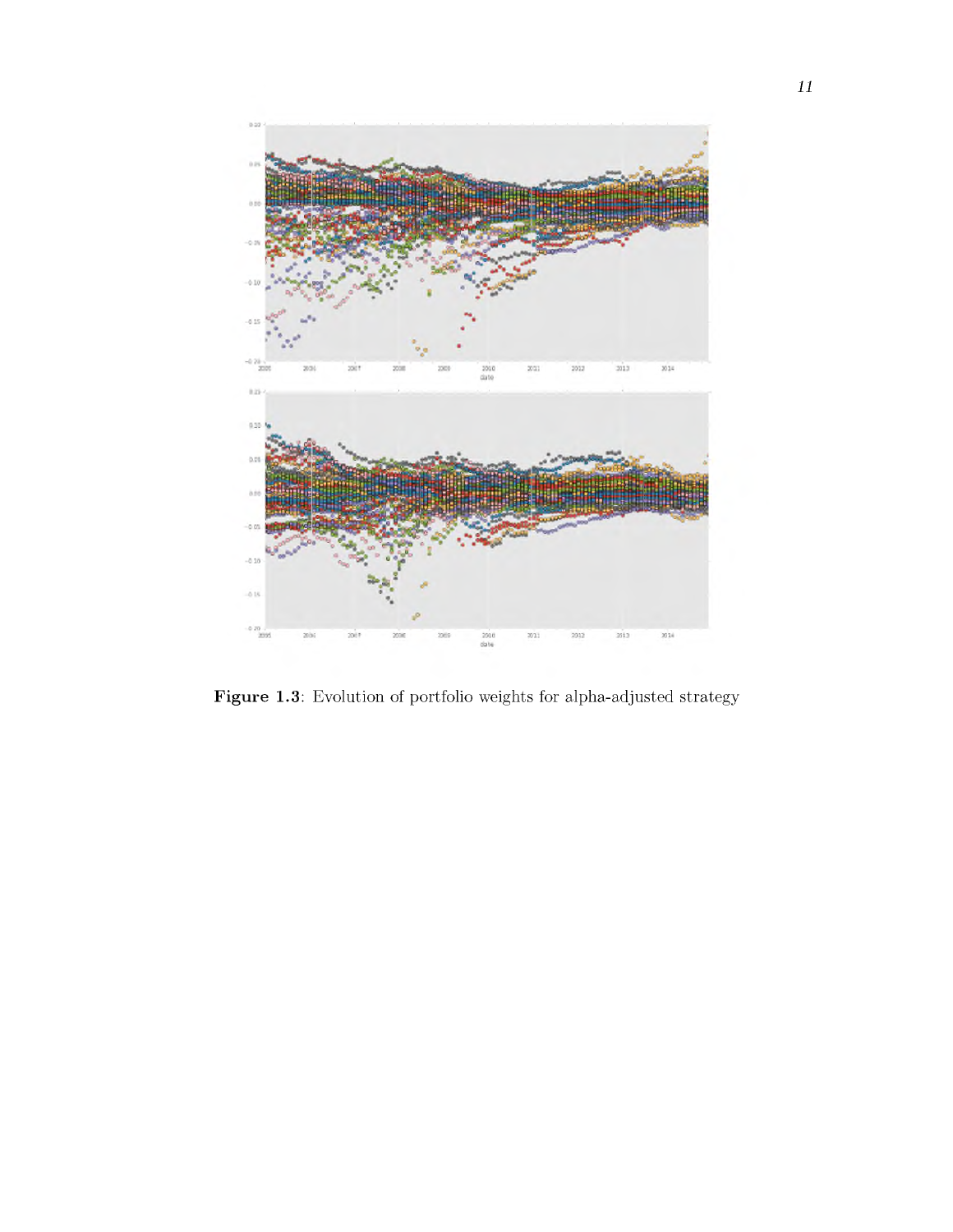|                         | VFINX        | Alpha Adjusted | $(2)-(1)$   | 4F Adjusted | $(4)-(1)$   |
|-------------------------|--------------|----------------|-------------|-------------|-------------|
|                         | (1)          | (2)            | (3)         | (4)         | (5)         |
| intercept               | $-0.0003*$   | $0.0084**$     | $0.0087**$  | 0.0057      | $0.0060*$   |
|                         | (0.0002)     | (0.0040)       | (0.0040)    | (0.0036)    | (0.0036)    |
| mktrf                   | $0.9987***$  | $1.8950***$    | $0.8962***$ | $1.7280***$ | $0.7292***$ |
|                         | (0.0047)     | (0.1084)       | (0.1085)    | (0.0979)    | (0.0976)    |
| smb                     | $-0.1469***$ | $-0.3571*$     | $-0.2101$   | $-0.3269*$  | $-0.1799$   |
|                         | (0.0083)     | (0.1930)       | (0.1931)    | (0.1743)    | (0.1737)    |
| hml                     | $0.0226***$  | $-0.0705$      | $-0.0931$   | $-0.2363$   | $-0.2589$   |
|                         | (0.0079)     | (0.1829)       | (0.1830)    | (0.1651)    | (0.1646)    |
| umd                     | $-0.0012$    | 0.1245         | 0.1256      | 0.0952      | 0.0963      |
|                         | (0.0039)     | (0.0915)       | (0.0915)    | (0.0826)    | (0.0823)    |
| Observations            | 120          | 120            | 120         | 120         | 120         |
| Adjusted $\mathbb{R}^2$ | 0.9981       | 0.7609         | 0.3870      | 0.7601      | 0.3270      |

Table 1.1. Four-factor regression on alpha adjusted VISGX index

Table 1.2. Four-factor regression on alpha adjusted VISGX index

|                         | VISGX<br>(1) | Alpha Adjusted<br>$\left( 2\right)$ | $(2)-(1)$<br>$\left( 3\right)$ | 4F Adjusted<br>$\left( 4\right)$ | $(4)-(1)$<br>(5) |
|-------------------------|--------------|-------------------------------------|--------------------------------|----------------------------------|------------------|
| intercept               | 0.0002       | $0.0082**$                          | $0.0079***$                    | 0.0062                           | $0.0060*$        |
|                         | (0.0009)     | (0.0032)                            | (0.0029)                       | (0.0038)                         | (0.0036)         |
| mktrf                   | $1.1084***$  | $1.3915***$                         | $0.2831***$                    | $1.8377***$                      | $0.7292***$      |
|                         | (0.0233)     | (0.0876)                            | (0.0789)                       | (0.1041)                         | (0.0976)         |
| smb                     | $0.7894***$  | $0.5036***$                         | $-0.2858**$                    | $0.6095***$                      | $-0.1799$        |
|                         | (0.0414)     | (0.1559)                            | (0.1404)                       | (0.1853)                         | (0.1737)         |
| hml                     | $-0.1440***$ | $-0.4303***$                        | $-0.2863**$                    | $-0.4030**$                      | $-0.2589$        |
|                         | (0.0392)     | (0.1477)                            | (0.1330)                       | (0.1756)                         | (0.1646)         |
| umd                     | $-0.0069$    | $0.1428*$                           | $0.1497**$                     | 0.0895                           | 0.0963           |
|                         | (0.0196)     | (0.0739)                            | (0.0665)                       | (0.0879)                         | (0.0823)         |
| Observations            | 120          | 120                                 | 120                            | 120                              | 120              |
| Adjusted $\mathbb{R}^2$ | 0.9749       | 0.7607                              | 0.1200                         | 0.8013                           | 0.3270           |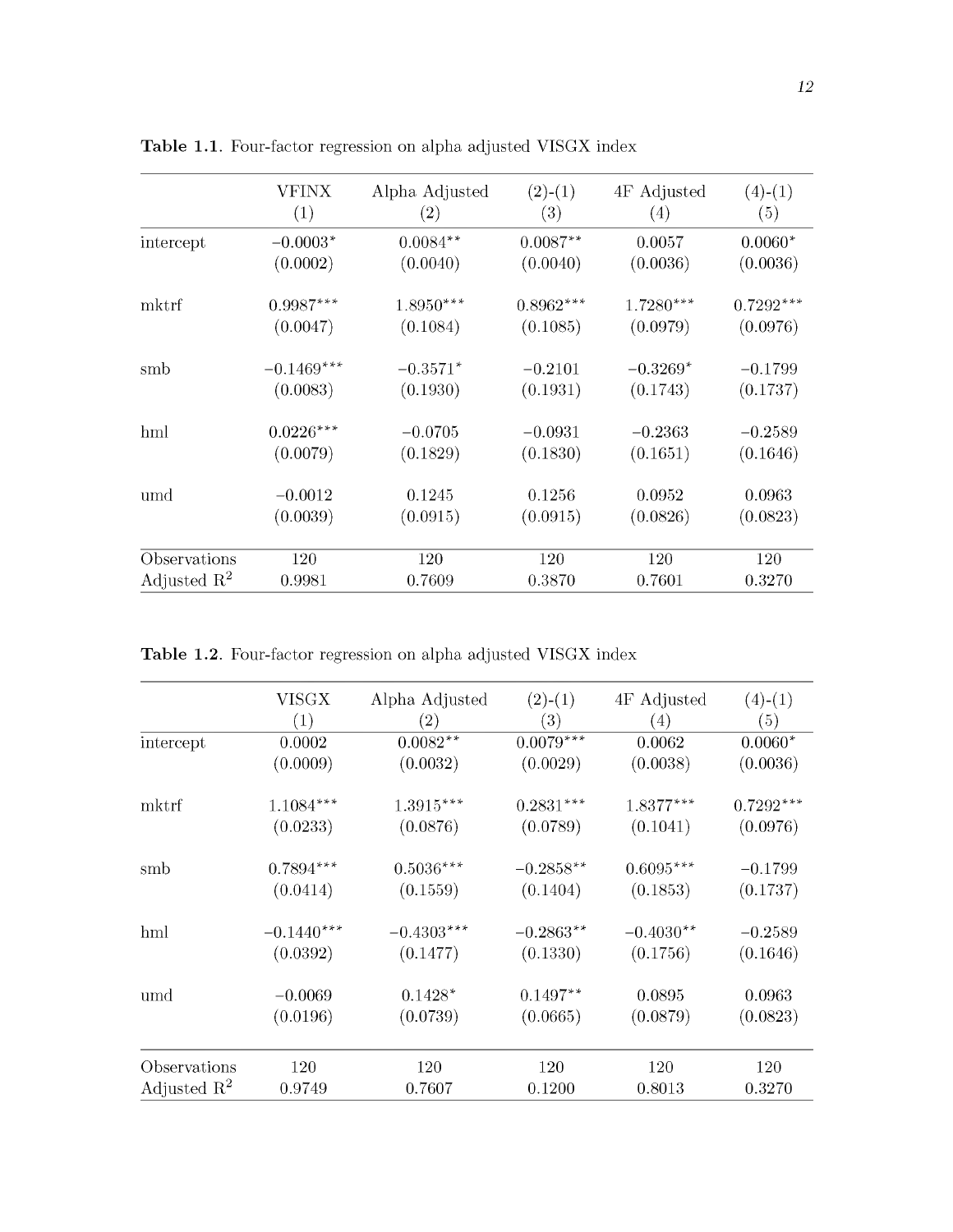## **CHAPTER 2**

# <span id="page-21-0"></span>**INVESTMENT DIRECTION AND ACTIVE MANAGEMENT**

### **2.1 Introduction**

Despite the increasing popularity of index funds, the majority of delegated money is still actively managed.<sup>1</sup> With the rapid growth and increased competition in the mutual fund industry, it is getting more difficult for active mutual funds to identify profitable trading opportunities (Pástor and Stambaugh  $(2012)$ ). In order to generate superior performance relative to passive benchmarks, mutual funds have to be active. Although being active might be necessary for superior performance, it is not sufficient. To obtain abnormal performance, funds need to be both active and trading in a direction that allows them to outperform relevant benchmarks. In this study, we show that the interaction effect between activeness and direction (as we define below) is critical for fund performance. This conjecture might seem obvious, but as we will show, previous literature has focused solely on the activeness-performance relation. We demonstrate empirically (i) that funds trading in the right direction are able to outperform those who do not,  $(ii)$  that active management is more effective in generating superior performance when the trading direction is correct, and (iii) that money flows into mutual funds that trade in the correct direction.

In contrast to the traditional wisdom (e.g., Jensen  $(1968)$  and Frama and French  $(2010)$ ), a growing literature shows that active management is good for performance. Cremers and Petajisto (2009) propose a holdings-based measure of activeness for mutual funds: *active share.* Active share captures how much a fund's holdings deviate from the fund's benchmark's portfolio weights.<sup>2</sup> The authors show that high active share implies better performance as measured by four-factor alphas of the fund's benchmark-adjusted return. Amihud and Goyenko (2013) propose a return-based (as opposed to holdings-based) measure

<sup>&</sup>lt;sup>1</sup>The 2015 report from Investment Company Institute shows that the share of the index equity mutual funds is about  $20\%$  of equity funds in terms of total net assets.

 ${}^{2}$ Formally, active share is defined as half of the Manhattan Distance between a mutual funds holdings weights vector and its benchmarks holdings weights vector.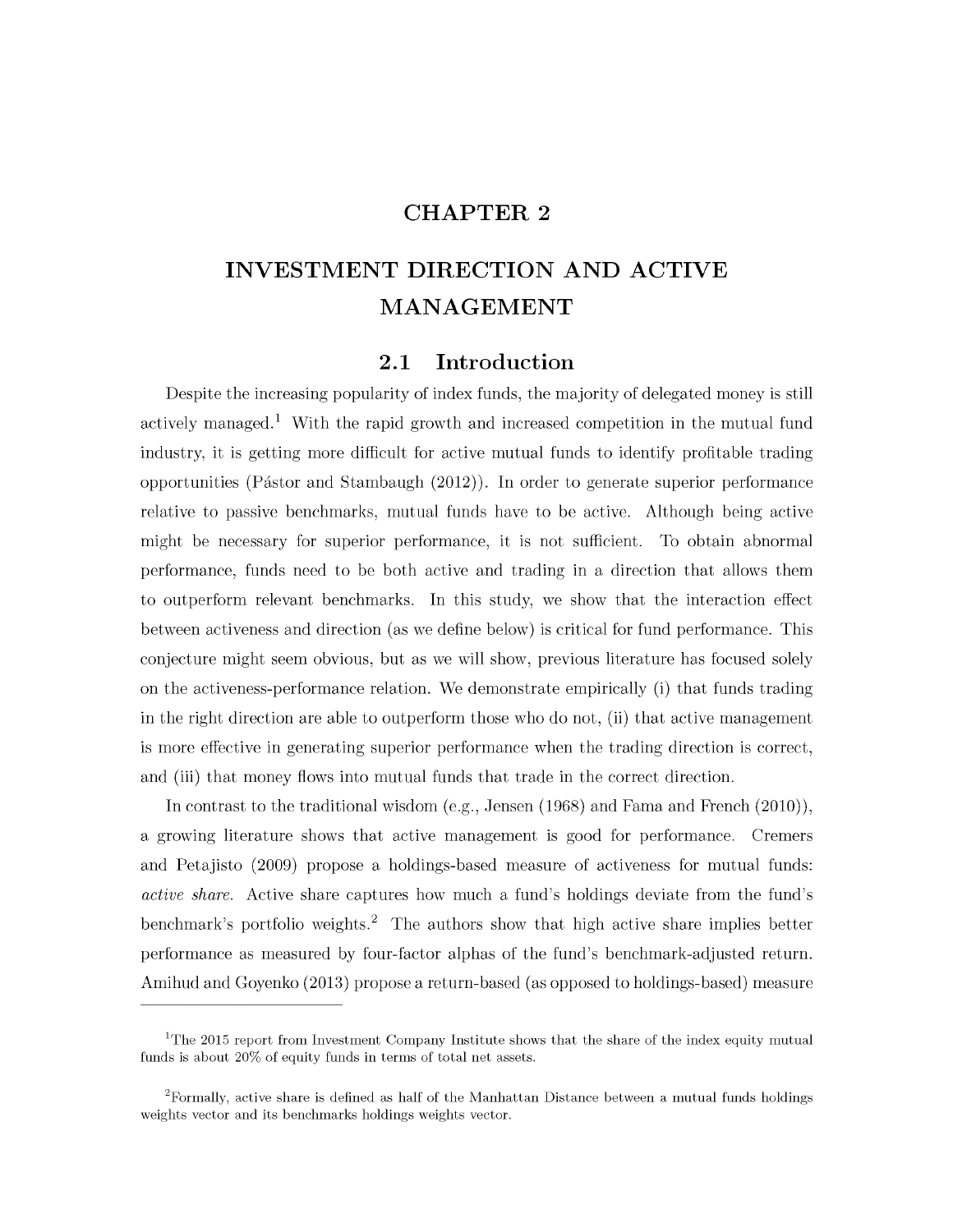of active management: *selectivity*. The idea is to measure how close a funds return are tracking the returns of common factors from a four-factor model (Fama and French (1993), Carhart (1997)).<sup>3</sup> The results support the claim that funds with high selectivity outperform those with low selectivity, in term s of four-factor alpha. Analogous to Cremers and Petajisto (2009), the dissimilarity of a fund with a common benchmark determines fund performance. Another more conventional measure of active management is turnover ratio. Existing evidence on the relation between turnover ratio and fund performance is conflicting. Elton et al. (1993) and Carhart (1997) find turnover is negatively correlated with fund performance. Chen et al.  $(2000)$  and Dahlquist et al.  $(2000)$  find a positive relation. However, all these studies focus on cross-sectional variation. In a recent new paper, Pástor et al. (2015a) document a clear positive relation between turnover ratio and fund performance. Their results are derived from a careful examination of time-series variation within fund.

However, controversy remains. A priori, it is not clear why active management such as more intense trading or trading away from a benchmark may generate superior performance. For example, if the level of activeness is orthogonal to a trading direction that generates higher returns<sup>4</sup>, then more active management could potentially harm fund performance.<sup>5</sup> We argue that the direction towards which funds are trading needs to be considered as well. Then the natural question is: *what is the correct direction?*

M easuring direction empirically is more difficult as no readily available proxies exist. To start thinking about the correct investment direction, we need specify the first best portfolio that fund managers would hold in an ideal situation that maximizes their wealth or utility from wealth. We argue such first best portfolio should be mean-variance optimal for two main reasons.

First, a mean-variance optimal portfolio guarantees positive evaluation alphas estimated using any benchmark, provided that the benchmarks are mean-variance inefficient. Mutual

 ${}^{3}$ Selectivity is defined as one minus the R-squared estimated from the four-factor model. Thus, a low R-squared for a fund means high selectivity.

 $^{4}$ Indeed, we find our measure of correctness of direction has correlations close to 0 with measures of activeness.

 ${}^{5}$ In a white paper Frazzini et al. (2015) present an analogous critique on active share. They argue there is no obvious theoretical foundation why active share can predict fund performance. They suggest that better performance of high active share funds is instead driven by benchmark performance. Both authors of Cremers and Petajisto (2009) have written responses. Here, our focus is not on the veracity of prior evidence. Instead, we try to offer perspective.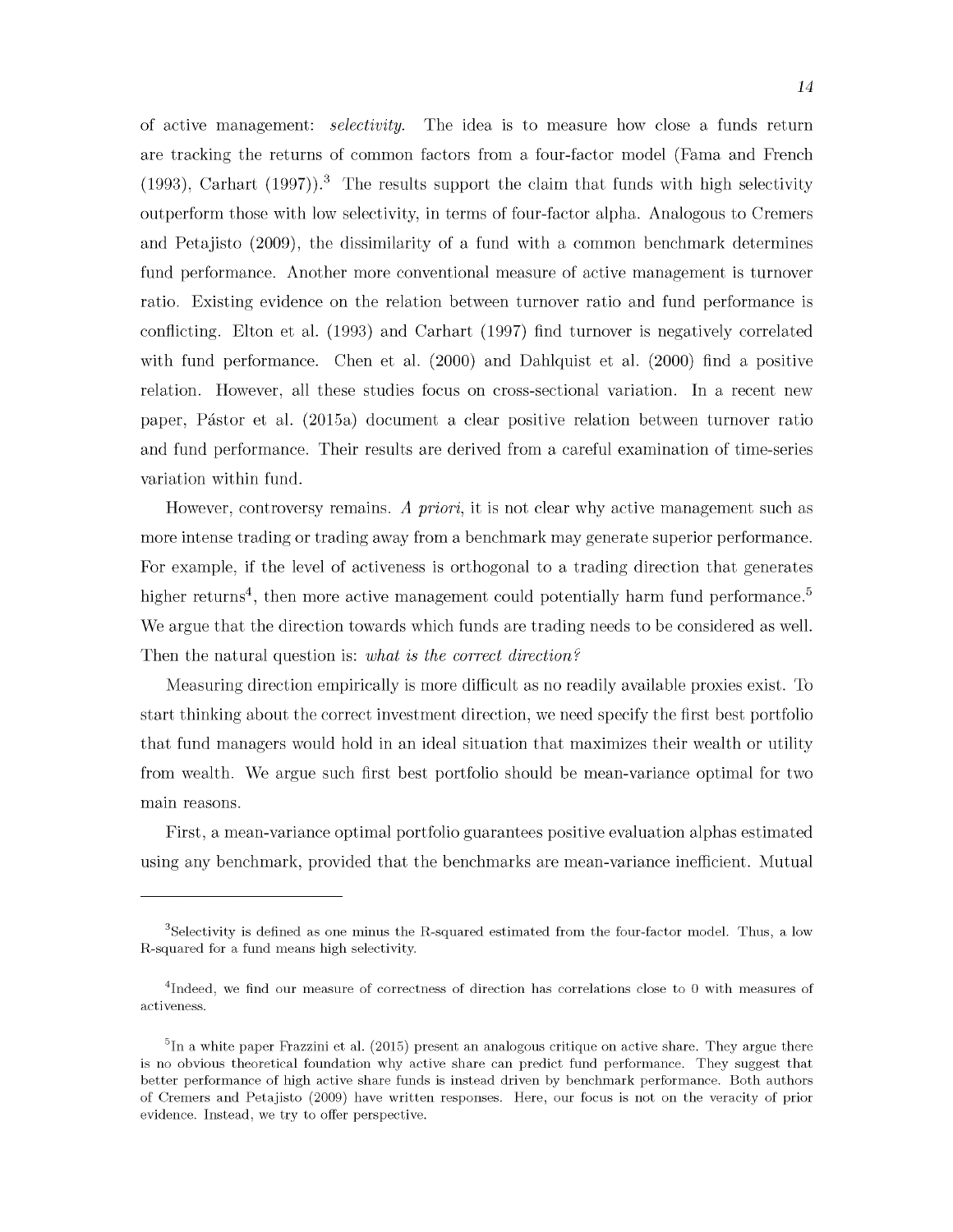fund performance is often captured by some form of "alpha" (abnormal performance), which is usually estimated by certain benchmarks. We shall refer all types of abnormal returns used in fund performance evaluation as evaluation alpha, to highlight that the purpose of such alphas is performance evaluation. However, with the development of asset pricing theory, there is now a rich set of benchmark alternatives can be used to estimate evaluation alphas.<sup>6</sup> Thus, managers face ambiguity about the benchmark against which she will be evaluated. The mean-variance optimal portfolio becomes the ideal holding because it guarantees positive evaluation alpha against any (mean-variance suboptimal) benchmark. It has long been understood that the benchmarks used to estimate evaluation alphas must not be mean-variance efficient ex post because otherwise no evaluation alphas would be nonzero: Roll (1977) proved that evaluation alphas should be exactly zero if an ex post mean-variance efficient portfolio is used as benchmark.<sup>7</sup> Dybvig and Ross (1985), however, prove that a manager can guarantee a positive evaluation alpha by choosing a mean-variance efficient portfolio.

Second, fund managers' incentives are aligned with evaluation alphas. Fund managers prefer to manage large funds because their com pensation is a fixed percentage of total assets under management. Thus, fund managers want to attract as much capital inflow as possible. So far, the mutual fund literature shows that the most important driving factor for fund flow is past performance, captured by some form of evaluation alpha.<sup>8</sup> Holding a mean-variance optimal portfolio yields positive evaluation alpha of any form, and thus attracts capital inflows. One may argue that the fund manager's compensation does not entirely depend on fees they charge. Some managers are compensated by bonus for beating a specified benchmark. However, this argument does not invalidate our claim that the first best portfolio choice for fund managers is mean-variance optimal portfolio because a mean-variance optimal portfolio will beat any (inefficient) benchmark.

Given that the surest portfolio for a fund manager is a mean-variance optimal portfolio, what a fund manager ought to do is to trade towards mean-variance efficiency; this way,

 $6$ For example, Jensen's alpha uses a proxy of market portfolio as benchmark, the Fama-French threefactor alpha is based on a market factor, a size factor, and a value factor, the Fama-French-Carhart alpha uses a momentum factor in addition to the three factors, and Morningstar ratings are based on an index fund that differs across fund categories (as defined by Morningstar itself). In a recent paper, Berk and van Binsbergen (2016) listed fifteen alternative benchmarks with which to determine fund abnormal performance.

 ${}^{7}$ In this sense, the evaluation alpha actually reveals more about the mean-variance efficiency of the benchmark, rather than the portfolio being evaluated.

 ${}^{8}$ see Berk and van Binsbergen (2016), Lynch and Musto (2003), and Chevalier and Ellison (1997).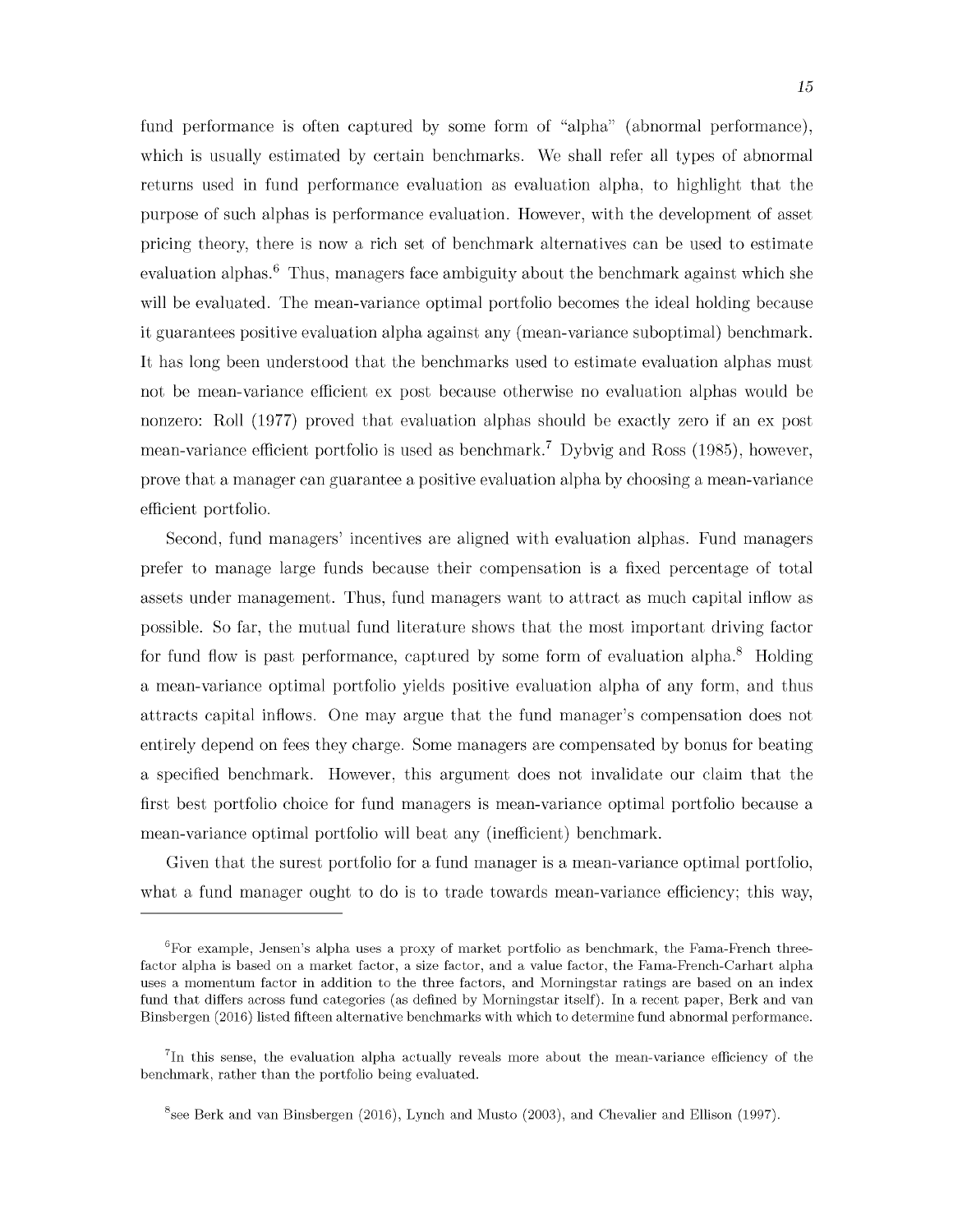she will at least ensure positive outperformance (i.e., positive evaluation alpha) no matter what benchmark she will be evaluated against. As such, the correct trading direction of a mutual fund is towards mean-variance optimality.

But it is difficult to find mean-variance optimal portfolios directly. Instead of trying to find mean-variance efficient portfolio directly, managers could take a step-wise approach, improving their portfolio's mean-variance trade-off incrementally. If so, the portfolio theory of Dybvig and Ross (1985a) and Blume (1984)(henceforth Dybvig-Ross-Blume) becomes relevant. The theory suggests that, when a manager is considering to buy or sell a stock, she should estimate the "alpha" of that stock using her current holdings as benchmark, and not some external benchmark such as the  $S\&P500$  index. The manager should then buy more of (or sell some of) stock with positive (negative) "alpha" relative to her current holdings. This will put her in the direction towards mean-variance optimality. We shall refer to the alpha estimated against one's own portfolio as benchmark as the "investment" alpha," to highlight its purpose as investment guide, and to distinguish from the evaluation alpha.

There are two important differences between investment alpha and evaluation alpha. First, unlike evaluation alpha, investment alpha is estimated using a manager's own portfolio as benchmark instead of some external benchmark $(s)$ . Among others, investment alpha, therefore, does not presuppose some equilibrium asset pricing model. Evaluation alpha requires one to specify an equilibrium asset pricing model in order for it to properly adjust for risk (therefore, the alpha is often referred as "risk adjusted abnormal return"). Second, investment alpha provides clear investment guidance on whether to buy or sell a given asset (or portfolio) marginally, while evaluation alpha cannot offer such guidance unless the manager's own holdings coincide with the benchmark portfolio used to estimate evaluation alpha. $9$  It is tempting to think that if the benchmark used to estimate the evaluation alpha is highly correlated with the investor's holdings, then the evaluation alpha would be helpful for investors to make investment decisions. This is the typical counter argument for Roll's Critique. However, as Roll (1978) points out, even if the common benchmarks used to estimate evaluation alpha and the investor's holdings are highly correlated, alphas estimated using them may differ a lot from each other. Thus, evaluation alpha can't replace investment alpha even if it is generated from a benchmark that is highly correlated with investor own

 $9$ In their footnote 1, Fama and French (2010) cite Dybvig and Ross (1985) to justify why four-factor alpha can be used to judge good or bad performance. However, investors generally do not hold a combination of their four-factor portfolios, let alone the optimal combination. Here, we apply the theory from Dybvig and Ross (1985a) in a broader way, without assuming that managers hold a particular portfolio.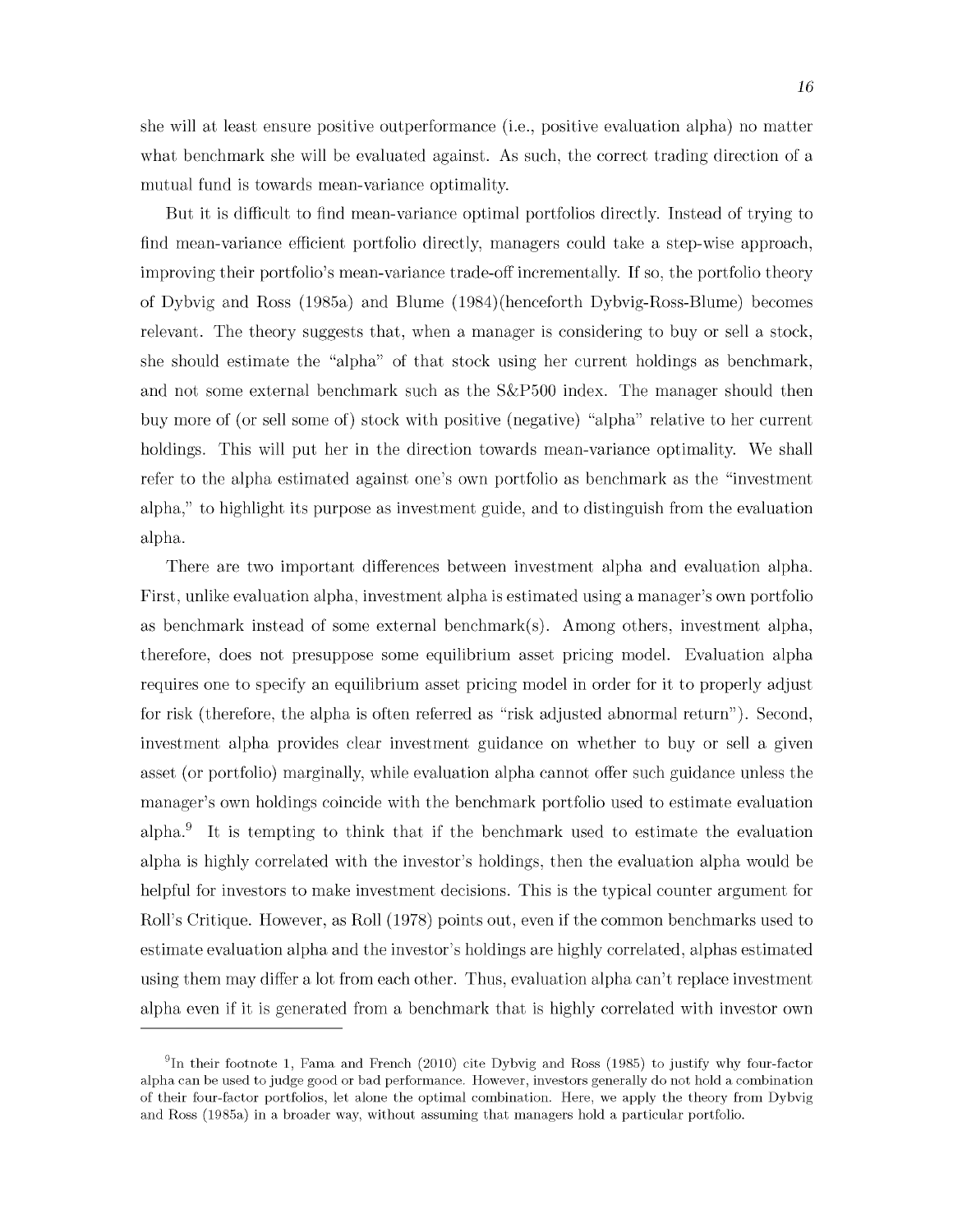portfolio. Recently Bossaerts and Yang (2015) demonstrate that an ex-ante trading strategy based on investment alpha can significantly improve the performance of a passive index fund and produce significantly positive evaluation alpha (Fama-French-Carhart four-factor alpha, in this case). Additionally, they show that when using the four-factor alpha to make adjustments, the improvements are less significant than when investment alpha is used.

Applying the concept of investment alpha to the mutual fund context, we can empirically measure if managers trade towards mean-variance optimality. We use mutual fund holdings changes to infer managers' investment decisions. Specifically, we focus on the incremental portfolio, the portfolio consisting of all changes in positions over a given period. We then estim ate the investment alpha of the incremental portfolio using the fund's prior holdings as benchmark, and use this alpha as our measure of direction. Funds that have higher investment alphas for their incremental portfolio are the ones that invested in the correct direction. Since investment alphas are estimated with error, we use its t-statistic,  $t_{\alpha}$ , as error-adjusted measure of the direction in which managers moved their portfolios. We do not claim that managers who trade in the right direction are deliberately applying the Dybyig-Ross-Blume theory. It suffices that they invest "as if." This is analogous to utility theory: an agent whose choices are rational (e.g., satisfy the Von Neumann-Morgenstern axioms) need not literally maximize expected utility; she could merely act "as if" maximizing expected utility.

To test our conjecture, we use a sample of actively managed open-ended equity m utual funds for which the holdings data are most complete. In all empirical tests, we use  $t_{\alpha}$ , which is the investment alpha of incremental portfolio scaled by its standard error, as the proxy for investment direction. The overall results support our hypotheses. We find that direction is positively correlated with fund performance. For example, the four-factor alpha spread between the highest and the lowest quintile sorted by  $t_{\alpha}$  (our measure of correctness of investment direction) is  $1.61\%$  (t-stat=4.02) per year using gross return. We find quantitatively similar spread using fund net return. Based on double sorting, active and high  $t_{\alpha}$  funds outperform active but low  $t_{\alpha}$  funds significantly. For example, funds with the highest turnover ratio and the highest  $t_{\alpha}$  produce 3.04\% (2.96\%) higher before- (after-) fee four-factor alpha than the funds with highest turnover but low  $t_{\alpha}$ . The spread between high-active-share and high- $t_{\alpha}$  funds and high-active-share and low- $t_{\alpha}$  funds averages 1.99% per year. The same spread is 2.78% when double sorting is performed based on  $t_{\alpha}$  and selectivity. These results remain robust when we split the sample based on fund size. Using regressions, we show that activeness becomes more effective when  $t_{\alpha}$  is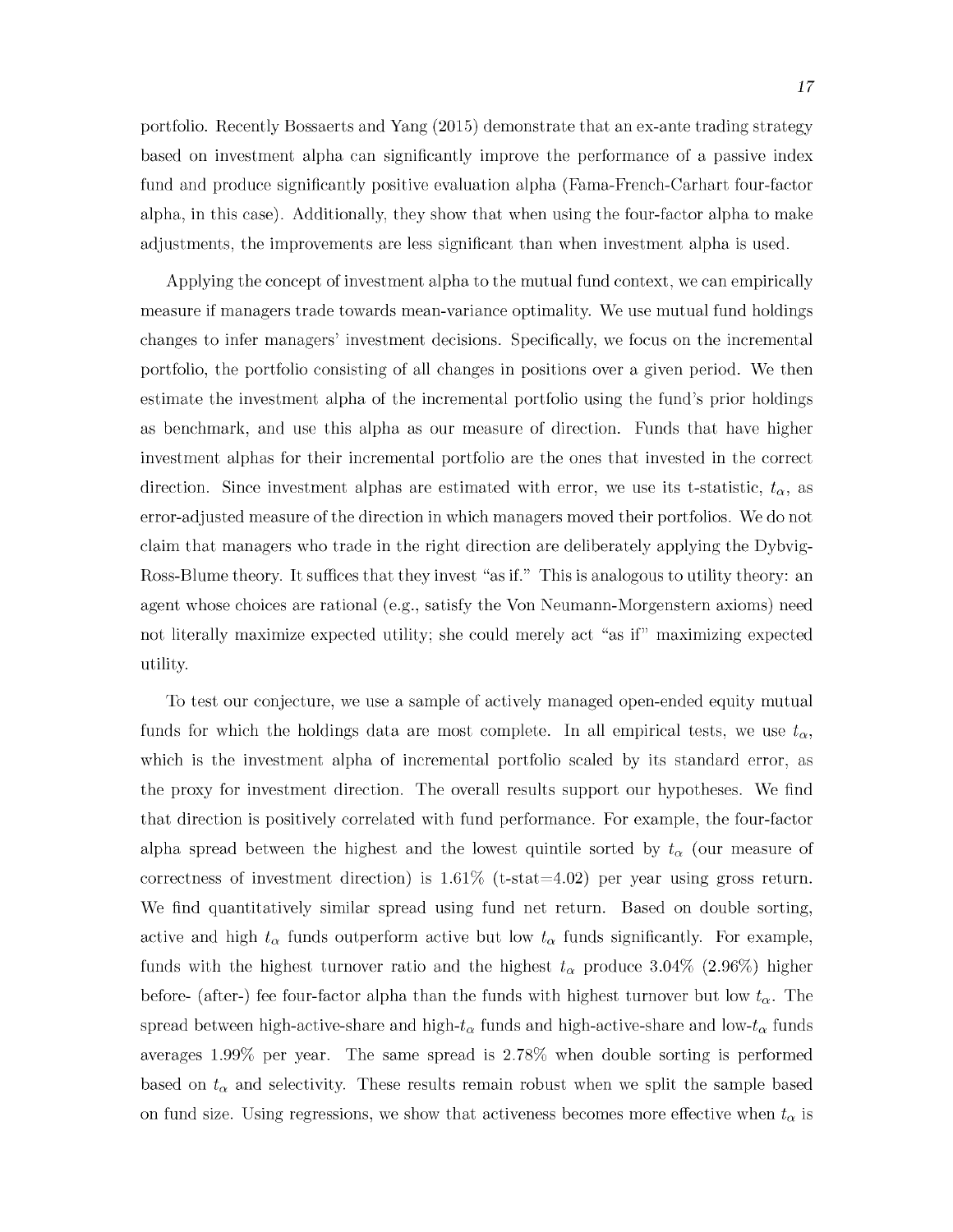higher. By interacting turnover ratio, active share, and selectivity with dummy variables for the  $t_{\alpha}$ 's cross-sectional quintiles, we find that coefficients generally increase, except when selectivity is used as measure of activeness. The coefficients of the activeness measures in the first quintile are generally negative, suggesting that the activeness may even hurt the performance when the investing direction is not correct. Finally, investors appear to react to the direction of funds' portfolio changes. Indeed, we find that  $t_{\alpha}$  positively predicts subsequent quarter's fund flow.

Our results are robust to different samples and different specifications. We test our hypotheses in a new sample constructed as in Pástor et al.  $(2015b)$ . Using the regression framework developed in Pástor et al.  $(2015a)$ , we are able to identify a significant interaction effect between  $t_{\alpha}$  and turnover ratio. Double sorting results are also supportive when we use *grossR*, the Morningstar Category Index adjusted gross return, as performance metric.

This paper makes three main contributions. First, we derive an empirical measure that captures investment direction chosen by mutual fund managers, and we show that this m etric sheds additional light on the fund performance. Second, we help address the controversy about the relation between active management and fund performance: we show that active management can improve performance but only when the fund is trading towards the mean-variance efficiency. Third, and more broadly, we propose a new concept of alpha, namely, investment alpha. This type of alpha can be used to help investors improve the mean-variance trade-off of their current holdings. Unlike evaluation alpha, investment alpha is "model-free." That is, one does not need an equilibrium asset pricing model for it to work, and thus is immune to the "bad model" problem.

<span id="page-26-0"></span>The remainder of the paper is organized as follows. In section 2.2, we construct our main investment direction metric,. Section 2.3 describes the data sources and sample construction process. We present our main results in section 2.4, and robustness tests in section 2.5. Section 2.6 concludes.

## **2.2 Measuring Direction**

#### **2.2.1 Theoretical Motivation of Investment Alpha**

<span id="page-26-1"></span>Alpha is a concept of abnormal return, where the "normal return" is defined by some asset pricing model. Therefore, alpha must be paired with an asset pricing model. For example, Jensen's Alpha refers to the alpha estimated based on the Capital Asset Pricing Model developed by Sharpe (1964) and Lintner (1969). The most common use of alpha is to evaluate the performance of an investment (Jensen (1968)). The idea is that alpha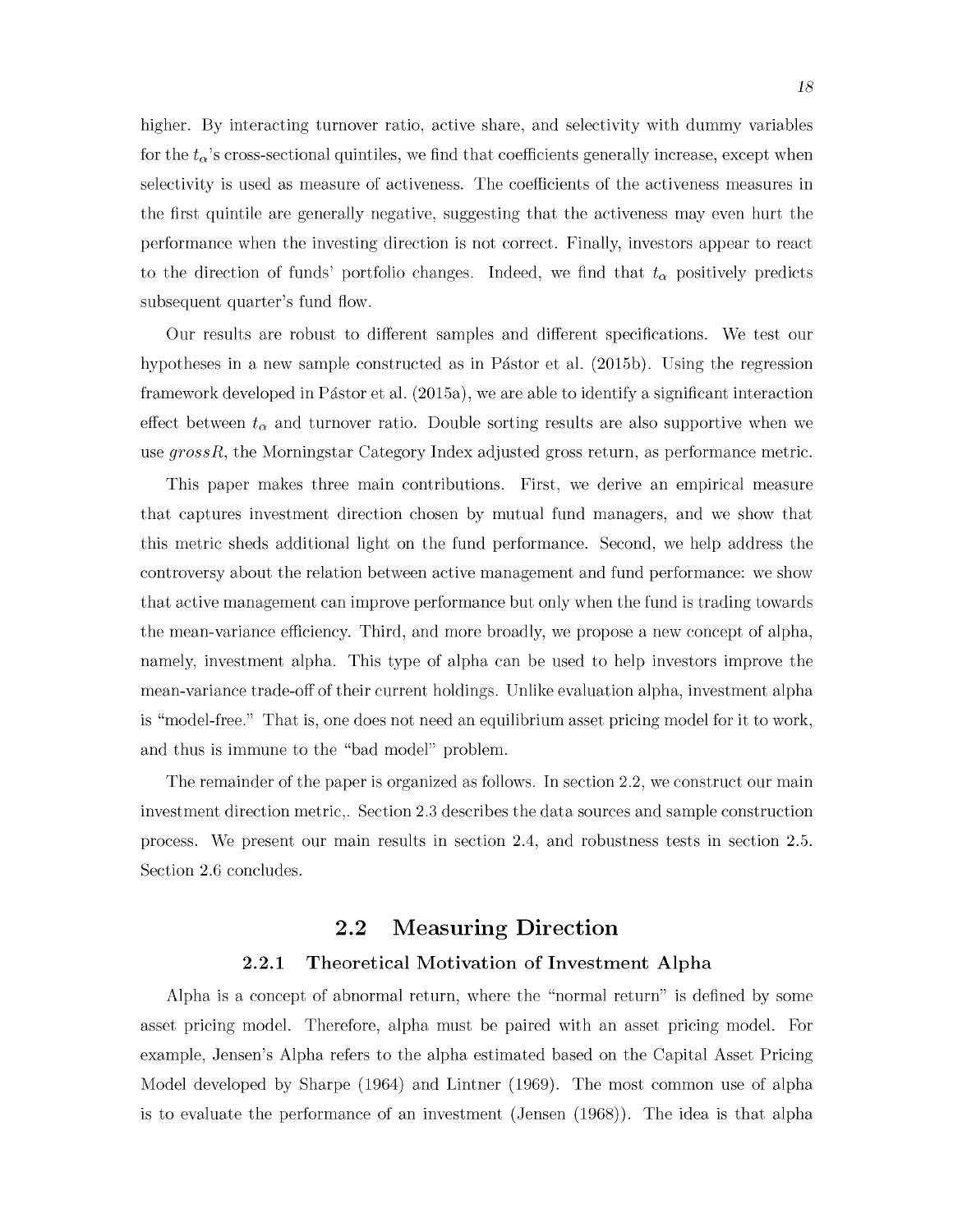represents the part of the return that is not explained by the risk-return trade off as specified by the asset pricing model. Thus, alpha can capture the superior skill of a portfolio manager, i.e., the ability to generate higher returns w ithout bearing additional risks. However, this interpretation requires the models used to estim ate alpha to fully characterize the risk-return trade off. If there is a specification error, then the interpretation of the alpha is ambiguous. Positive alphas can be attributed either to the portfolio manager's skill or to some type of risk that is missing from the asset pricing model. Roll (1978) highlights this problem and shows that the estimate of alpha<sup>10</sup> is very sensitive to the imperfect proxy of market portfolio. In this paper, we call this type of alphas "evaluation alpha."

Here, we propose a different way of interpreting alpha. We call this type of alpha "investment alpha." To illustrate the idea, let's consider following formulation of alpha:

$$
\alpha_{i,b} = \mathbb{E}[R_i - R_f] - \beta_{i,b}(\mathbb{E}[R_b - R_f])
$$
\n(2.1)

where  $R_i$  is the return of some portfolio and  $R_b$  is the return of some benchmark.  $\beta_{i,b}$  is the beta coefficient of portfolio i with respect to portfolio b, i.e.,  $\beta_{i,b} = cov(R_i, R_b)/var(R_b)$ . Notice when  $R_b$  is the market portfolio, then  $\alpha_{i,b}$  is the Jensen's Alpha. But the definition of alpha in  $(2.1)$  is more general. The benchmark here can be any portfolio. It is particularly meaningful if we consider b as the investor's current holdings in this paper. Assuming that we find  $\alpha_{i,b} > 0$  the following two statements hold: (a) the benchmark portfolio on the right hand side is mean-variance suboptimal; (b) by combining  $R_i$  and  $R_b$ , one can improve the mean-variance efficiency of  $R_b$ . The statement (a) is a direct result of Rolls Critique (Roll  $(1977)$ ). In his famous critique on empirical tests of CAPM, Richard Roll shows that if  $R_b$  in equation (2.1) is the return of an  $ex$  post mean-variance efficient portfolio in a given sample, then  $\alpha_{i,b} = 0$  for any stock i in that sample. The statement (b) was proven by Dybvig and Ross (1985) in their Theorem 5. A similar result is obtained in Blume (1984). Additionally, Michael R. Gibbons (1989) also prove the statement (b) in their paper and construct the well known Gibbons-Ross-Shanken (GRS) test statistic based on it.

Here, we call  $\alpha_{i,b}$  in equation (2.1) as the investment alpha of portfolio i for the investor who is holding *b*. For this investor, the investment alpha provides a clear indication on whether the investor should buy or sell portfolio  $i$ . Notice, to estimate investment alpha, the key input is the investor's current holdings. Those are not typically available. Since mutual funds are required to report their holdings, they become suitable for this exercise.

 $10$  Jensen's Alpha in this context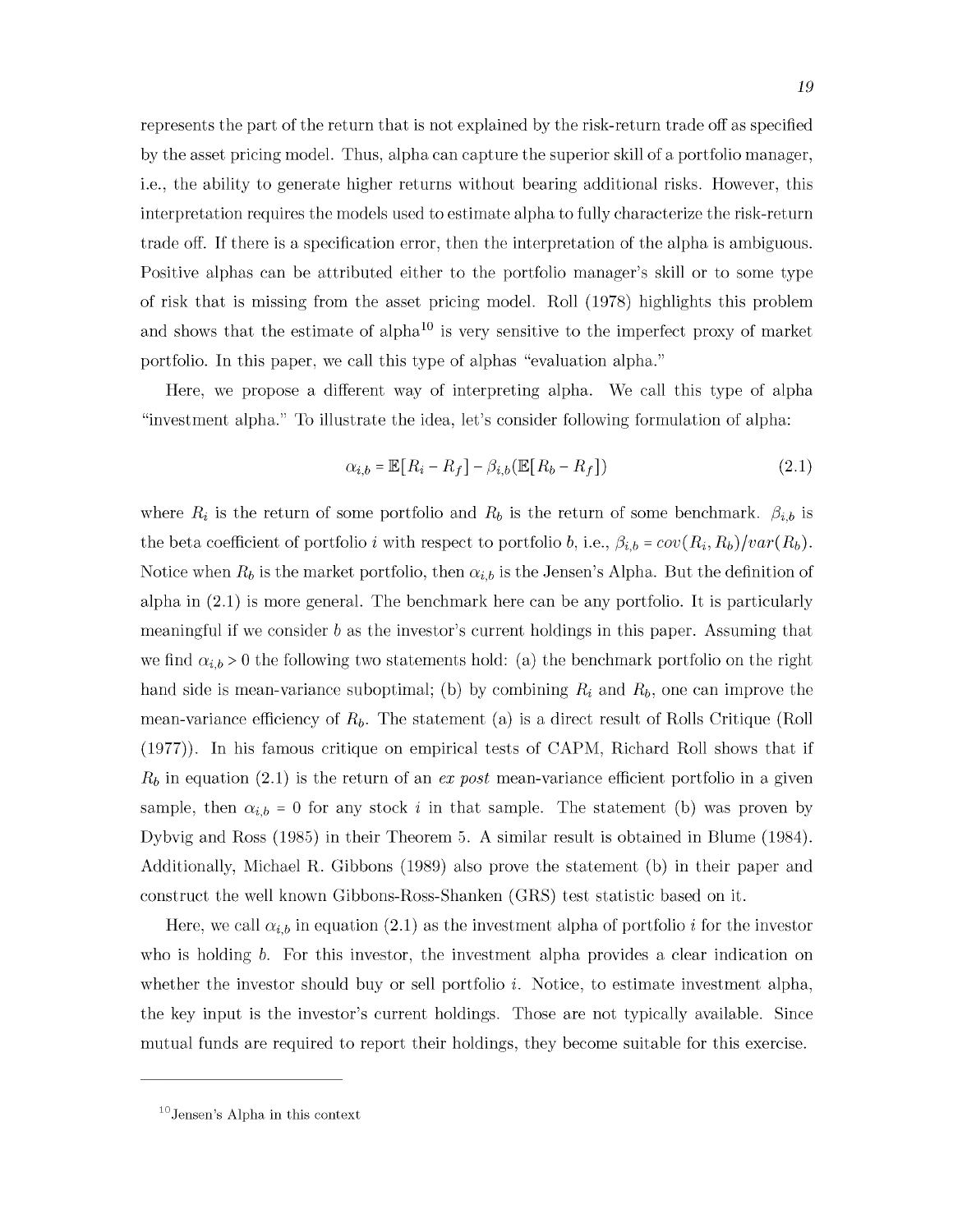#### **2.2.2** Investment Direction

<span id="page-28-0"></span>We wish to infer whether managers choose the right direction from the available data by applying the idea of investment alpha. The data we have are snapshots of mutual fund quarterly holdings from the Thomson Reuters Mutual Fund Holdings Database.<sup>11</sup> From quarter  $q-1$  to q, the holdings of a mutual fund f change from  $H_{q-1}^f$  to  $H_q^f$ . For brevity we shall omit the superscript f in all following notations.  $H_q$  is a vector where element i is the number of shares of stock i,  $s_{i,q}$ , held by the fund at q. We focus on the number of shares rather than the weights because share changes capture the real active part of fund management, while weight changes could be purely driven by market price fluctuation without managers actively changing the number of shares.

We could take two approaches to measure the correctness of the investment direction of a manager. We can estimate investment alpha for each stock within the held portfolio, and then examine whether the fund increased (decreased) the weights for stocks that had positive (negative) investment alphas. This approach, although intuitive, is subject to serious estimation error. It has been well known that the variance-covariance structures of individual stocks are estimated with error (Jensen et al. (1972), Fama and MacBeth  $(1973)$ , and this leads to errors in estimating individual alphas. The most common and simple practice to deal with such estim ation error is to use a portfolio. Thus, instead of estimating investment alpha at the individual stock level, we estimate investment alpha for one single portfolio, the *incremental portfolio.* This portfolio consists of all the stocks (held by the fund) whose number of shares have been changed from quarter  $q-1$  to q, with weights proportional to the changes in shares. If a fund manager follows the portfolio theory from Dybvig and Ross (1985a) and Blume (1984) to marginally improve the mean-variance efficiency of her portfolio, she will increase (decrease) positions on securities with positive (negative) investment alpha. The incremental portfolio is the result of this individual adjustment process, and will have long (short) positions in securities with positive (negative) investment alpha. Thus, the incremental portfolio itself will have positive investment alpha.

Specifically, we construct the incremental portfolio as following. The holdings change from  $q - 1$  to q is denoted  $H_q^{\Delta} = H_q - H_{q-1}$ . If stock i was not included in the portfolio at  $q-1$  but was at q, then we augment  $H_{q-1}$  with i, setting  $s_{i,q-1} = 0$ , and *vice versa*. We define the incremental portfolio to be the portfolio based on the holdings vector  $H_q^{\Delta}$  as follows:

 $11$ Mutual funds disclose their holdings quarterly. Before 2005, mutual funds were required to report their holdings only semi-annually, but more than half of the funds still reported their holdings quarterly. Since 2005, mutual funds have to report their holdings every quarter.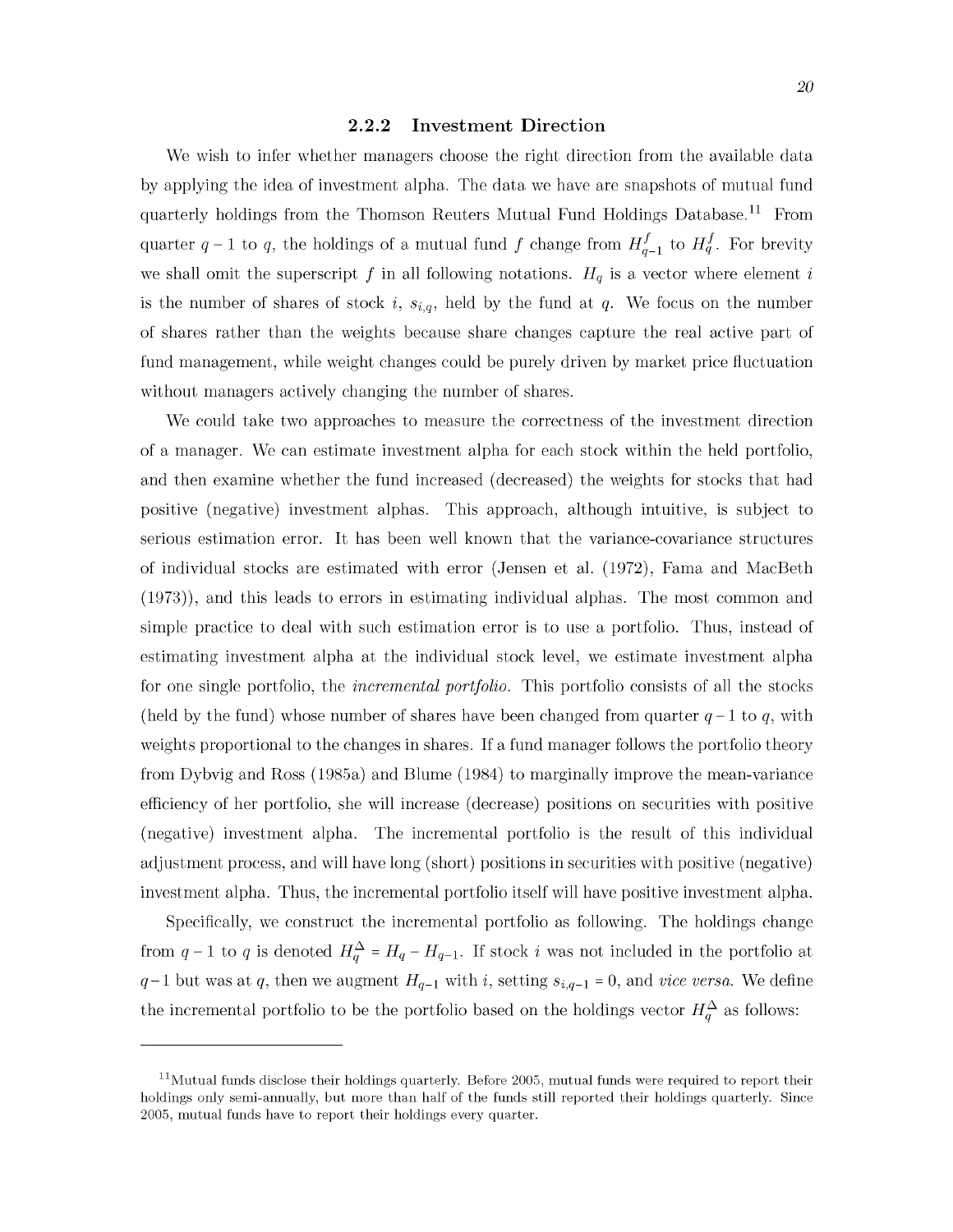$$
W_q^{\Delta} = \frac{H_q^{\Delta} \circ P_{q-1}}{H_q^{\Delta} \cdot P_{q-1}} = \left( w_{1,q}^{\Delta} \quad w_{2,q}^{\Delta} \quad \cdots \quad w_{N,q}^{\Delta} \right),\tag{2.2}
$$

where  $\cdot$  stands for dot(scalar) product and  $\circ$  denotes the element-wise product,  $P_{q-1}$  is the vector of prices with elements being the price of stock i in (at the end of) quarter  $q-1$ . The incremental portfolio captures the portfolio that the fund invested in on top of  $H_{q-1}$  in order to arrive  $H_q$ . The investment alpha of portfolio  $W_q^{\Delta}$  reveals the correctness of the investment direction. The benchmark portfolio used to estimate the incremental portfolio's investment alpha is the portfolio based on holdings  $H_{q-1}$ , i.e.  $W_{q-1} = (H_{q-1} \circ P_{q-1})/(H_{q-1} \cdot P_{q-1}).$ 

Using the portfolio weights vector  $W_q^{\Delta}$ , we can recover the historical returns (past 36 monthly returns) of the incremental portfolio from individual stock returns:

$$
r_{\tau_{q-1}-1}^{\Delta} = \sum_{i=1}^{N} w_{i,q}^{\Delta} r_{i,\tau_{q-1}-1}
$$
  
\n
$$
\vdots = \vdots
$$
  
\n
$$
r_{\tau_{q-1}-s}^{\Delta} = \sum_{i=1}^{N} w_{i,q}^{\Delta} r_{i,\tau_{q-1}-s}
$$
  
\n
$$
\vdots = \vdots
$$
  
\n
$$
r_{\tau_{q-1}-36}^{\Delta} = \sum_{i=1}^{N} w_{i,q}^{\Delta} r_{i,\tau_{q-1}-36}
$$
  
\n(2.3)

In (2.3),  $r_{i, \tau_{q-1}-s}$  is the return for stock i over *month*  $\tau_{q-1}-s$ , and  $\tau_{q-1}$  indicates the last month of quarter  $q - 1$ . Similarly, we can recover the historical return of the portfolio at the end of quarter  $q-1$  based on  $W_{q-1}$ , following the same logic:

$$
r_{\tau_{q-1}-1} = \sum_{i=1}^{N} w_{i,q-1} r_{i,\tau_{q-1}-1}
$$
  
\n
$$
\vdots = \vdots
$$
  
\n
$$
r_{\tau_{q-1}-s} = \sum_{i=1}^{N} w_{i,q-1} r_{i,\tau_{q-1}-s}
$$
  
\n
$$
\vdots = \vdots
$$
  
\n
$$
r_{\tau_{q-1}-36} = \sum_{i=1}^{N} w_{i,q-1} r_{i,\tau_{q-1}-36}
$$
\n(2.4)

Notice in both Equation 2.3 and Equation 2.4, we use the weights from  $W_q^{\Delta}$  and  $W_{q-1}$ to construct historical returns. We do this intentionally because we want to estimate the investment alpha of the particular incremental portfolio defined by  $W_q^{\Delta}$  w.r.t. the particular "currently held" portfolio defined by  $W_{q-1}$ .

With the historical returns of incremental portfolios and previously held portfolios thus computed, we can the estimate the investment alpha of the incremental portfolio by running a time-series regression for each fund (with fund subscript om itted; *r f* denotes the risk free rate):

$$
r_t^{\Delta} - rf_t = \alpha + \gamma (r_t - rf_t) + \varepsilon_t \tag{2.5}
$$

The main estimate of interest is the intercept in Equation 2.5. This is the investment alpha of the incremental portfolio. To further control for the estimation error, we use the t-statistic of the intercept rather than the estimate of the intercept as our main variable of interest. We label it  $t_{\alpha}$ .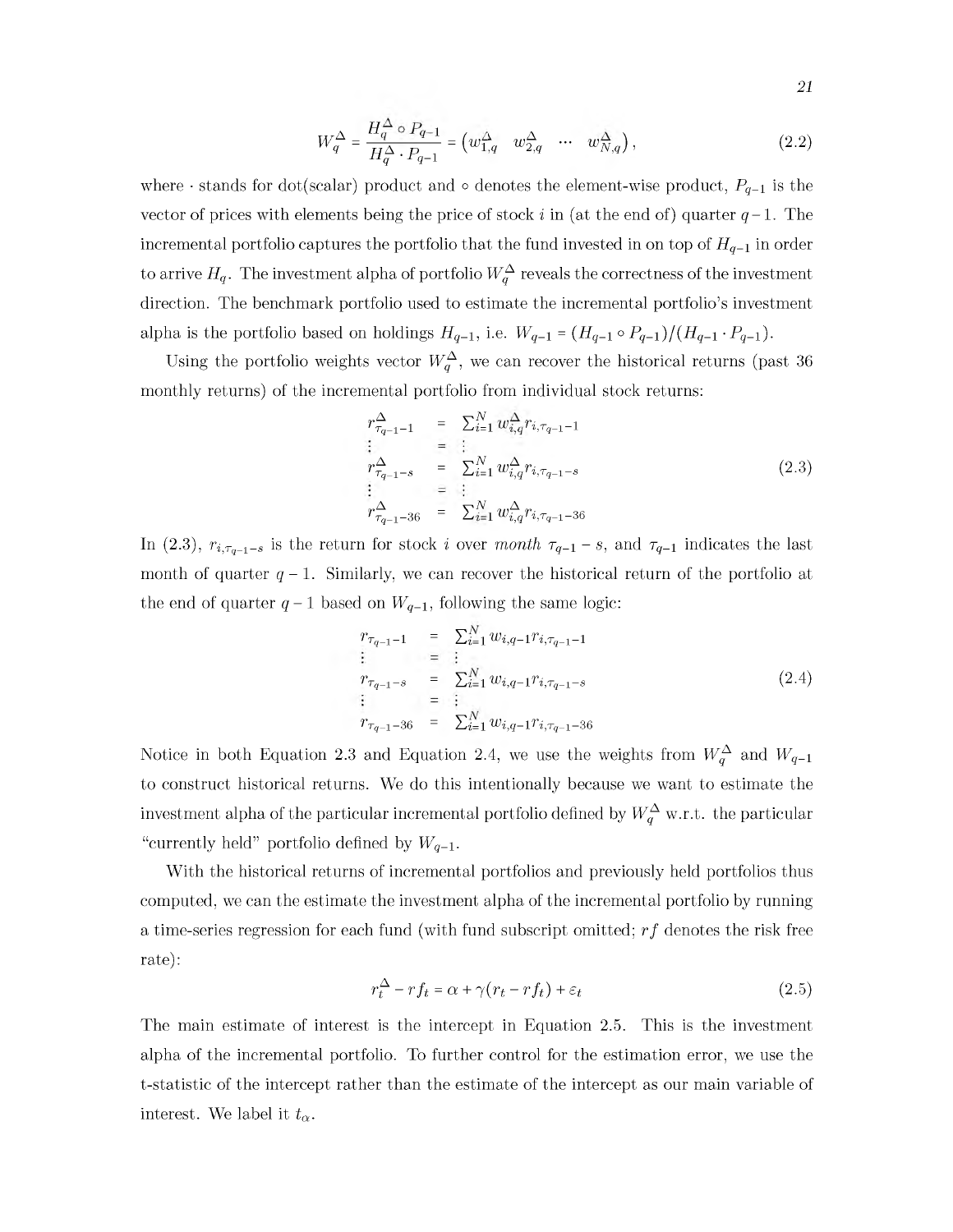#### **2.2.3** Discussion about the Empirical Design

<span id="page-30-0"></span>The estimation period consists of the 36 months till the last month of quarter  $q-1$ . We then study fund performance from (the end of) quarter  $q-1$  to (the end of) quarter q. As such, our study is not strictly predictive. The purpose of our study was to determine what happened to returns of funds that invested in the correct direction over the period  $(q-1,q)$ , while disentangling the impact of activeness and direction. The goal was not to propose another predictor for future fund performance. It is important to note that our study does not suffer from hindsight bias. We strictly exclude any return information over the period  $(q-1, q)$  in estimating  $t_{\alpha}$ ; likewise, we do not use any stock price information at time q (the end of quarter q). We do need holdings changes from time  $q-1$  to q, in order to determine what funds did (in order to determine the incremental portfolio composition), but performance cannot be derived from mere knowledge of their holdings changes.

## **2.3 Data and Sample Construction**

<span id="page-30-1"></span>The data was drawn from two major mutual fund databases. We obtained fund historical returns, total net asset (TNA), fees, turnover ratios, and other fund characteristics from the Center for Research in Security Prices Survivor-Bias-Free Mutual Fund Database. Mutual fund holdings data were extracted from the Thomson Reuters Mutual Fund Holdings Database. Antti Petajisto's website<sup>12</sup> provided active share data. The details for construction of this measure is documented in Petajisto (2013).

We focus on domestic equity funds. The holdings data is most complete for this sample. We started by identifying in the CRSP dataset a sample of domestic equity mutual funds based on fund styles. Following Bessler et al. (2010), we used a combination of Lipper, Wiesenberger, and Strategic Insight style codes. We first selected funds based on a set of Lipper style codes. If Lipper code was missing, we filtered on a set of Wiesenberger style codes. If both Lipper and Wiesenberger codes were missing, we filtered on a set of Strategic Insight codes.<sup>13</sup> To further account for any incompleteness or inaccuracy, we applied style filters from the Thomson Reuters Mutual Fund Holdings database. Specifically, we excluded International, Municipal Bonds, Bond and Preferred and Balanced funds. We also excluded

 $12$ http://www.petajisto.net/data.html

 $^{13}$ Lipper style codes were CA, EI, EIEI, G, GI, I, LCCE, LCGE, LCVE, MC, MCCE, MCGE, MCVE, MLCE, MLGE, MLVE, SCCE, FS, H, NR, S, SESE, TK, TL, and UT; Wiesenberger codes were AGG, G, G-I, G-I-S, G-S, G-S-I, GCI, GRI, GRO, IG, I-G-S, I-S, I-S-G, IEQ, ING, LTG, MCG, S-G, S-GI, S-I-G, S-I, SCG, ENR, FIN, HLT, TCH, and UTL; Strategic Insight codes were AGG, GMC, GRI, GRO, ING, SCG, ENV, FIN, HLT, NTR, SEC, TEC, and UTI.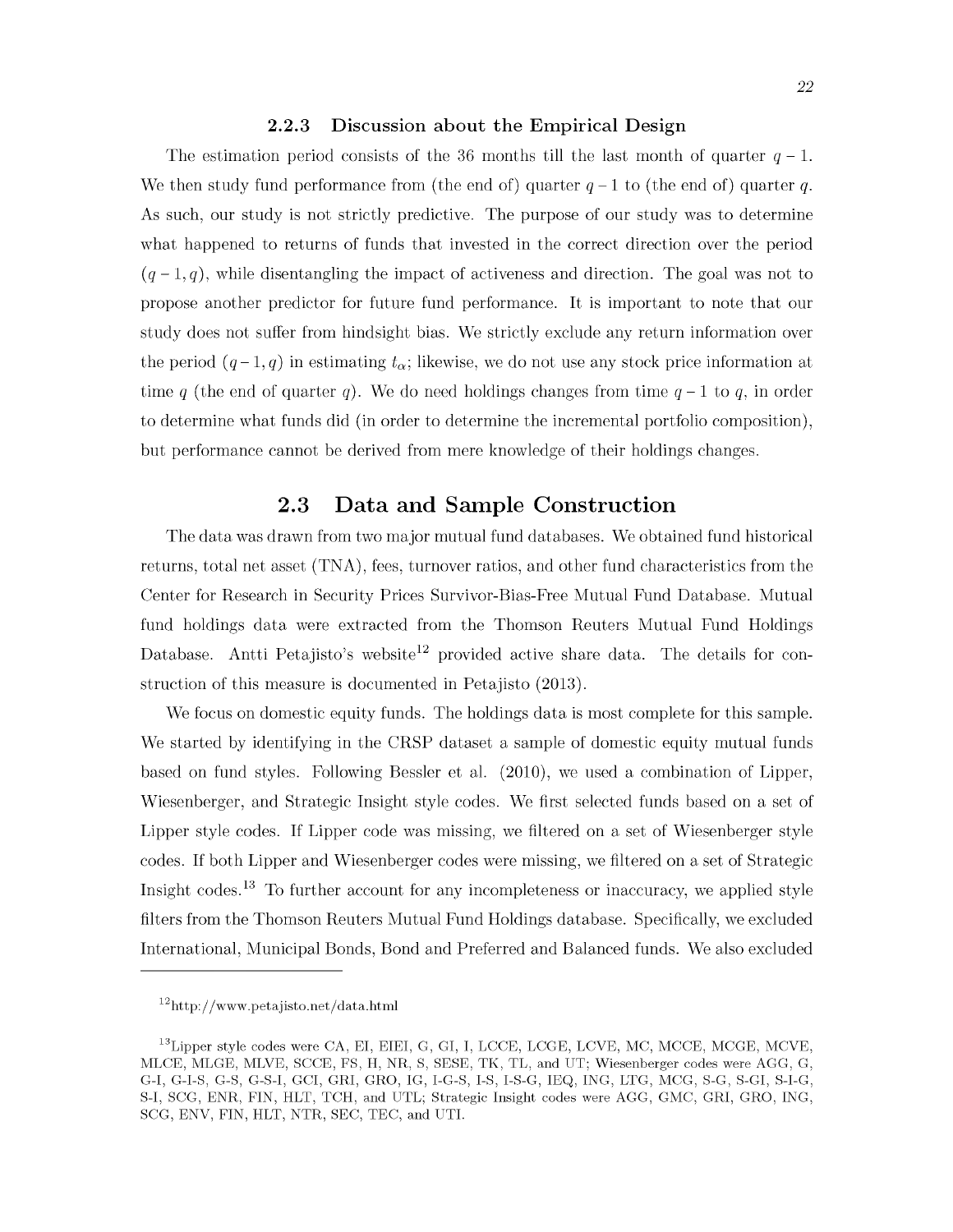index funds <sup>14</sup>. Because CRSP reports data on fund share class level while Thomson Reuters reports holdings at fund level, we aggregated share classes using MFLINKs. We required funds to have Total Net Assets (in 2013 dollars) of at least 5 million. However, once a fund passed the \$5 million threshold first time after inception, we no longer excluded this fund even if its TNA dropped below \$5 million afterwards. Since both Cremers and Petajisto (2009) and Amihud and Goyenko (2013) started their sample around 1990, we started our sample from 1990 and stopped in 2013. Then we matched the sample with holdings data. Our final sample includes about 2,965 unique mutual funds from 1990 to 2013.

In Table 2.1, we report the summary of statistics. On average, the fund size is  $$1,517$ million (in 2013 dollars). Consistent with established stylized fact that active mutual fund fail to generate superior performance, we find the t-statistic of the past 36 months four-factor alpha is -0.23. Fund average annual expense ratio is about 1.2%, and average turnover ratio is round 95%. The average active share is 80% and selectivity is 14%. In Table 2.2, we sort funds into quintile-based  $t_{\alpha}$  and then report average values of fund characteristics for each quintile. The lowest quintile has an average  $t_{\alpha}$  of about -1.74 and the highest one is 1.44. From lowest to highest, the fund size, turnover ratio, and expense ratio remain almost constant. Factor loadings on the four-factor model are the same, except that the loadings on the momentum factor increase slightly. Past performance, measured by four-factor alpha from prior 36 months, does not exhibit any particular pattern. Average monthly fund flow increases across quintiles. These univariate results show that  $t_{\alpha}$  does not correlate with most fund characteristics, reducing the concern that  $t_{\alpha}$  is confounded with other factors.

It is also interesting to look how the investment alpha is distributed empirically across all the funds. In Figure 2.1, we show the histogram of  $t_{\alpha}$  based all the observations. In general,  $t_{\alpha}$  is centered around 0 and seems normally distributed (with slight negative skewness). The empirical distribution of  $t_{\alpha}$  implies that actively managed mutual funds in our sample do not invest towards the correct direction on average. This coincides with the stylized fact that actively managed mutual funds do not outperform the passive funds in aggregate.

Another im portant property to investigate is the persistence of investment alpha. There is a large literature on cross-sectional persistence of evaluation alphas. As shown in Carhart  $(1997)$  and Brown and Goetzmann  $(1995)$ , the fund performance usually persists on the losing side but not on the winning side. To provide a simple and intuitive description on the persistence of investment alpha, we do the following. In each quarter, we sort fund

 $14$ Index funds are identified by either the CRSP index fund flag or by the fund name containing "index."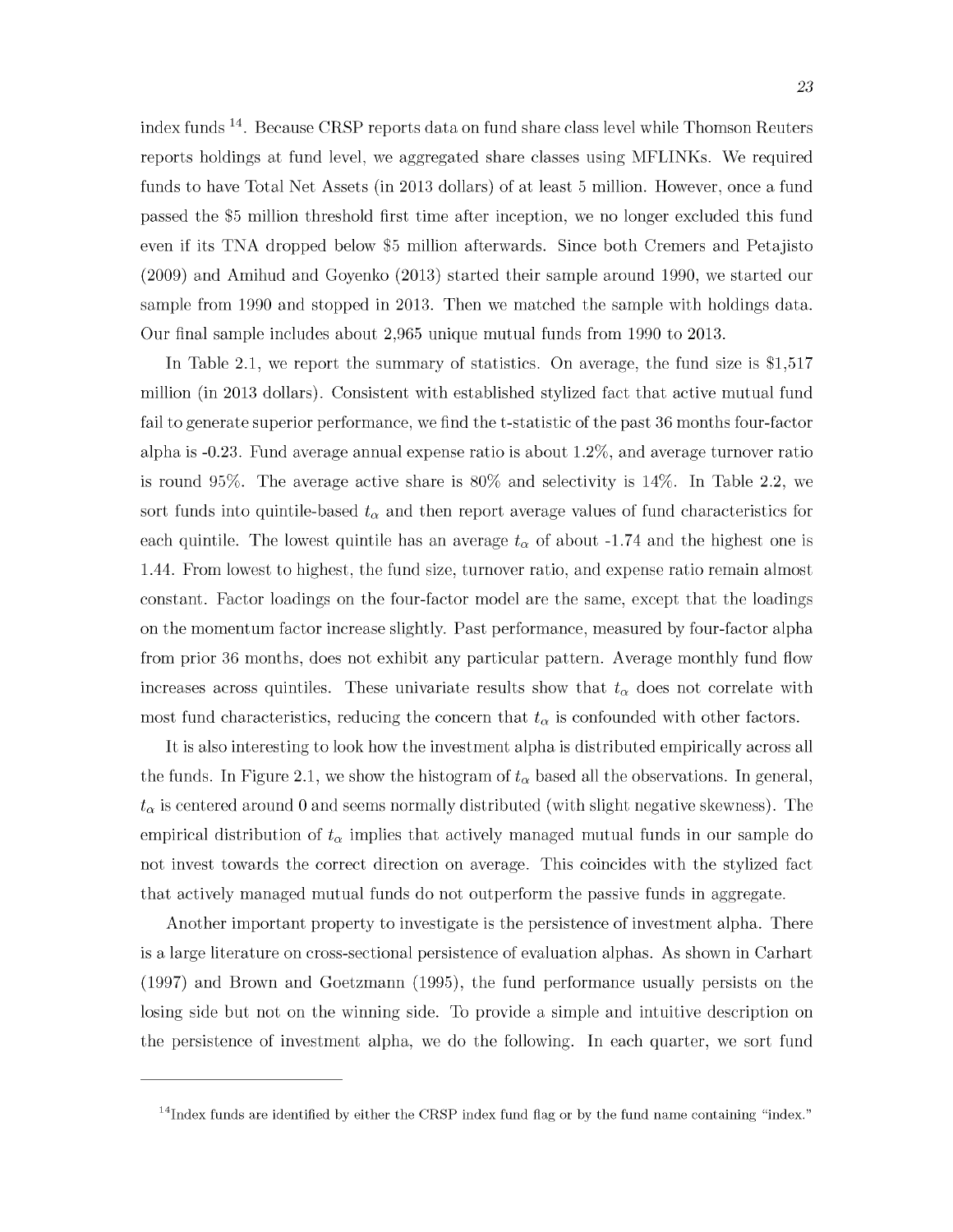into quintiles based on their investment alphas. The we look backwards and forwards up to 5 quarters to calculate the average  $t_{\alpha}$  for each quintile. In Figure 2.2, we plot the average  $t_{\alpha}$  for each quintile in each relative quarter. Clearly, investment alpha exhibits little persistence. The top quintile remain top in 2 quarters around the sorting period. However, the difference between top quintile and other quintiles become very small. The bottom quintile is somewhat persistent up to 3 quarters around the sorting period. All the quintiles almost converge at  $-5$  and  $+5$  quarters. There are two possible explanations for the lack of persistence. Firstly, mutual fund managers are not acting as prescribed by Dybvig-Ross-Blume. They use different methods to make portfolio choices. And when they act *as if* they are making marginal improvements, their funds outperform. But since they are not consciously following investment alpha's direction, investment alphas do not persist. Secondly, fund managers might be aware of the marginal improvement. But when they make correct decisions and thus outperform, they attract a capital inflow to the fund. When the fund grows, it becomes difficult for them to find space to make marginal improvements. This is the diseconomy of scale story offered by Berk and Green (2004) when they try to explain why mutual fund investors chase fund performance even the performance does not persist.

## **2.4 Empirical Results**

#### **2.4.1 Investment Direction and Performance**

<span id="page-32-1"></span><span id="page-32-0"></span>We start our analysis by examining the relation between  $t_{\alpha}$  and fund performance. Our hypothesis is that funds with high  $t_{\alpha}$  should perform at least as well as those with low  $t_{\alpha}$ . The intuition is straightforward. High (low)  $t_{\alpha}$  funds are trading towards to right (wrong) direction. W hen a fund invests in the right direction, the worst case scenario is to have performance similar to funds that move in the wrong direction. This happens when high  $t_{\alpha}$ funds are inactive. Thus, we predict that  $t_{\alpha}$  correlates positively with fund performance.

In Table 2.3, we sort funds into quintiles based on  $t_{\alpha}$  in each quarter. For each quintile, we run four-factor time-series regressions using the portfolio's monthly return and report the four-factor alpha. We report results for all funds, small funds, and large funds in Panels A, B, and C. In general, four-factor alphas increase with  $t_{\alpha}$ . For example, in Panel A, high  $t_{\alpha}$  funds outperform low  $t_{\alpha}$  by 1.63% (t-stat=4.06) annually. This spread holds for both net return and gross return. The spreads are stronger for large funds and weaker for small funds, but remain robust in both cases.

In order to further explore the relation between  $t_{\alpha}$  and performance, we run a regressions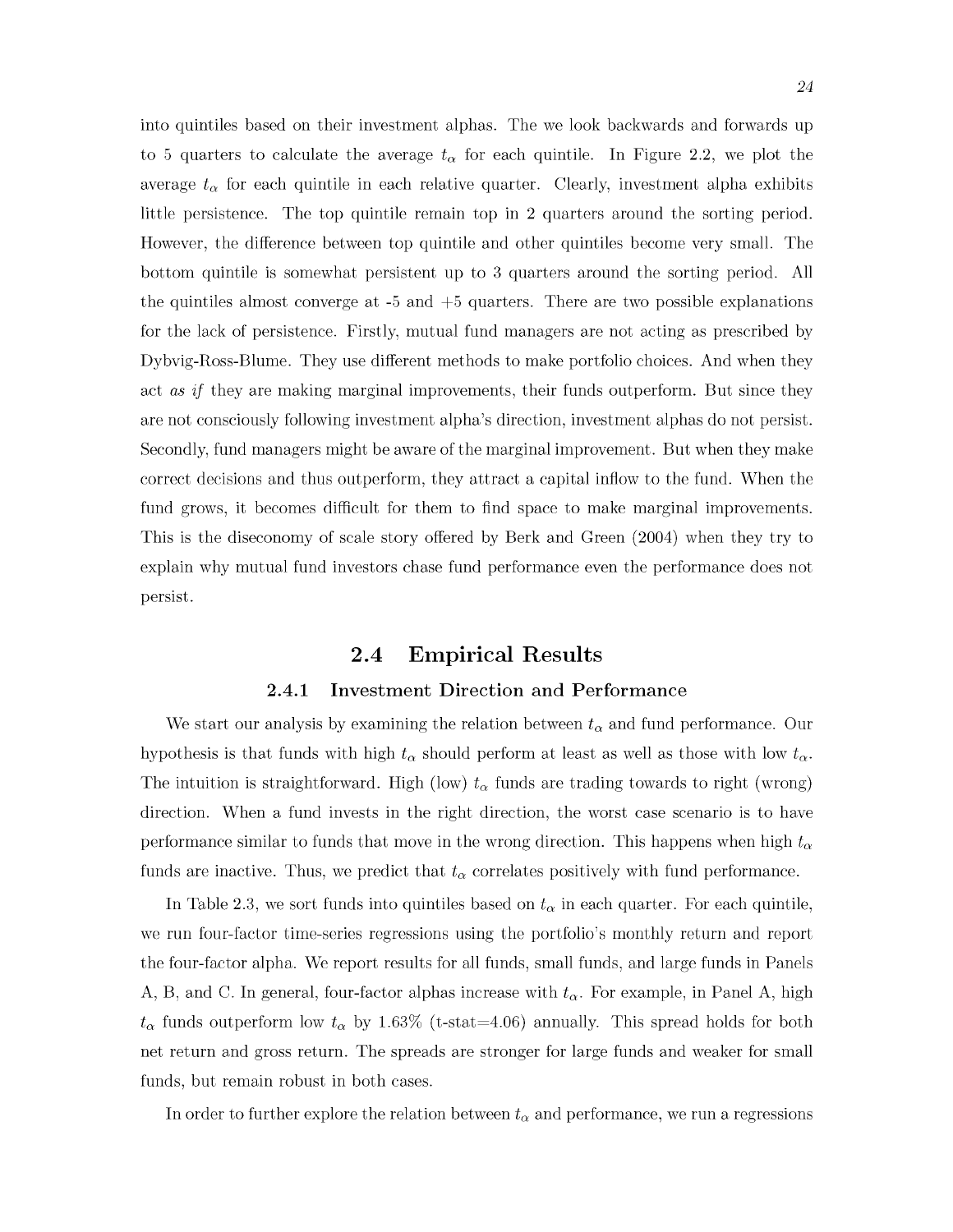with multiple control variables. The results are reported in Table 2.4. We put either gross return or net return on the left hand side. We include regressors fund characteristics such as turnover ratio, expense ratio, size and flow. To control for fund risk exposure, we also include factor loadings from a four-factor regression over the past 36 months. We include time fixed effect in our specifications. As shown in Pástor et al. (2015a), the coefficients will only reflect cross-sectional variation when time fixed effects are included. The coefficients are essentially variance-weighted average coefficients from each pure cross-sectional regression. This approach is arguably more efficient than the pure cross-sectional methodology in Fama and MacBeth (1973), where the cross-sectional coefficients are equally weighted, because the cross-sectional variation is taken into account. We also report regression results for large funds and small funds separately. In all 6 specifications,  $t_{\alpha}$  has a positive and significant coefficient. The results confirms our hypothesis, as well as the sorting results in Table 2.3.

#### **2.4.2** Investment Direction and Turnover

<span id="page-33-0"></span>Turnover ratio captures how heavy mutual funds trade relative to the assets under management. Ex ante, the prediction of turnover's impact on fund performance should be neutral. Mutual funds will trade more if they had identified profitable trading opportunities, and may therefore lead to better performance. On the other hand, too much trading incurs excessive transaction costs, which damages fund performance. Consistent with this intuition, previous evidence on cross-sectional relation between turnover and performance is mixed. Some studies have documented a positive relation between the turnover ratio and fund performance,  $^{15}$  while others show a negative relation.<sup>16</sup>

We argued that investment direction, measured by  $t_{\alpha}$ , should be taken into consideration when determining the relation between activeness and performance. Thus, the main focus here is the interaction effect between turnover ratio and  $t_{\alpha}$ . We rely on double sorts to investigate the interaction effect. Our main performance metric is the popular Fama-French-Carhart four-factor alpha. We present results based on before and after fee return as each one of them answers different im portant questions. Our study is an application of a portfolio theory in the context of mutual fund. Gross return captures the direct effect of a fund manager's portfolio decision on performance. Thus we mainly rely on gross return to test our conjectures. However, even when fund managers make correct portfolio decisions, the

<sup>&</sup>lt;sup>15</sup>See Chen et al.  $(2000)$  and Dahlquist et al.  $(2000)$ 

 $16$ See Carhart (1997) and Elton et al. (1993).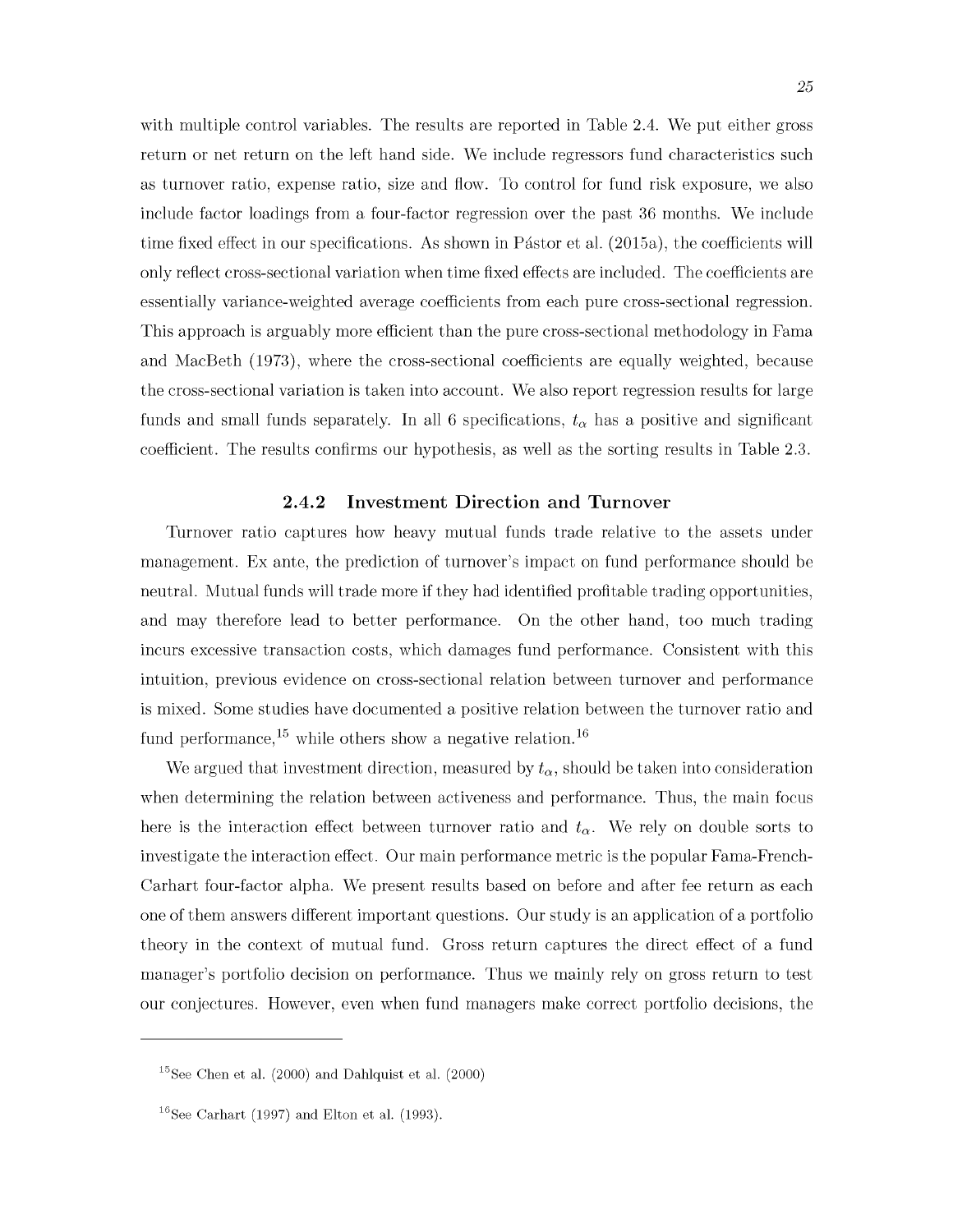benefit may be extracted by the management through higher-fund fees. Therefore, it is im portant to also determ ine whether investors can benefit from portfolio decisions using net return.

In Table 2.5, we sort funds into quintiles based on  $t_{\alpha}$  first. Then within each  $t_{\alpha}$  quintile, we further sort funds into quintiles based on turnover ratio. Thus the values of  $t_{\alpha}$  are held constant across turnover ratio quintiles. The sorting produces 25 fund portfolios. The portfolios are rebalanced quarterly as  $t_{\alpha}$  is updated quarterly. We report Fama-French-Carhart four-factor alphas estimated using fund monthly gross return. In the top panel, the results are based on all the funds in our sample. Consistent with one-way sorting results, fund performance increases with  $t_{\alpha}$  in general. More careful examination yields the following observations. First, four-factor alphas increase from first row to fifth row (i.e., across  $t_{\alpha}$  quintiles), and the magnitude of the increment becomes larger when turnover ratio is higher. The spread between highest and lowest  $t_{\alpha}$  quintiles increases with turnover ratio from 0.7% to 3.04%. Second, when looking at the sorting results along the turnover ratio dimension, we find that for the first 4 rows, the spreads of four-factor alphas between highest and lowest turnover ratio quintiles are not statistically different from 0. However, for the highest  $t_{\alpha}$  quintile, the four-factor alphas get more positive and significant across turnover ratio quintiles, from  $0.75\%$  to  $2.88\%$  per year, producing a  $2.13\%$  (t-stat= 2.68) spread in annual four-factor alpha. These results are consistent with our conjecture that direction plays an important role in fund performance. Moreover, when funds become less active (low turnover ratio), even if they trade in the correct direction (high  $t_{\alpha}$ ), they do not outperform. When funds trade in the wrong direction, being more active does not help either.

In the middle and bottom panel of Table 2.5, we perform the same sorting on large and small funds, defined by fund's Total Net Assets quintiles. The overall results remain similar. For large funds, the effect of turnover ratio becomes weaker for high  $t_{\alpha}$  quintile, but the underperformance of funds with low  $t_{\alpha}$  becomes stronger when turnover ratio is high. The results from small funds are much noisier. In Table 2.6, we report four-factor alphas based on net returns to see the wealth effects on investors. In general, we observe very similar pattern as in Table 2.5. But now the spread is mainly driven by negative four-factor alphas from low  $t_{\alpha}$  funds, instead of positive four-factor alphas from high  $t_{\alpha}$  funds.

Table 2.5 and Table 2.6 report four-factor alphas. These provides risk adjustment in ways that interest academic researchers. It is interesting though to also investigate the im pact of direction and activeness when we control im portant fund characteristics such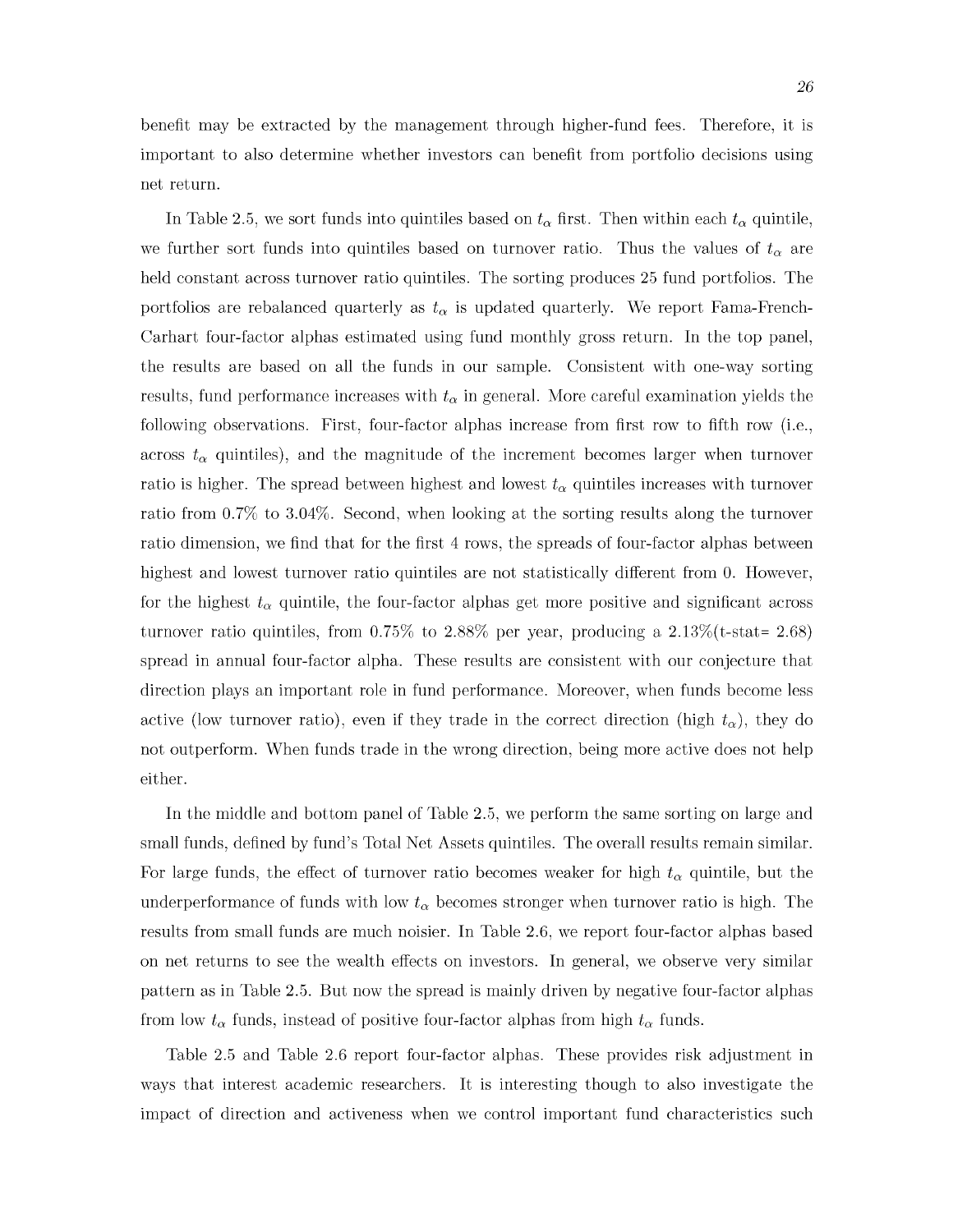as fund size, flow, expense ratio, past performance, and risk exposure in a multivariate context. We interact turnover ratio with indicator variables for  $t_{\alpha}$  quintiles, which allows the coefficient on turnover ratio to change across  $t_{\alpha}$  quintiles. By comparing the coefficients across  $t_{\alpha}$  quintiles, we can see whether active management will be more effective when the investment direction is correct. Specifically, we run the following regression model:

$$
r_{i,t} = a_t + b_1 A_{i,t} + \sum_{k=2}^{5} b_k A_{i,t} \times \mathbb{1}_{Q(t_\alpha) = k} + \sum_{k=2}^{5} c_k \mathbb{1}_{Q(t_\alpha) = k} + \gamma X_{i,t} + \varepsilon_{i,t}
$$
(2.6)

where  $a_t$  is the time-fixed effect,  $A_{i,t}$  is level of activeness (turnover, active share and selectivity),  $\mathbb{I}_Q(t_\alpha)$  is a indicator if the cross-sectional quintile of  $t_\alpha$  is k, and  $X_{i,t}$  includes controls such as fund size, past performance, past flow, risk exposure. By including the time fixed effect  $a_t$ , the regression coefficients are essentially weighted average of crosssectional regression coefficients, where the weights are proportional to variance and number of observations in each cross-section.17

In Table 2.7, we report regression results from Equation 2.6 when turnover ratio is considered as proxy of activeness, for both gross return and net return, and for the full sample, and stratification by large and small funds<sup>18</sup>. Our main focus is on the change of the coefficients to turnover ratio. The coefficient of turnover ratio alone (first row) in this regression is actually the coefficient for the first  $t_{\alpha}$  quintile. Across different specifications (columns), this coefficient is always negative and significant for the full sample and for large funds. Recall that the first  $t_{\alpha}$  quintile contains funds trading in the wrong direction. More activeness can only hurt the performance in this case. Coefficients to  $turnover * t_{\alpha}(i)$ capture the difference for quintile *i* relative to the first quintile. The coefficients generally increase from *i =* 2 to *i =* 5. The increments are more significant among large funds. For example, in the third column, the difference of turnover ratio coefficients between the fifth  $t_{\alpha}$  quintile and the first  $t_{\alpha}$  quintile is 24.7. The total effect of turnover ratio for the fifth  $t_{\alpha}$  quintile is 11.6 (= 24.7 + (-13.1)). Overall, the results are very similar with gross return (first three columns) and net return (last three columns) as regressand.

In short, the regression results show that active management becomes more effective when the investment direction is correct. This interaction effect is strong for large funds but weak for smaller ones. When turnover ratio is used to proxy mutual fund activeness,

 $17$ see Pástor et al. (2015a) for details.

<sup>&</sup>lt;sup>18</sup> defined as top and bottom cross-sectional quintiles of lagged assets under management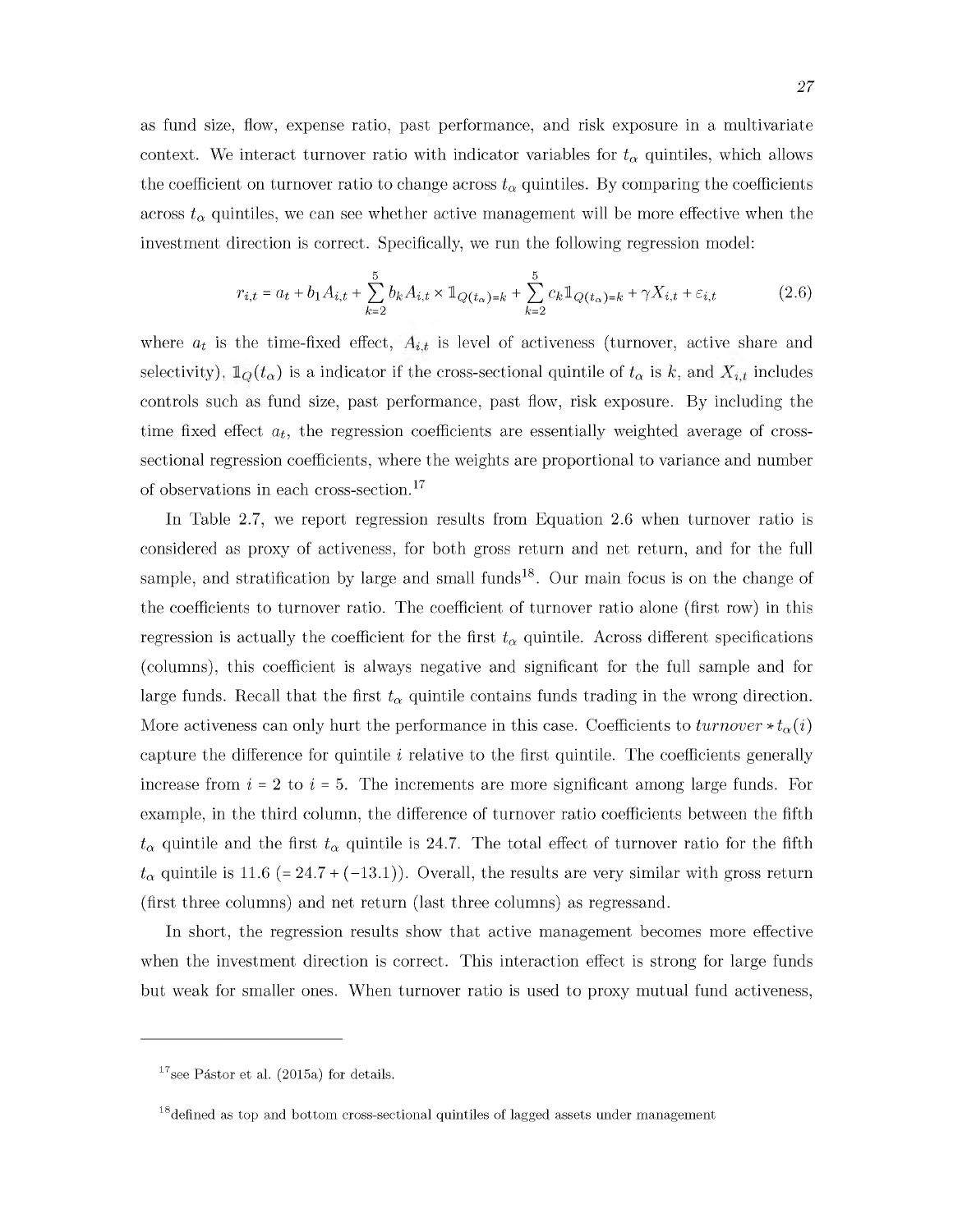<span id="page-36-0"></span>the results are consistent with our conjecture. Investment direction is key in determining how effective active management is in generating superior fund performance.

#### **2.4.3** Investment Direction and Active Share

Cremers and Petajisto (2009) and Petajisto (2013) introduce active share as a measure of mutual fund active management. Active share is computed as  $\frac{1}{2} \sum_{i=1}^{N} |w_{fund,i} - w_{index,i}|$ , where  $w_{fund,i}$  is the weight of stock i in fund and  $w_{index,i}$  is the weight of stock i in the index that is disclosed as benchmark in the fund prospectus.<sup>19</sup> This measure has a nice interpretation. If active share equals 1, then the fund has no overlap in holdings with its benchmark. If active share is 0, then the fund holds exactly the same assets as its benchmark. Active share has been shown to predict future fund performance and therefore attracted a lot attention in both academia and industry. We would argue that active share can viewed as a proxy for mutual fund activeness. To beat its benchmark, a fund must deviate from its benchmark. However, simply holding a deviating portfolio should not guarantee superior performance. An im portant missing dimension is direction: only funds that deviate in the correct way should generate better performance.

To test our hypothesis, we perform similar double sorting based on  $t_{\alpha}$  and active share, and report results in Table 2.8 (gross return) and Table 2.9 (net return). We find some evidence to support our conjecture. In Table 2.8, high  $t_{\alpha}$  funds are able to outperform low  $t_{\alpha}$  funds when active share is high. For example, highest  $t_{\alpha}$  funds minus lowest  $t_{\alpha}$  funds yield an annualized spread of about  $2\%$  (t-stat = 2.61) for the full sample, 3.2% (t-stat = 2.07) for large funds, and 3.33% (t-stat  $= 1.56$ ) for small funds. High active share funds outperform low active share funds by about 1.7% per year when  $t_{\alpha}$  is high in the full sample. For net return results (Table 2.9), funds in highest  $t_{\alpha}$  quintile outperform those in lowest  $t_{\alpha}$  quintile only when active share is high.

However, we find only weak evidence that high active share funds outperform overall. For example, in the top panel of Table 2.8, high active share funds outperform low active share funds by 1.68% per year only when  $t_{\alpha}$  is in the highest quintile. This spread is similar for small and large funds, but no longer significant. In Table 2.9, the spreads between high active share and low active share funds are not significant. The potential explanation for lack of significance is that Cremers and Petajisto (2009) use benchmark adjusted return to estimate four-factor alpha, while we use funds returns without subtracting their benchmark

 $19$ Alternatively, the authors use an index fund that best matches the fund's holdings.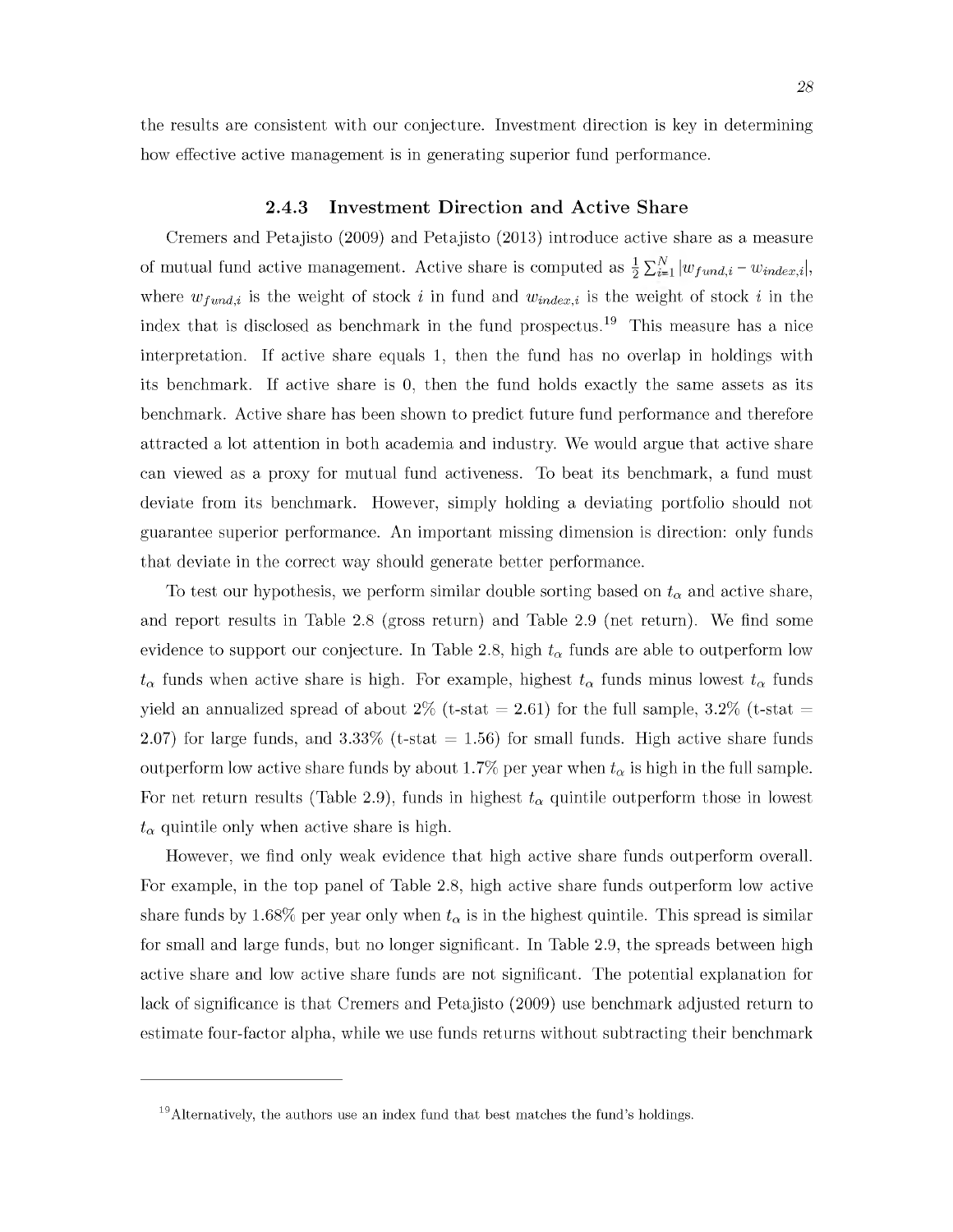returns. $^{20}$ 

We present regression results based on Equation 2.6 in Table 2.10. The purpose is again to see if the coefficient of active share on fund performance changes across  $t_{\alpha}$  quintiles. The coefficient of active share itself is in fact the coefficient of active share in the first  $t_{\alpha}$  quintile, and active share<sup>\*</sup> $t_{\alpha}(i)$  is the difference between the coefficient of active share in *i*th  $t_{\alpha}$  quintile and the coefficient of active share in the first quintile. We find that the coefficients for quintiles 2 to 5 are indeed significantly (t-stat around 2) larger than that of the first quintile, suggesting that active share is more effective in generating better performance when  $t_{\alpha}$  is higher. Still, the coefficients do not increase monotonically from the second to the fifth quintile.

In summary, we find evidence to support our hypothesis when considering active share as a measure of fund activeness. The results are weaker than when we use turnover ratio to proxy activeness. We offer a potential explanation here. Active share is the deviation of a fund's holdings from its benchmark. Active management is indeed required to deviate, but after the deviation it is not necessarily the case that a fund manager keeps being active  $-$  in fact, she has to do nothing to keep active share equal. For instance, if a fund shifts its style after inception, it will have high active share even if it remains completely passive. Confirming our speculation, Cremers and Petajisto (2009) show that there is very low correlation between active share and turnover ratio.

#### **2.4.4** Investment Direction and Selectivity

<span id="page-37-0"></span>In the spirit of Cremers and Petajisto (2009), and to measure for mutual fund active management, Amihud and Goyenko (2013) propose to use one minus R-squared, which is estimated from four-factor time-series regressions. They call this measure "selectivity" and argue it is a simpler, yet effective measure to capture fund activeness and selectivity. Selectivity has a few advantages over active share. First, it is easy to calculate, because it does not require any holdings data. Second, it is more general because it measures how different the fund is from common risk factors rather than fund-specific benchmarks. Active share is subject to the concern of style shifting over time (Sensoy (2009)).

Here, we consider selectivity to be another proxy for fund activeness, and test its interaction effect with  $t_{\alpha}$ . We repeat previous double sorting exercise and report results in Table 2.11 (gross return) and Table 2.12 (net return). We find the results supportive in

<sup>&</sup>lt;sup>20</sup>One of the points of critique made in Frazzini et al. (2015) is that the positive alpha of active funds is from the under-performance of a fund's benchmark rather than superior performance of the fund itself.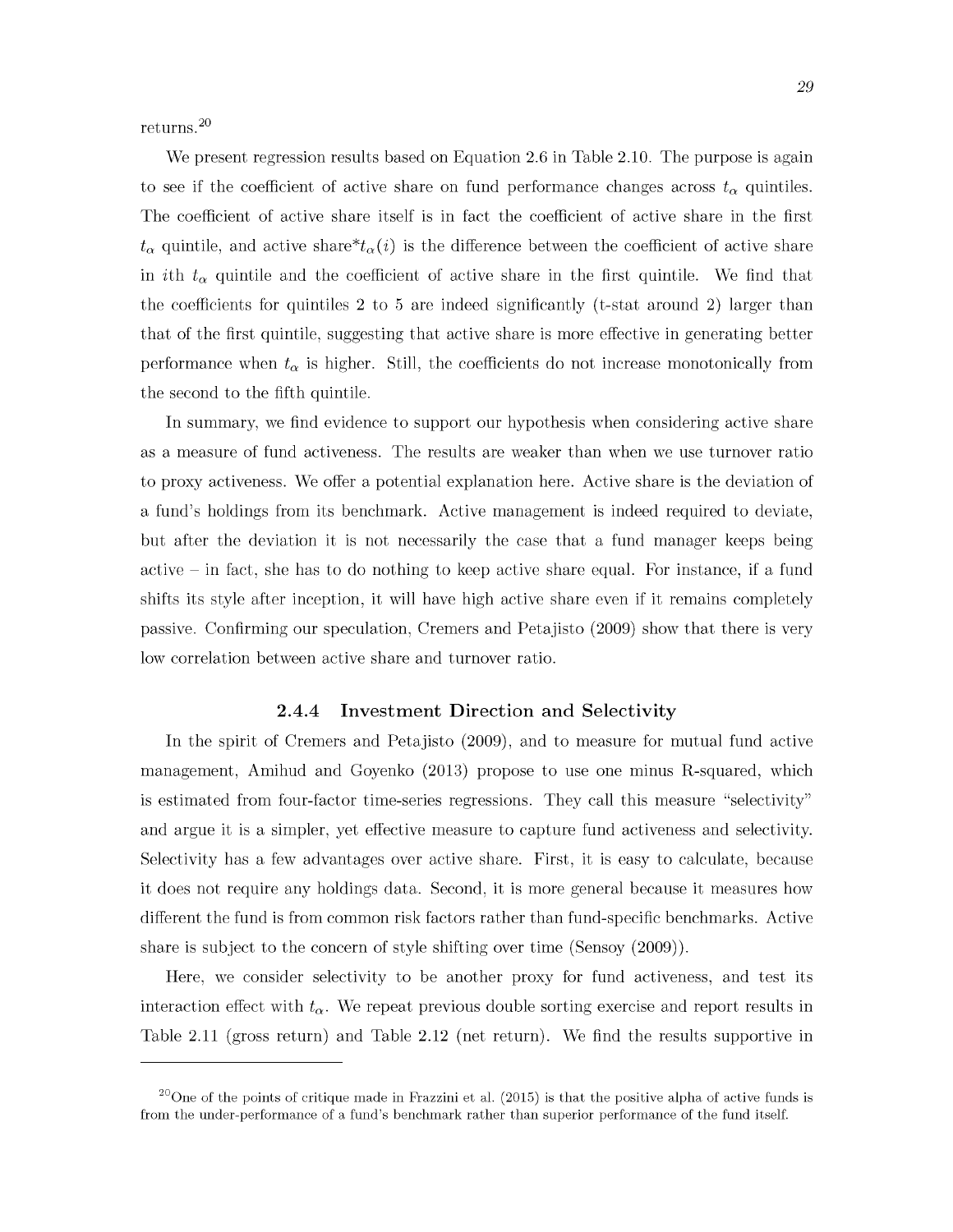general. Funds with high selectivity outperform low selectivity funds when  $t_{\alpha}$  is high. The spread between high  $t_{\alpha}$  and low  $t_{\alpha}$  increases with selectivity. The sorting results are strong for the full sample, robust for large funds, and more noisy for smaller funds. In Table 2.13, we report the regression results where we interact selectivity with indicators of  $t_{\alpha}$  quintiles. However, we did not find that coefficients increase across  $t_{\alpha}$  quintiles. The coefficients of interaction terms are mostly insignificant, suggesting that the effect of selectivity on performance does not vary much with  $t_{\alpha}$ .

<span id="page-38-0"></span>Overall, when selectivity is considered as measure of activeness, the sorting results are very supportive to our conjecture, but the multivariate regression results are not.

#### **2.4.5 Investment Direction and Fund Flow**

Are investors able to identify the funds that conduct active management in the right direction, and then invest in those funds? Since Berk and Green (2004), academics have started to realize that the mutual fund industry, unlike other industries, equilibrates through capital flows instead of prices (fund fees are fixed most of the time as percentage of assets under management). Thus, an investor's reaction to fund manager investment decisions should be evaluated using fund flows. The existing evidence shows that investors react to past fund performance (e.g., Lynch and Musto  $(2003)$  and Chevalier and Ellison  $(1997)$ ), although little persistence is found on outperforming funds (Carhart (1997)). Berk and Green (2004) argue the investors are nevertheless m aking rational decisions, because the competition among investors drive away any net abnormal return and fund managers extract the rents through fees. In a recent study, Berk and van Binsbergen (2016) use fund flow to assess asset pricing models and find that the performance-flow relation does exist and that investors care about CAPM alpha (Jensen's Alpha) most, among a large set of evaluation alphas. However, the overall results show that there is not much difference between popular models used to estimate evaluation alpha. For example, CAPM Alpha and FFC Alpha (estimated using Fama-French-Carhart four-factor model) have almost the same probability (around  $63\%$ ) that, conditional on a positive alpha, the sign of fund flows is positive.

Unlike past fund performance, the investment direction is not easily accessible to and understandable for mutual fund investors. Thus, one should not really expect much predictive power from  $t_{\alpha}$  on fund flows. Nevertheless, to test whether investors react to  $t_{\alpha}$ , we regressed future fund monthly flows on  $t_{\alpha}$  as well as other fund characteristics that may have affected fund flows. The results are reported in Table 2.14. The dependent variable is the monthly fund flow calculated by: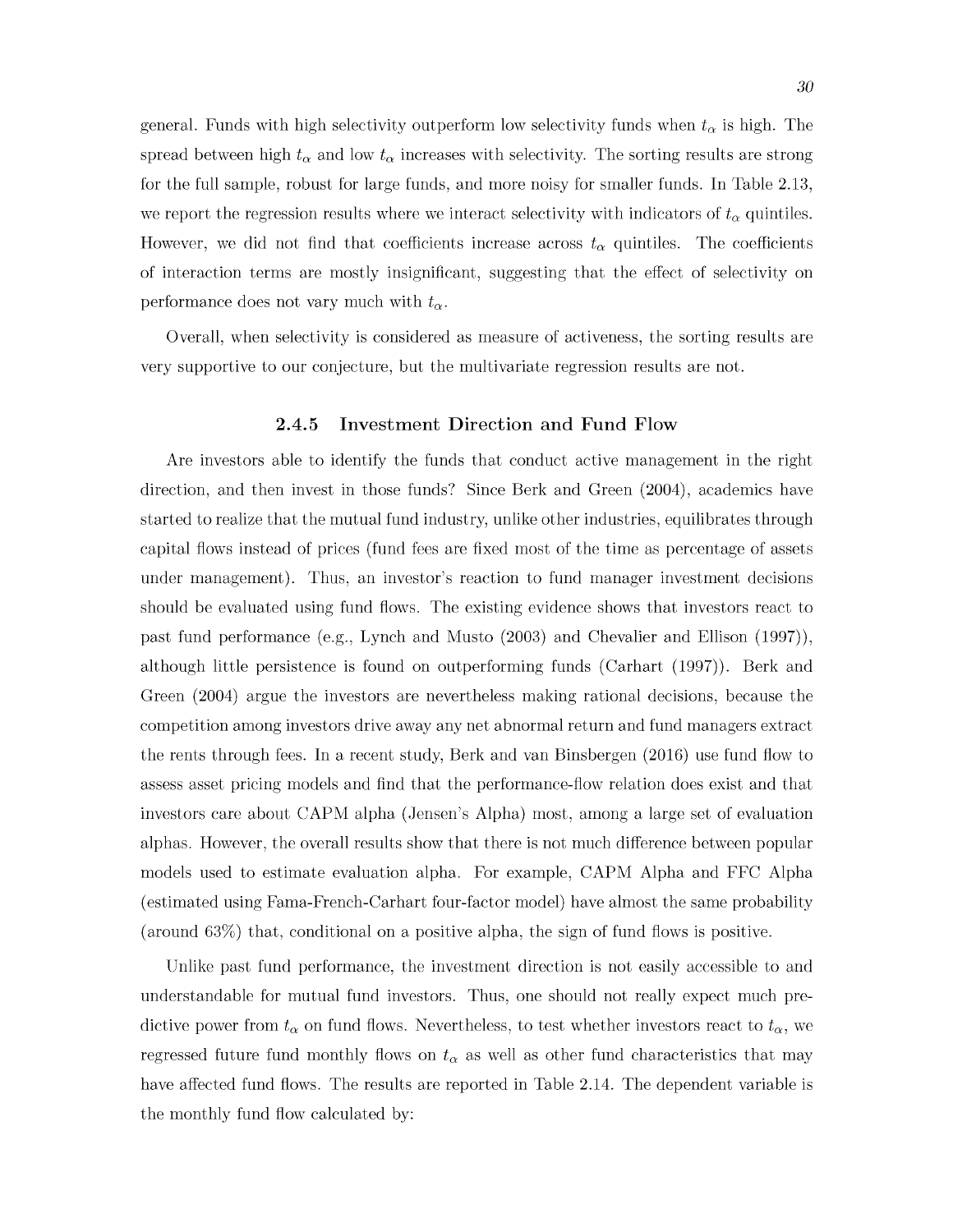$$
flow_t = \frac{TNA_t - TNA_{t-1}(1+r_t)}{TNA_t}
$$
\n
$$
(2.7)
$$

where  $T N A_t$  is the fund Total Net Assets at month t, and  $r_t$  is fund return for month t. All the independent variables are lagged by one quarter. All the three models presented in the table are based on the same specification except we use different measures of activeness. A quick preview shows that coefficients on loadings of value and momentum factors are positive and significant, suggesting some mutual fund investors are attracted by the "beta." On the other hand, mutual fund investors appear to understand the fund exposure to market and size factor, indicated by the indifferent coefficients. Consistently with previous evidence, the coefficient on past performance, measured by the t-statistic of past 36-month four-factor alpha, is the very strong. More importantly, across three columns,  $t_{\alpha}$  has positive and significant coefficient after controlling for past performance and other fund characteristics. However, the coefficient of  $t_{\alpha}$  is smaller than the coefficient of the t-statistic of the four-factor alpha estim ated from fund returns over the past 36 months. These results together suggest that investors do react to the correct direction, but to a lesser extent than past performance.

#### **2.5 Robustness**

<span id="page-39-0"></span>Almost all the mutual fund studies on holdings use the Thomson-Reuters and CRSP databases to construct samples. Recently a few studies have built new mutual fund samples by combining the Morningstar and CRSP mutual fund databases, though those do not involve holdings data. Berk and van Binsbergen (2015) build a comprehensive sample of mutual funds by uniting the Morningstar and CRSP mutual fund databases. Based on Berk and van Binsbergen (2015), Pástor et al. (2015b) constructed a finer sample, again by intersecting the Morningstar and CRSP mutual fund databases. Here, for the first time, we combine the Morningstar mutual fund database, the standard CRSP, and Thomson Reuters database, and create a new sample, which we use for robustness tests. Our robustness test sample is built on top of Pástor et al. (2015b). We first identify a sample of domestic equity mutual funds based on Morningstar and CRSP, following the data construction process docum ented in the data appendix of Pástor et al. (2015b). Then, based on the resulting sample, we match funds to the Thomson Reuters Mutual Fund Holdings database, through the CRSP fund identifier.

We conduct two types of robustness tests. First, we check whether  $t_{\alpha}$  still interacts with activeness, measured by turnover, but now in a time-series framework. Pastor et al. (2015a) recently provided new evidence on the turnover-performance relation. They found that turnover predicts fund returns positively over time. They also showed that this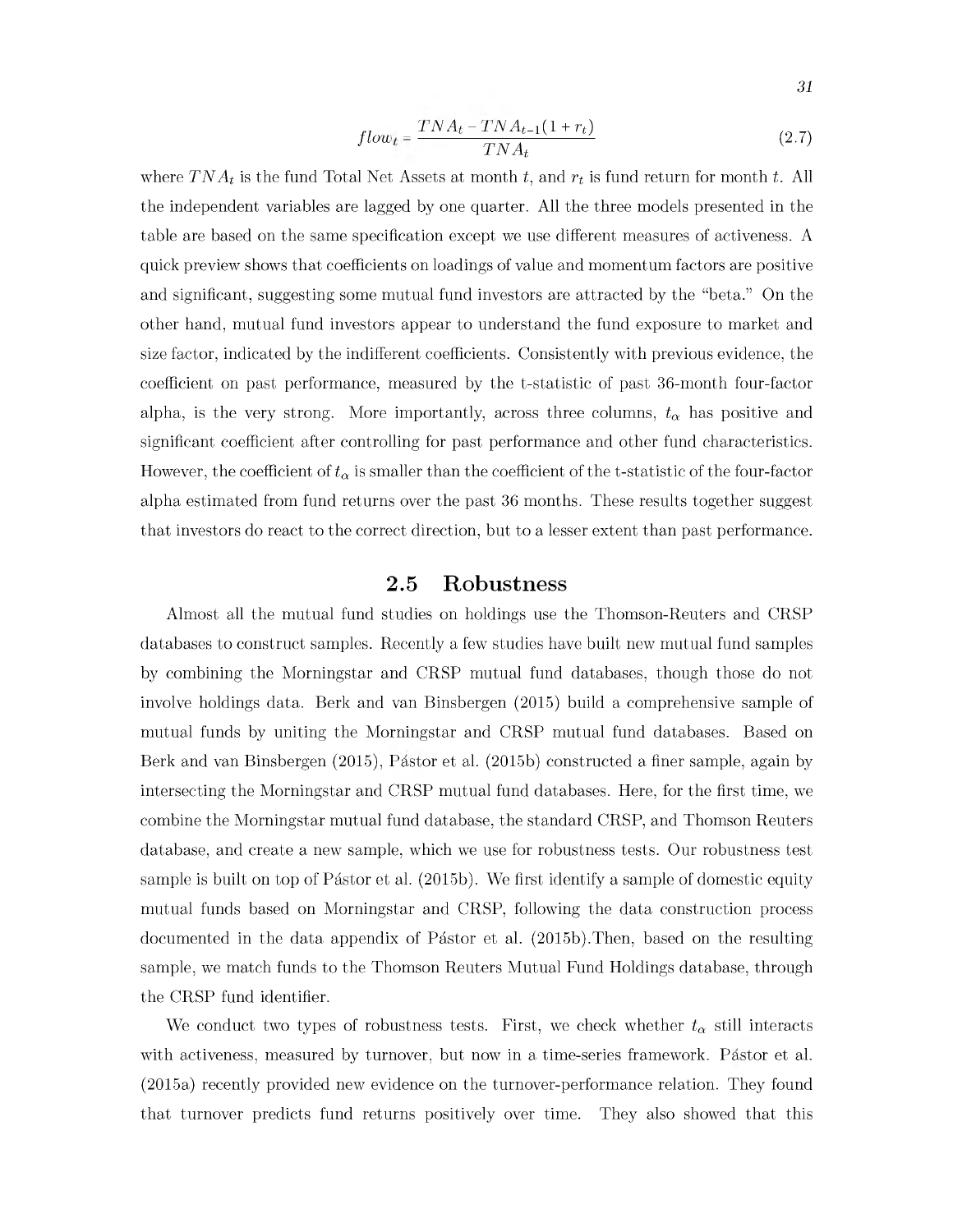predictive power is much weaker in cross-section. Second, we repeat our cross-sectional double sorting exercise on the new sample. This sample allows a new performance measure, *grossR.* This measure is defined as the fund before-fee return minus the fund's Morningstar Category benchmark return.  $grossR$  was first introduced in Pástor et al. (2015b) and has some advantages compared to Fama-French-Carhart risk adjustments because the factor portfolios in the four-factor model cannot be invested in easily. In addition, it provides more accurate control on fund styles by taking advantage of Morningstar categories. Our robustness tests mainly focus on using turnover ratio as proxy of activeness for two reasons. First, based on results in previous section, turnover ratio seems to be the best proxy for activeness among three measures covered in this study. Second, Pastor et al. (2015a) focused solely on turnover ratio. Our robustness sample and test framework are both based on the design in Pástor et al. (2015a).

#### 2.5.1 Time-Series Relation

<span id="page-40-0"></span>Pástor et al. (2015a) provides novel evidence on turnover-performance relation. They show that when considering the time-series relation between activeness and performance rather than the cross-sectional relation as we did in our previous analysis, turnover ratio can unambiguously predict future performance. This time-series relation is obtained through fund fixed effect regressions. Pástor et al.  $(2015a)$  show that coefficients from a panel regression with individual fixed effect is equivalent to the variance-weighted averaging of coefficients from pure time-series regressions on each individual fund. They argue that funds will trade more when they are facing more profitable trading opportunities. Thus turnover ratio in this context can be interpreted as activeness to exploit time-varying mispricing. We test whether our measure of direction,  $t_{\alpha}$ , can contribute to this time-series relation by interacting  $t_{\alpha}$  with turnover ratio using the fixed effects framework proposed by Pastor et al. (2015a).

We estimate four regression models in Table 2.15. We multiply the dependent variable, *grossR,* by 10,000 to convert its unit into basis points, for easier readability. In the first column, we regress  $grossR$  on turnover ratio including fund fixed effect and time fixed effect. We include time fixed effects, to remove any market-wide effect. Our results are consistent with Pástor et al. (2015a). Turnover ratio is indeed positively associated with future performance when fund fixed effects are included. In the second column we run the same regression with  $t_{\alpha}$  as explanatory variable. The coefficient is significantly positive. In column 3, we put turnover ratio and  $t_{\alpha}$  together. The results are almost the same as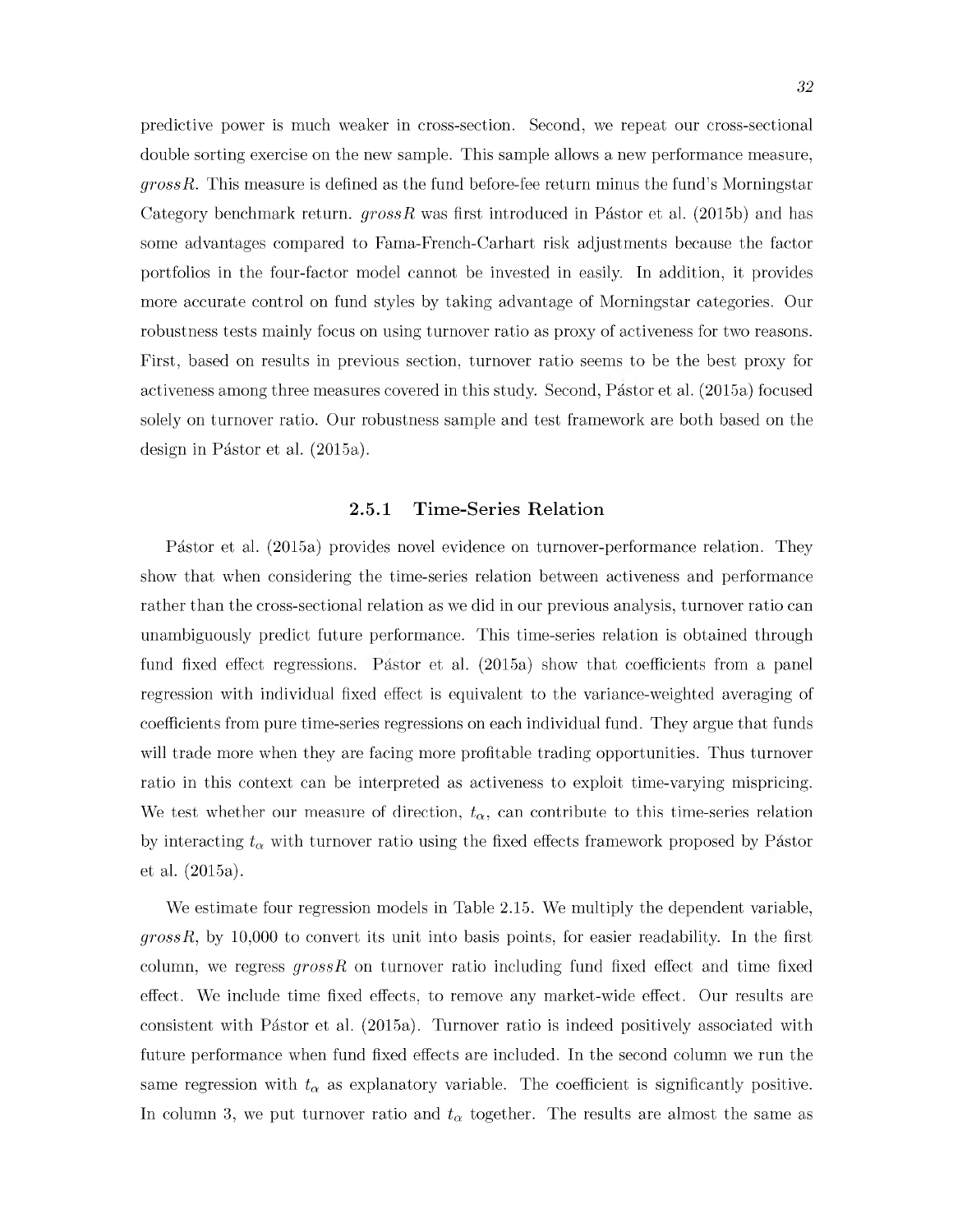in the univariate regression case, suggesting little correlation between turnover ratio and  $t_{\alpha}$ . We are mostly interested in the interaction effect between  $t_{\alpha}$  and turnover ratio. In column 4, we interact turnover ratio with dummy variables that indicate to which  $t_{\alpha}$  quintile (formed cross-sectionally) the fund belongs. This allows us to get the turnover ratio for each quintile. Similar as in previous results, we find that the coefficients on the turnover ratio become stronger and more significant when we move from the first quintile (1.11, coefficient of variable *turnover*) to fifth quintile (6.81, coefficient of  $t_{\alpha}(5) * turnover$  plus coefficient of *turnover).*

The results in Table 2.15 are consistent with our hypothesis that at times when a fund trades in the right direction, active management becomes more effective in generating outperformance; when they do not, they cannot generate outperformance.

#### 2.5.2 Cross-Sectional Relation

<span id="page-41-0"></span>With the new sample, we can repeat our previous double sorting exercise as well and check its robustness. One im portant advantage of the new sample is the availability of *grossR.* This measure provides an additional performance metric. We repeat our double sorting exercise using  $grossR$ . We sort on  $t_{\alpha}$  first, then sort on measures of turnover ratio within each  $t_{\alpha}$  quintile. In Table 2.16, we report the time-series average of gross R for the resulting portfolios. There are three panels for the entire sample, and for the large and small funds subsamples separately. The results are generally consistent with our previous findings. In the full sample, funds that have high  $t_{\alpha}$  and high turnover ratio tend to outperform others. In the large-fund sample, highest turnover funds underperform lowest-turnover funds when  $t_{\alpha}$  is low, and highest- $t_{\alpha}$  funds outperform lowest- $t_{\alpha}$  funds when turnover ratio is high. The results are more noisy and weaker for small funds.

### **2.6 Conclusions**

<span id="page-41-1"></span>In this study, we started from the proposition in Dybvig and Ross (1985) and Blume (1984) that investment alpha provides the direction to investors to improve the meanvariance efficiency of their portfolio. We apply the intuition behind investment alpha to the mutual fund industry to address the seemingly puzzling relation between active m anagement and performance, where activeness has been found to positively correlate with performance. Our hypothesis is that activeness and direction interact to generate outperformance: without good direction, active management is futile; without sufficient activeness, good direction may not help. We measure activeness using turnover, active share, and selectivity. We capture direction of a mutual fund's investments through the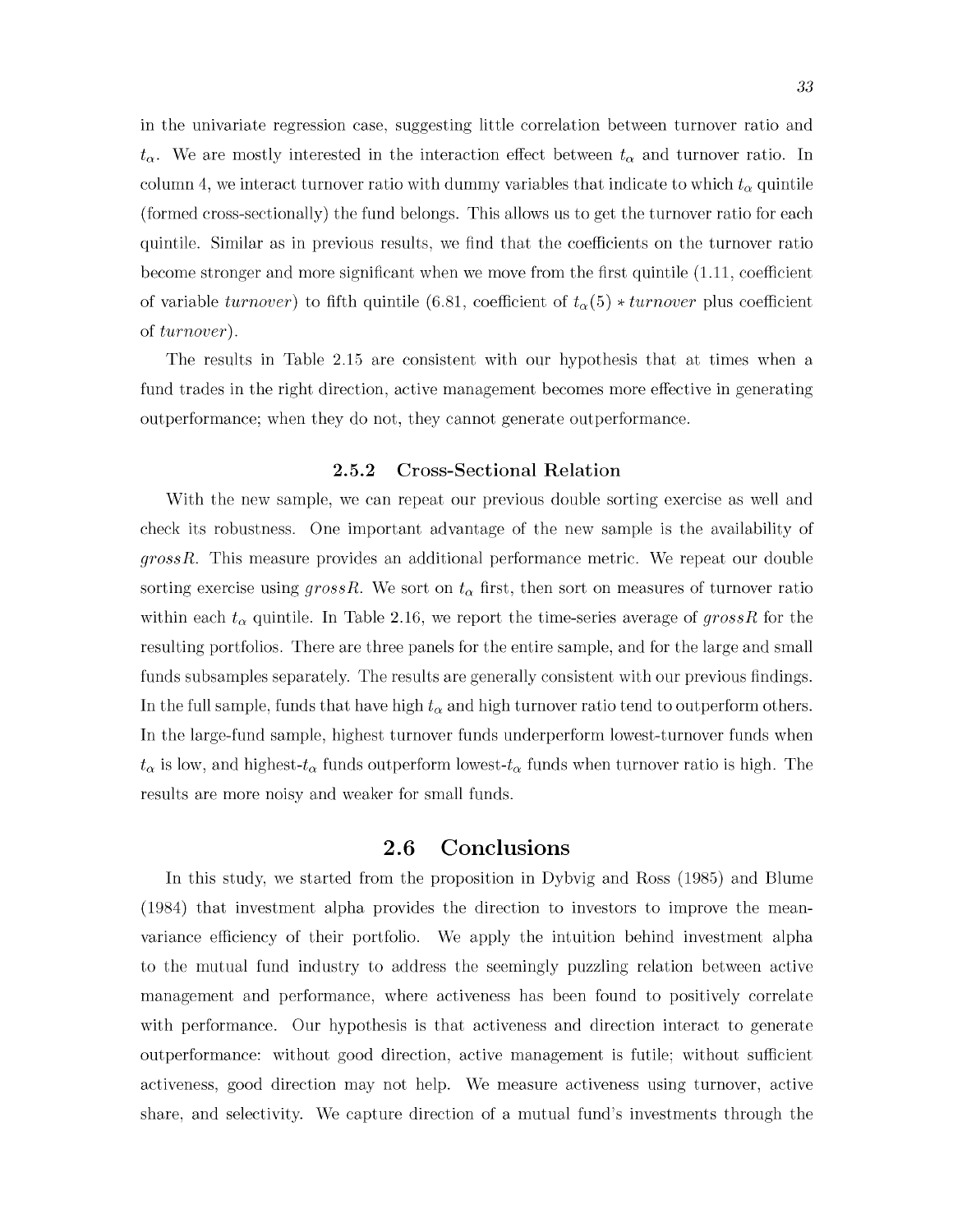investment alpha of the fund's incremental portfolio. The incremental portfolio is the portfolio constructed from the changes in holdings from one quarter to the next. If a mutual fund's holdings are moving towards mean-variance optimality, then the incremental portfolio should have a positive investment alpha. We show empirically that funds which invest in the correct direction experience better performance in terms of Fama-French-Carhart four-factor alpha. Additionally, we find that the interaction between direction and acityeness affects the fund performance as we hypothesized: funds that are more active in a better direction outperform others. And active management becomes more effective in generating fund performance when direction is correct. Finally, we find that investors react to the correct investment direction direction, in addition to the well known effect of past performance on future fund flows.

The study abstracts away from the situations where asymmetric information is present. Anat R. Admati (1985) and Dybvig and Ross (1985b) show that when differential information among fund managers is considered, the traditional evaluation alphas have little power to detect abnormal performance. This applies to virtually all the performance measures based on linear asset pricing models. We, however, show that even when the information asymmetry is not incorporated, the investment alpha of the incremental portfolio is still an empirically powerful measure to differentiate the cross-section of the mutual funds on the direction they are trading to.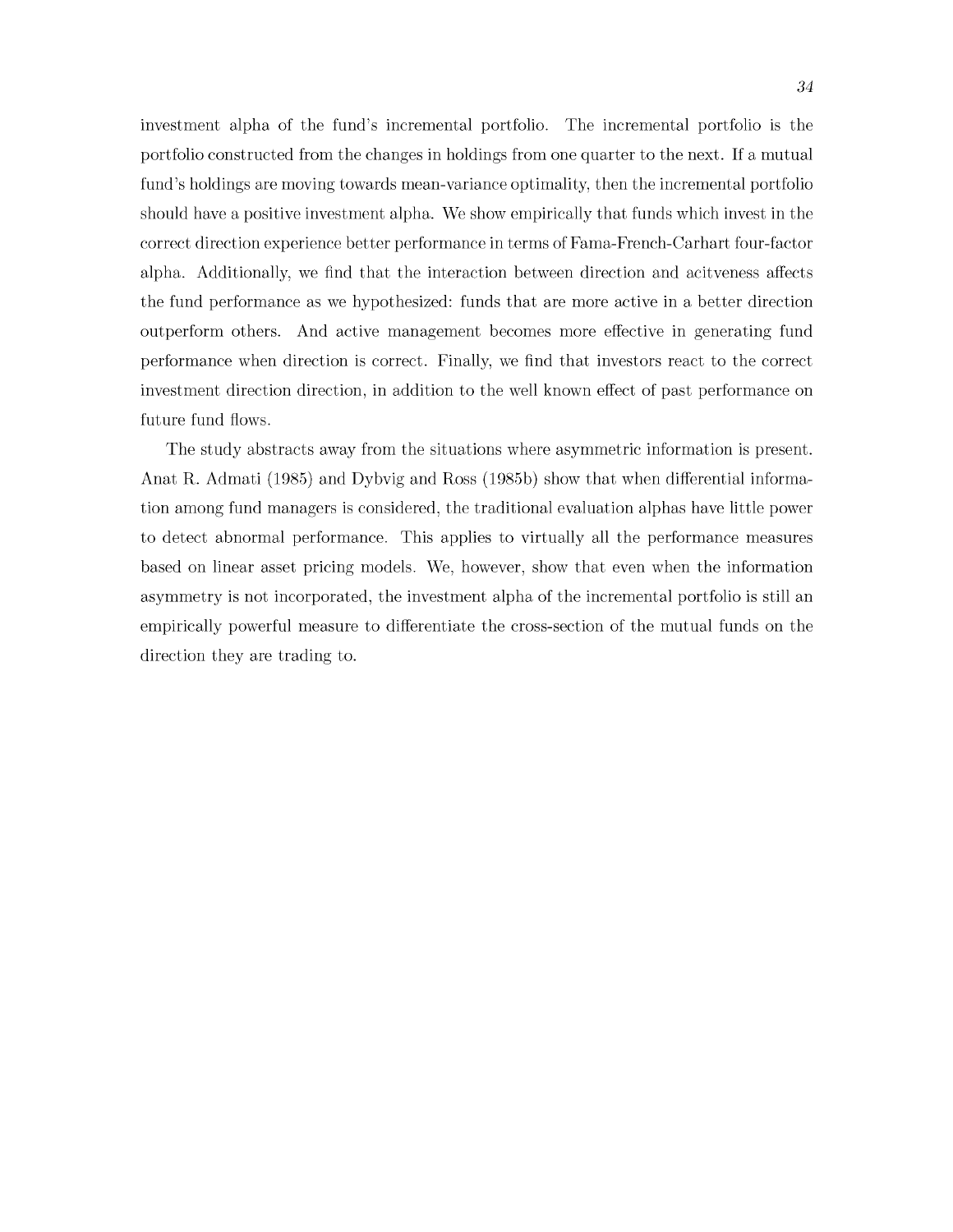

Figure 2.1: Empirical distribution of  $t_\alpha$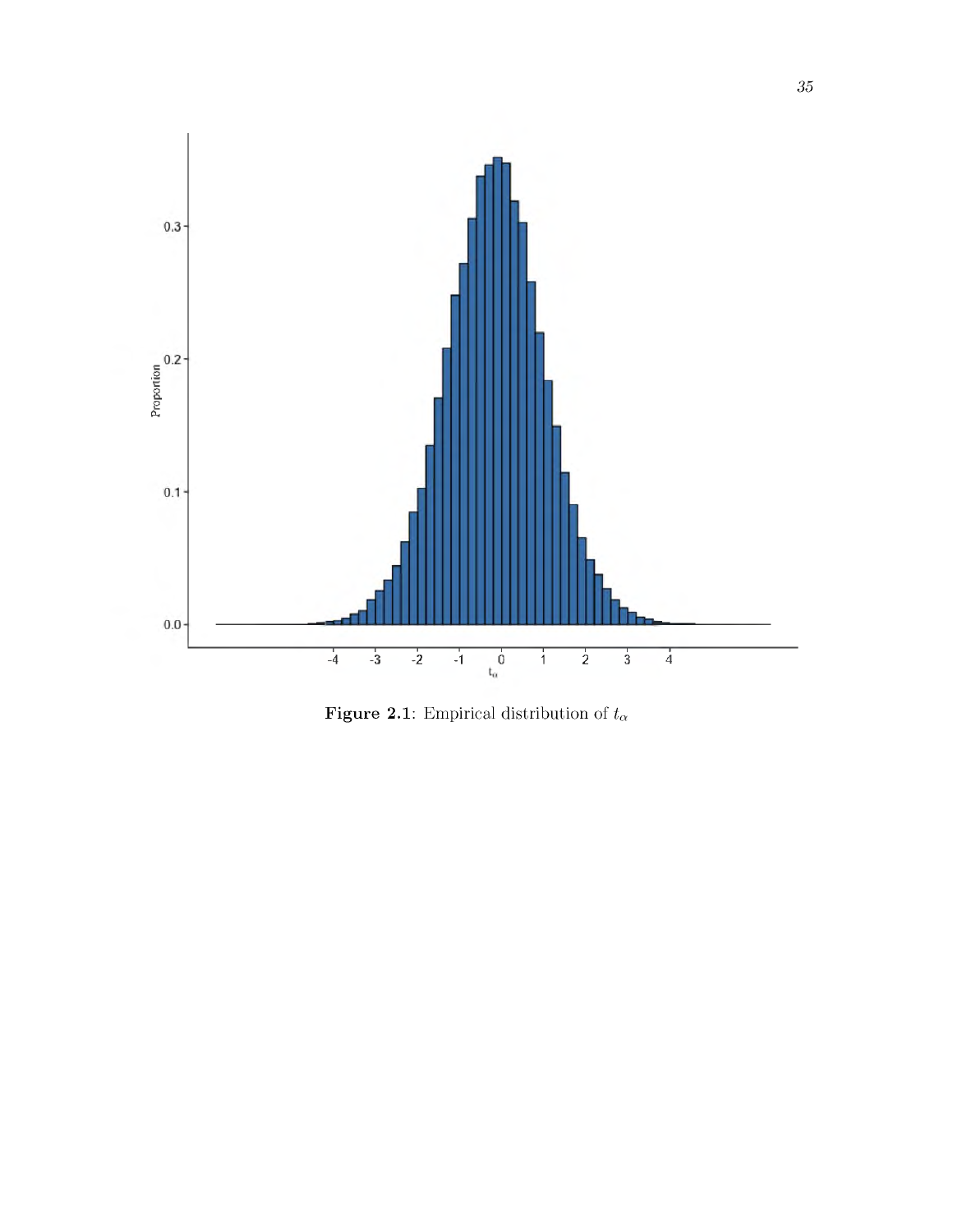

Figure 2.2: Persistence of investment direction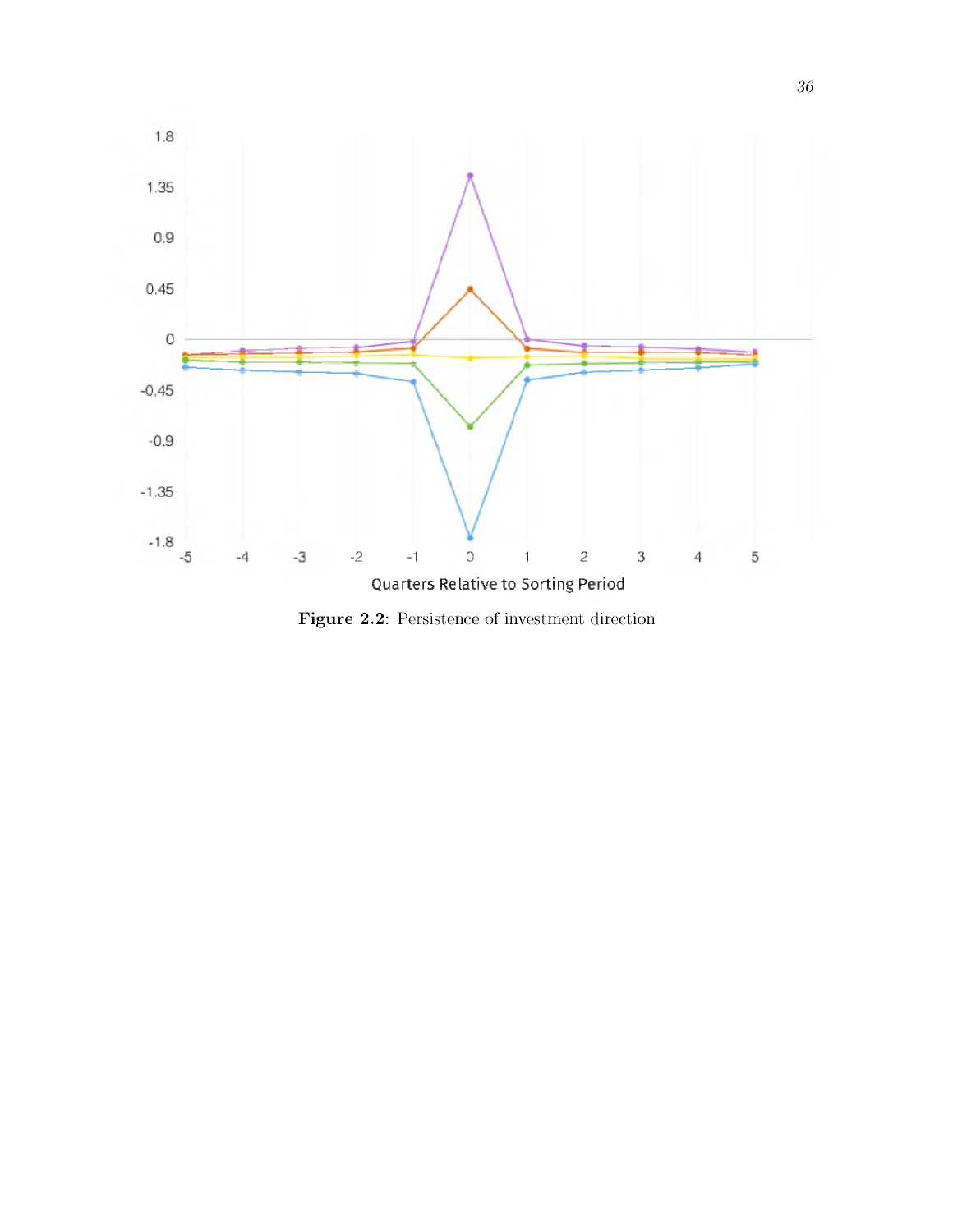|                        | <b>Statistics</b> |           |          |          |          |  |  |  |
|------------------------|-------------------|-----------|----------|----------|----------|--|--|--|
| Variables              | Mean              | St. Dev.  | Pctl(25) | Median   | Pctl(75) |  |  |  |
| $t_{\alpha}$           | $-0.165$          | 1.178     | $-0.934$ | $-0.159$ | 0.601    |  |  |  |
| Turnover               | 0.947             | 1.594     | 0.320    | 0.630    | 1.110    |  |  |  |
| Activeshare            | 0.795             | 0.162     | 0.695    | 0.828    | 0.928    |  |  |  |
| Selectivity            | 0.143             | 0.153     | 0.051    | 0.095    | 0.171    |  |  |  |
| $TNA$ (in 2013 dollar) | 1,517.909         | 5,755.440 | 78.505   | 279.778  | 988.361  |  |  |  |
| Flow                   | 0.007             | 0.074     | $-0.016$ | $-0.003$ | 0.014    |  |  |  |
| Expense                | 0.012             | 0.006     | 0.009    | 0.012    | 0.015    |  |  |  |
| $\boldsymbol{b}$       | 1.000             | 0.255     | 0.889    | 0.995    | 1.098    |  |  |  |
| $\mathcal{S}$          | 0.213             | 0.382     | $-0.073$ | 0.130    | 0.479    |  |  |  |
| $\boldsymbol{h}$       | $-0.006$          | 0.418     | $-0.245$ | 0.006    | 0.238    |  |  |  |
| u                      | 0.023             | 0.210     | $-0.078$ | 0.004    | 0.103    |  |  |  |
| $alpha_{36}(t)$        | $-0.225$          | 1.270     | $-1.040$ | $-0.186$ | 0.615    |  |  |  |

Table 2.1. Summary statistics of overall sample.

Table 2.2. Summary of statistics for each quintile.

|                        | $t_{\alpha}$ Quintiles |                |          |          |                |  |  |  |
|------------------------|------------------------|----------------|----------|----------|----------------|--|--|--|
| Variables              |                        | $\overline{2}$ | 3        | 4        | $\overline{5}$ |  |  |  |
| $t_{\alpha}$           | $-1.765$               | $-0.776$       | $-0.169$ | 0.442    | 1.453          |  |  |  |
| Turnover               | 0.935                  | 0.927          | 0.971    | 0.945    | 0.957          |  |  |  |
| Activeshare            | 0.775                  | 0.789          | 0.802    | 0.808    | 0.801          |  |  |  |
| Selectivity            | 0.133                  | 0.142          | 0.147    | 0.148    | 0.144          |  |  |  |
| $TNA$ (in 2013 dollar) | 1673.463               | 1526.592       | 1448.447 | 1449.013 | 1491.793       |  |  |  |
| Flow                   | 0.005                  | 0.008          | 0.008    | 0.007    | 0.008          |  |  |  |
| Expense                | 0.012                  | 0.012          | 0.012    | 0.013    | 0.012          |  |  |  |
| $\boldsymbol{b}$       | 1.014                  | 1.002          | 0.997    | 0.992    | 0.996          |  |  |  |
| $\boldsymbol{s}$       | 0.190                  | 0.204          | 0.221    | 0.228    | 0.221          |  |  |  |
| $\boldsymbol{h}$       | $-0.013$               | $-0.012$       | $-0.003$ | 0.007    | $-0.009$       |  |  |  |
| u                      | 0.015                  | 0.021          | 0.024    | 0.028    | 0.027          |  |  |  |
| $alpha_{36}(t)$        | $-0.343$               | $-0.216$       | $-0.180$ | $-0.192$ | $-0.194$       |  |  |  |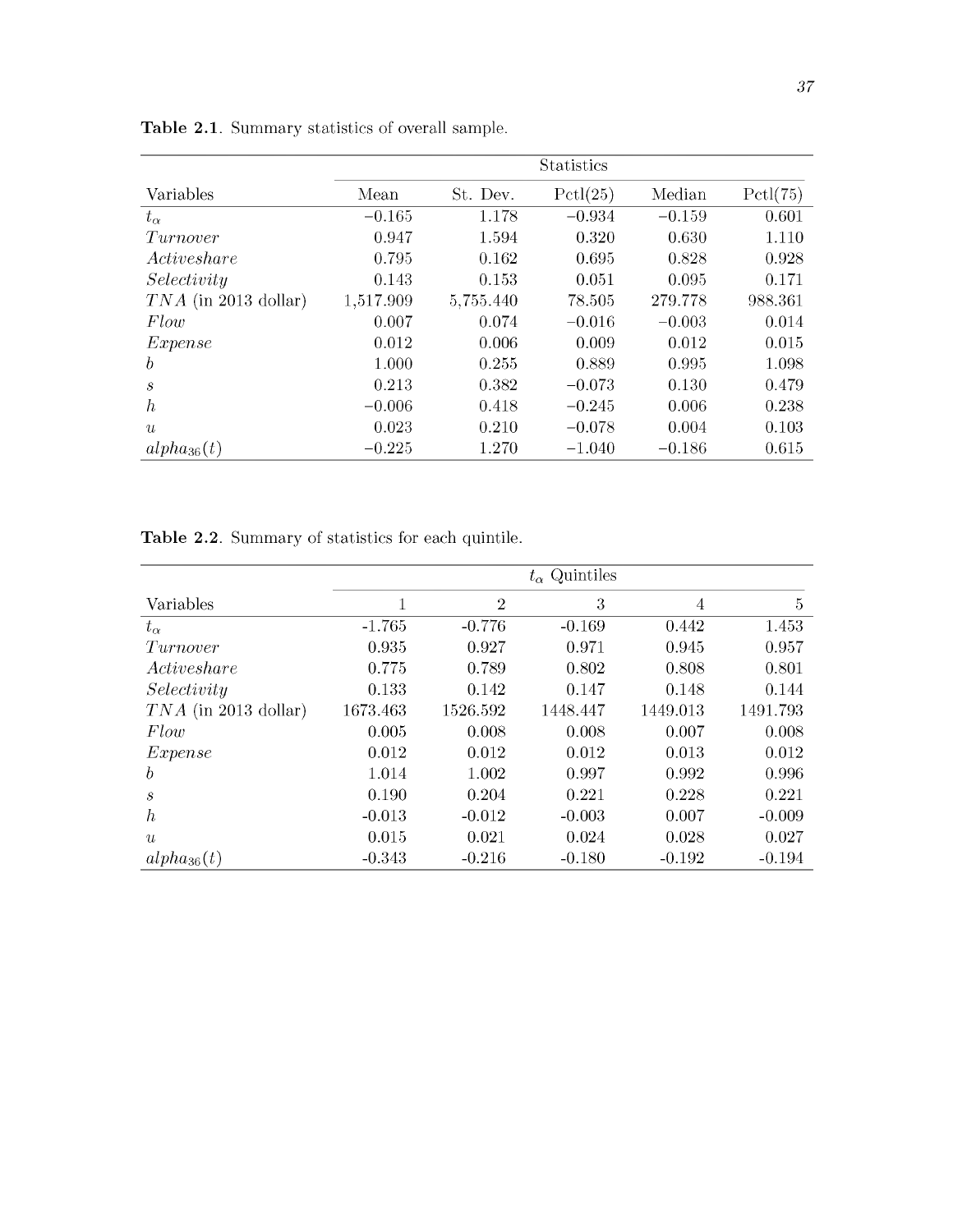|                                |            |                | $t_{\alpha}$ Quintiles |                |          |        |       |
|--------------------------------|------------|----------------|------------------------|----------------|----------|--------|-------|
| variable                       |            | $\overline{2}$ | 3                      | $\overline{4}$ | $\bf 5$  | spread | t-val |
| Full sample based on all funds |            |                |                        |                |          |        |       |
| net return                     | $-1.38***$ | $-0.86*$       | $-0.64$                | $-0.51$        | 0.25     | 1.63   | 4.06  |
| gross return                   | $-0.19$    | 0.36           | 0.6                    | 0.7            | $1.42**$ | 1.61   | 4.02  |
| Subsample based on large funds |            |                |                        |                |          |        |       |
| net return                     | $-2.00***$ | $-1.17**$      | $-1.50***$             | $-0.80$        | $-0.49$  | 1.51   | 2.39  |
| gross return                   | $-0.99$    | $-0.16$        | $-0.52$                | 0.22           | 0.51     | 1.50   | 2.33  |
| Subsample based on small funds |            |                |                        |                |          |        |       |
| net return                     | $-0.51$    | $-0.11$        | 0.61                   | 0.21           | $1.40**$ | 1.92   | 3.41  |
| gross return                   | 1.11       | $1.37**$       | $1.93***$              | $1.97***$      | $2.78**$ | 1.68   | 3.02  |

Table 2.3. Sorting based on investment direction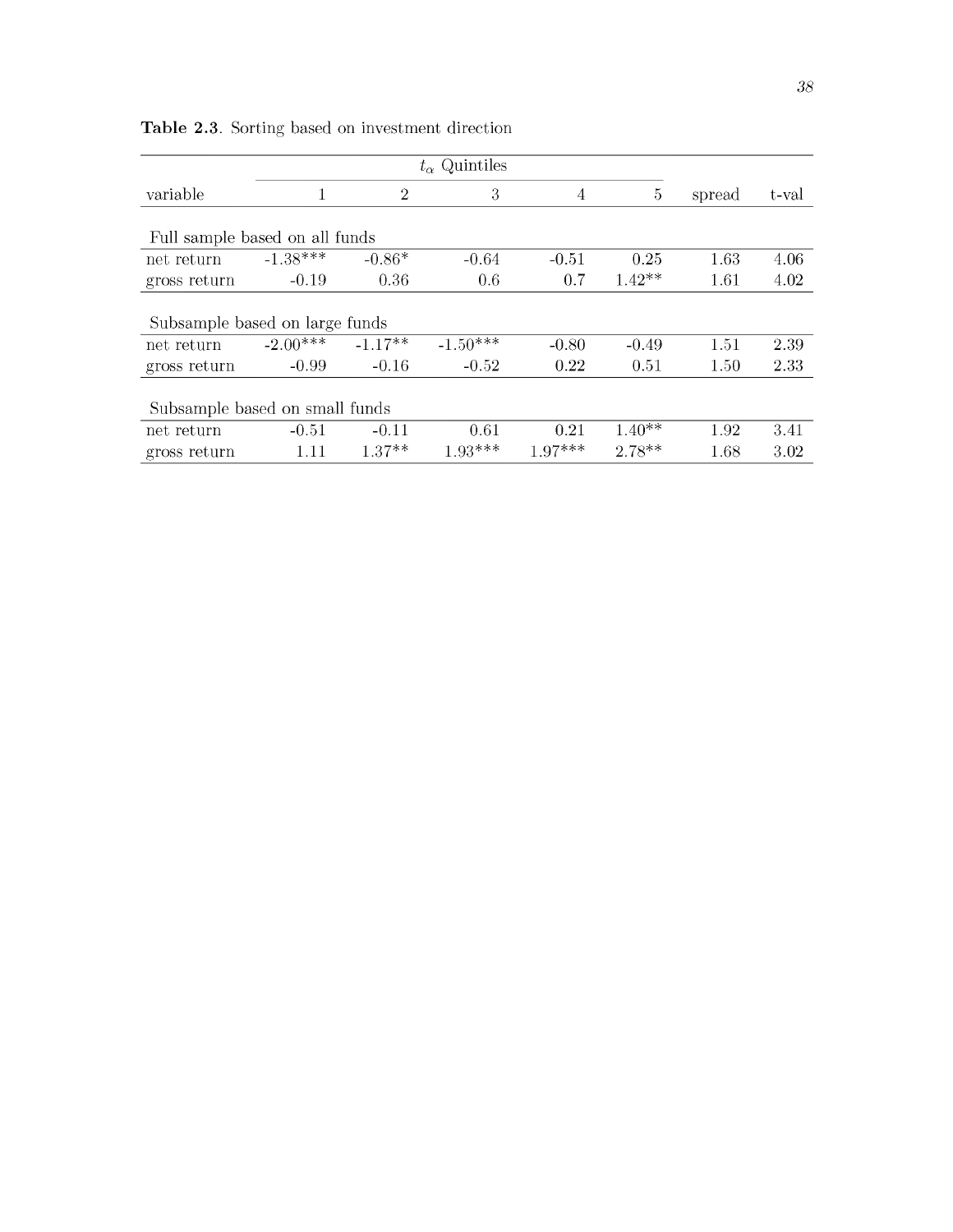|                         | Gross Return |           |           | Net Return |             |           |  |
|-------------------------|--------------|-----------|-----------|------------|-------------|-----------|--|
|                         | All          | Large     | Small     | All        | Large       | Small     |  |
| $t_{\alpha}$            | 2.73         | 2.75      | 2.93      | 2.74       | 2.63        | 2.97      |  |
|                         | (2.41)       | (1.74)    | (2.54)    | (2.41)     | (1.66)      | (2.56)    |  |
| Turnover                | $-2.06$      | 0.01      | $-2.10$   | $-2.14$    | $-0.09$     | $-2.14$   |  |
|                         | $(-2.06)$    | (0.002)   | $(-2.15)$ | $(-2.15)$  | $(-0.02)$   | $(-2.22)$ |  |
| Expense                 | 413.50       | $-878.63$ | 237.16    | $-541.16$  | $-1,722.93$ | $-669.95$ |  |
|                         | (1.61)       | $(-2.06)$ | (0.71)    | $(-2.14)$  | $(-4.07)$   | $(-2.05)$ |  |
| Flow                    | 461.79       | 646.52    | 384.75    | 468.53     | 653.19      | 388.93    |  |
|                         | (9.48)       | (3.70)    | (11.38)   | (9.43)     | (3.70)      | (11.37)   |  |
| $alpha_{36}(t)$         | 2.44         | $0.57\,$  | 5.87      | 2.42       | 0.51        | 5.81      |  |
|                         | (1.17)       | (0.21)    | (2.87)    | (1.15)     | (0.19)      | (2.82)    |  |
| log(tna)                | $-1.63$      | $-0.46$   | 0.32      | $-1.85$    | $-0.53$     | $-0.18$   |  |
|                         | $(-2.10)$    | $(-0.29)$ | (0.15)    | $(-2.48)$  | $(-0.33)$   | $(-0.08)$ |  |
| $\boldsymbol{b}$        | 7.44         | $0.15\,$  | 9.20      | 7.11       | 0.28        | 9.04      |  |
|                         | (0.26)       | (0.004)   | (0.33)    | (0.25)     | (0.01)      | (0.32)    |  |
| $\boldsymbol{s}$        | 29.69        | 27.84     | 37.87     | 30.10      | 27.96       | 38.61     |  |
|                         | (1.85)       | (1.55)    | (2.55)    | (1.86)     | (1.55)      | (2.58)    |  |
| $\boldsymbol{h}$        | 19.01        | 14.31     | 11.75     | 18.81      | 14.23       | 11.83     |  |
|                         | (1.03)       | (0.56)    | (0.77)    | (1.01)     | (0.55)      | (0.77)    |  |
| $\boldsymbol{u}$        | 16.57        | 2.70      | 20.68     | 16.57      | $2.20\,$    | 20.34     |  |
|                         | (0.40)       | (0.05)    | (0.58)    | (0.40)     | (0.04)      | (0.57)    |  |
| Observations            | 342,850      | 69,906    | 64,219    | 342,850    | 69,906      | 64,219    |  |
| Adjusted $\mathbb{R}^2$ | 0.73         | $0.76\,$  | 0.71      | 0.73       | 0.76        | 0.71      |  |

Table 2.4. Investment direction and fund performance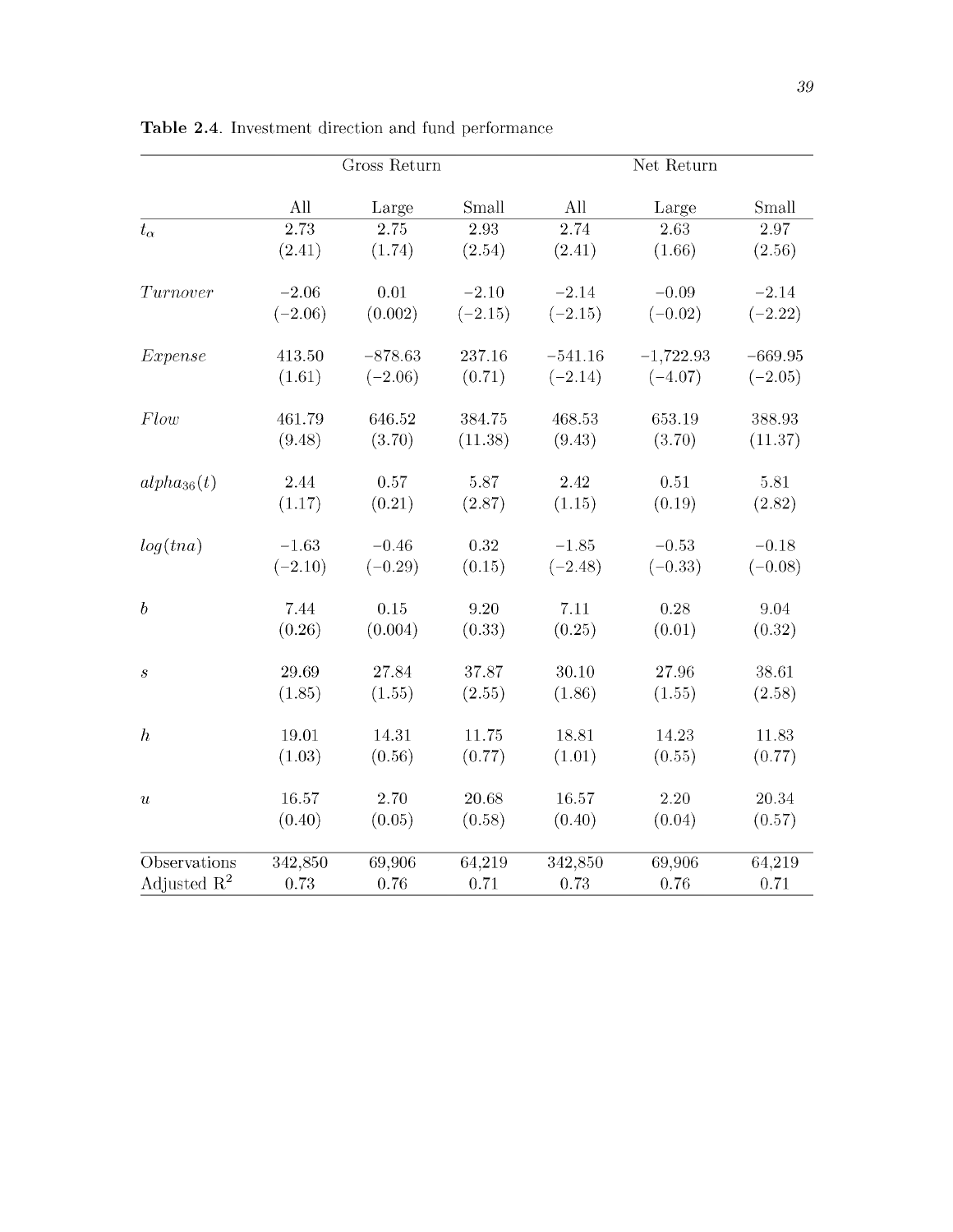| $t_{\alpha}$   | 1                              | $\sqrt{2}$        | 3                 | $\overline{4}$ | $\overline{5}$ | spread  | t-val   |
|----------------|--------------------------------|-------------------|-------------------|----------------|----------------|---------|---------|
|                | Full sample based on all funds |                   |                   |                |                |         |         |
| $\mathbf{1}$   | 0.05                           | 0.52              | $-0.1$            | $-0.23$        | $-0.15$        | $-0.2$  | $-0.24$ |
| $\overline{2}$ | 0.41                           | 0.59              | $-0.23$           | $-0.37$        | 0.63           | 0.22    | 0.25    |
| 3              | $1.39**$                       | 0.67              | 0.35              | 0.67           | 0.75           | $-0.64$ | $-0.78$ |
| $\overline{4}$ | $1*$                           | 0.48              | 0.91              | 0.88           | 0.69           | $-0.31$ | $-0.42$ |
| 5              | 0.75                           | $1.27^{\ast\ast}$ | $1.38^{\ast\ast}$ | $1.83***$      | $2.88***$      | 2.13    | 2.68    |
| spread         | 0.7                            | 0.76              | 1.47              | 2.06           | 3.04           |         |         |
| t-val          | 1.16                           | 1.54              | 2.56              | 3.44           | 3.74           |         |         |
|                | Subsample based on large funds |                   |                   |                |                |         |         |
| $\mathbf{1}$   | $-0.69$                        | 0.06              | $-0.67$           | $-1.18$        | $-2.27**$      | $-1.58$ | $-1.35$ |
| $\sqrt{2}$     | 1.1                            | 0.53              | $-0.45$           | $-0.78$        | $-1.16$        | $-2.26$ | $-1.88$ |
| $\sqrt{3}$     | $-0.23$                        | $-0.54$           | $-0.94$           | $-0.49$        | $-1.1$         | $-0.87$ | $-0.75$ |
| 4              | 0.27                           | 0.32              | $-0.5$            | 0.81           | $-0.47$        | $-0.74$ | $-0.78$ |
| 5              | 0.28                           | 1.15              | 0.33              | 0.9            | 1.06           | 0.78    | 0.66    |
| spread         | 0.97                           | 1.09              | 0.99              | 2.08           | 3.33           |         |         |
| t-val          | 1.1                            | 1.11              | 1.11              | 1.69           | 2.79           |         |         |
|                | Subsample based on small funds |                   |                   |                |                |         |         |
| 1              | 0.56                           | 1.09              | 1.69              | 1.93           | $2.1*$         | 1.55    | 1.22    |
| $\overline{2}$ | $2.24***$                      | $-0.24$           | $1.87*$           | $2.4**$        | 0.48           | $-1.77$ | $-1.14$ |
| 3              | $3.41***$                      | 0.85              | $2.21**$          | 0.77           | $3.28***$      | $-0.13$ | $-0.09$ |
| 4              | $2.26***$                      | $1.76**$          | $2.22**$          | $3.07***$      | $\overline{2}$ | $-0.26$ | $-0.18$ |
| $\overline{5}$ | 0.8                            | 0.7               | $3.32***$         | $4.86***$      | $5.17***$      | 4.38    | 2.71    |
| spread         | 0.24                           | $-0.4$            | 1.64              | 2.93           | 3.07           |         |         |
| t-val          | 0.16                           | $-0.38$           | 1.26              | 1.97           | 2.11           |         |         |

Table 2.5. Double sorting on investment direction and turnover ratio, gross return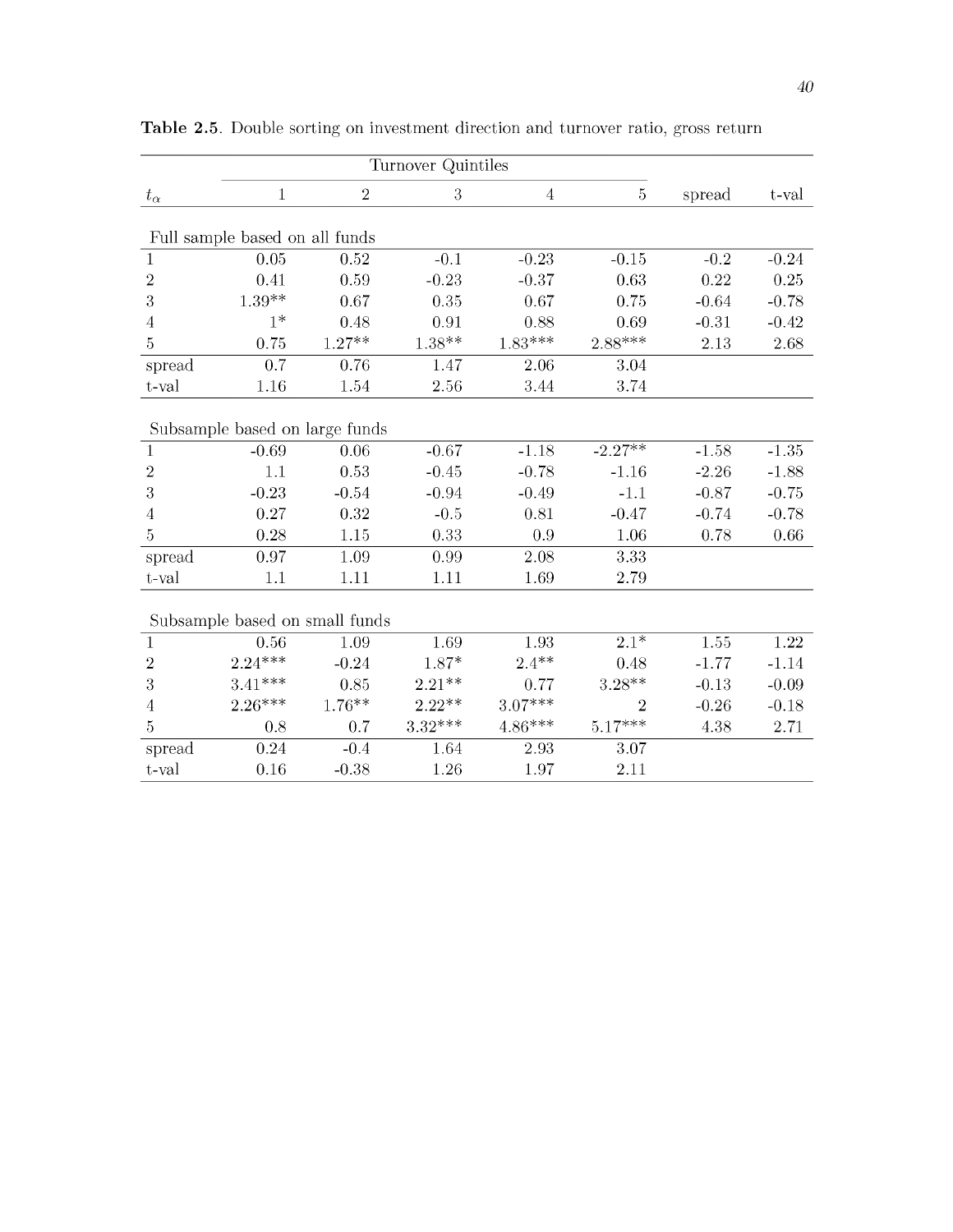|                | Turnover Quintiles             |            |           |                |                |         |         |  |
|----------------|--------------------------------|------------|-----------|----------------|----------------|---------|---------|--|
| $t_{\alpha}$   | $\mathbf{1}$                   | $\sqrt{2}$ | 3         | $\overline{4}$ | $\overline{5}$ | spread  | t-val   |  |
|                | Full sample based on all funds |            |           |                |                |         |         |  |
| $\mathbf{1}$   | $-0.94*$                       | $-0.63$    | $-1.28*$  | $-1.56**$      | $-1.55*$       | $-0.61$ | $-0.73$ |  |
| $\,2$          | $-0.53$                        | $-0.56$    | $-1.47**$ | $-1.64***$     | $-0.82$        | $-0.29$ | $-0.34$ |  |
| $\sqrt{3}$     | 0.42                           | $-0.61$    | $-0.83$   | $-0.64$        | $-0.74$        | $-1.16$ | $-1.42$ |  |
| 4              | 0.1                            | $-0.61$    | $-0.33$   | $-0.44$        | $-0.75$        | $-0.85$ | $-1.14$ |  |
| 5              | $-0.24$                        | 0.14       | 0.21      | 0.54           | $1.41*$        | 1.65    | 2.07    |  |
| spread         | 0.7                            | 0.77       | 1.48      | 2.09           | 2.96           |         |         |  |
| t-val          | 1.17                           | 1.57       | 2.56      | 3.46           | 3.66           |         |         |  |
|                | Subsample based on large funds |            |           |                |                |         |         |  |
| $\mathbf{1}$   | $-1.59***$                     | $-0.88$    | $-1.82**$ | $-2.27**$      | $-3.41***$     | $-1.82$ | $-1.52$ |  |
| $\overline{2}$ | 0.27                           | $-0.43$    | $-1.48*$  | $-1.84**$      | $-2.26*$       | $-2.53$ | $-2.09$ |  |
| 3              | $-1.24*$                       | $-1.52**$  | $-1.91**$ | $-1.62*$       | $-2.2**$       | $-0.96$ | $-0.84$ |  |
| $\overline{4}$ | $-0.47$                        | $-0.64$    | $-1.56**$ | $-0.29$        | $-1.58*$       | $-1.11$ | $-1.17$ |  |
| $\overline{5}$ | $-0.72$                        | 0.15       | $-0.72$   | $-0.12$        | $-0.07$        | 0.64    | 0.54    |  |
| spread         | 0.87                           | 1.03       | 1.1       | 2.15           | 3.34           |         |         |  |
| t-val          | 1.01                           | 1.04       | 1.23      | 1.74           | 2.8            |         |         |  |
|                | Subsample based on small funds |            |           |                |                |         |         |  |
| $\mathbf{1}$   | $-0.73$                        | $-0.28$    | 0.49      | 0.46           | 0.45           | 1.18    | 0.93    |  |
| $\overline{2}$ | 0.91                           | $-1.59$    | 0.4       | 0.81           | $-1.35$        | $-2.27$ | $-1.44$ |  |
| 3              | $2.1***$                       | $-0.67$    | 0.74      | $-0.83$        | 1.42           | $-0.68$ | $-0.47$ |  |
| $\overline{4}$ | 0.94                           | 0.5        | 0.95      | 1.47           | 0.17           | $-0.77$ | $-0.54$ |  |
| $\overline{5}$ | $-0.37$                        | $-0.62$    | 1.82      | $3.28**$       | $3.35***$      | 3.72    | 2.3     |  |
| spread         | 0.37                           | $-0.34$    | 1.33      | 2.82           | 2.91           |         |         |  |
| t-val          | 0.25                           | $-0.33$    | 1.02      | 1.87           | 1.99           |         |         |  |

Table 2.6. Double sort on investment direction and turnover ratio, net return.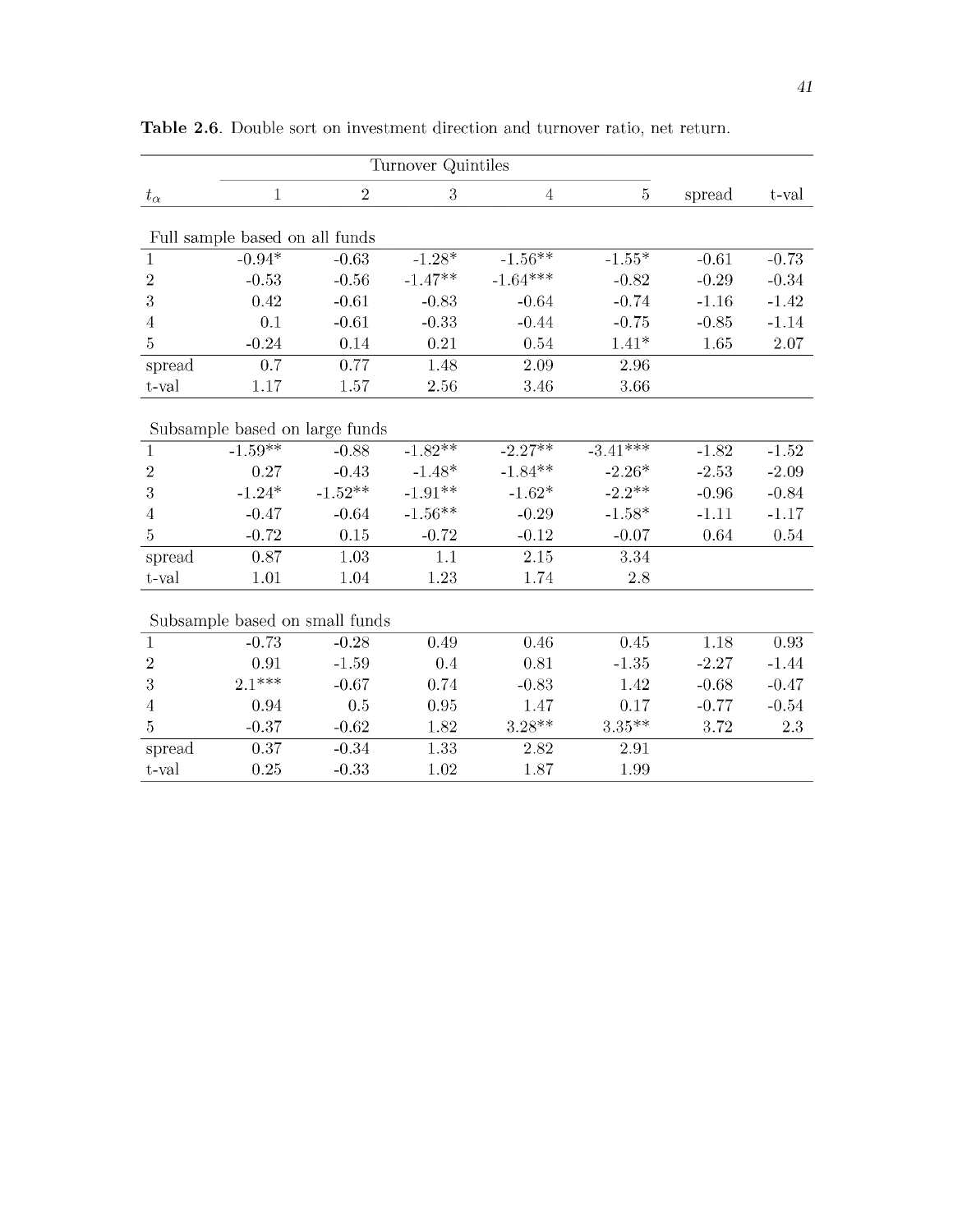|                            |            | Gross Return |            |            |            |            |
|----------------------------|------------|--------------|------------|------------|------------|------------|
|                            | All        | Large        | Small      | All        | Large      | Small      |
| turn over                  | $-3.524$   | $-13.063$    | $-1.556$   | $-4.191$   | $-14.158$  | $-1.974$   |
|                            | $(-1.763)$ | $(-2.101)$   | $(-0.634)$ | $(-2.117)$ | $(-2.283)$ | $(-0.815)$ |
| $turnover * t_{\alpha}(2)$ | 1.825      | 3.121        | 0.599      | 1.927      | 3.477      | 0.587      |
|                            | (0.904)    | (0.474)      | (0.247)    | (0.947)    | (0.527)    | (0.242)    |
| turnover $*t_{\alpha}(3)$  | 1.233      | 5.069        | $-1.944$   | 1.394      | $5.195\,$  | $-1.869$   |
|                            | (0.571)    | (0.621)      | $(-0.660)$ | (0.646)    | (0.635)    | $(-0.637)$ |
| turnover $*t_{\alpha}(4)$  | 1.856      | 19.452       | $-0.022$   | 2.047      | 19.439     | 0.053      |
|                            | (1.017)    | (2.433)      | $(-0.009)$ | (1.119)    | (2.429)    | (0.022)    |
| $turnover * t_{\alpha}(5)$ | 3.520      | 24.718       | 1.081      | 3.593      | 25.035     | 1.002      |
|                            | (1.556)    | (3.322)      | (0.383)    | (1.596)    | (3.367)    | (0.358)    |
| $t_{\alpha}(2)$            | 3.269      | 1.711        | 4.396      | 3.014      | 1.187      | 4.075      |
|                            | (1.062)    | (0.378)      | (0.773)    | (0.981)    | (0.264)    | (0.719)    |
| $t_{\alpha}(3)$            | 5.796      | $-0.808$     | 8.241      | 5.443      | $-1.110$   | 7.454      |
|                            | (1.606)    | $(-0.114)$   | (1.370)    | (1.505)    | $(-0.157)$ | (1.248)    |
| $t_{\alpha}(4)$            | 4.020      | $-5.604$     | 2.116      | 3.672      | $-5.905$   | 1.671      |
|                            | (1.158)    | $(-0.981)$   | (0.418)    | (1.055)    | $(-1.033)$ | (0.332)    |
| $t_{\alpha}(5)$            | 8.453      | $-3.425$     | 9.344      | 8.157      | $-4.162$   | 9.051      |
|                            | (2.424)    | $(-0.633)$   | (1.794)    | (2.367)    | $(-0.775)$ | (1.762)    |
| flow                       | 460.764    | 579.467      | 402.607    | 470.757    | 586.748    | 413.329    |
|                            | (9.428)    | (4.236)      | (11.004)   | (9.452)    | (4.295)    | (10.981)   |
| $alpha_{36}(t)$            | 2.321      | 1.297        | 4.405      | 2.523      | 1.333      | 5.060      |
|                            | (1.128)    | (0.485)      | (2.139)    | (1.218)    | (0.499)    | (2.435)    |
| log(tna)                   | $-2.012$   | $-1.255$     | $-1.586$   | $-1.348$   | $-0.776$   | 1.207      |
|                            | $(-2.937)$ | $(-1.120)$   | $(-0.823)$ | $(-2.014)$ | $(-0.687)$ | (0.618)    |
| $\boldsymbol{b}$           | 7.245      | 13.084       | 5.692      | 7.859      | 13.606     | 6.825      |
|                            | (0.258)    | (0.386)      | (0.201)    | (0.280)    | (0.401)    | (0.240)    |
| $\boldsymbol{s}$           | 30.500     | 23.801       | 35.248     | 28.934     | 22.762     | 33.991     |
|                            | (1.893)    | (1.402)      | (2.309)    | (1.788)    | (1.338)    | (2.214)    |
| $\boldsymbol{h}$           | 18.545     | 23.904       | 9.671      | 19.484     | 25.119     | 10.656     |
|                            | (0.999)    | (0.989)      | (0.600)    | (1.040)    | (1.034)    | (0.650)    |
| $\boldsymbol{u}$           | 16.752     | 8.573        | 18.268     | 16.409     | 8.405      | 17.975     |
|                            | (0.406)    | (0.165)      | (0.498)    | (0.396)    | (0.162)    | (0.489)    |
| Observations               | 342,850    | 68,472       | 68,673     | 342,850    | 68,472     | 68,673     |
| Adjusted $\mathbb{R}^2$    | $0.726\,$  | 0.764        | 0.700      | 0.727      | 0.765      | 0.701      |

Table 2.7. Interaction effect of investment direction and turnover ratio on fund performance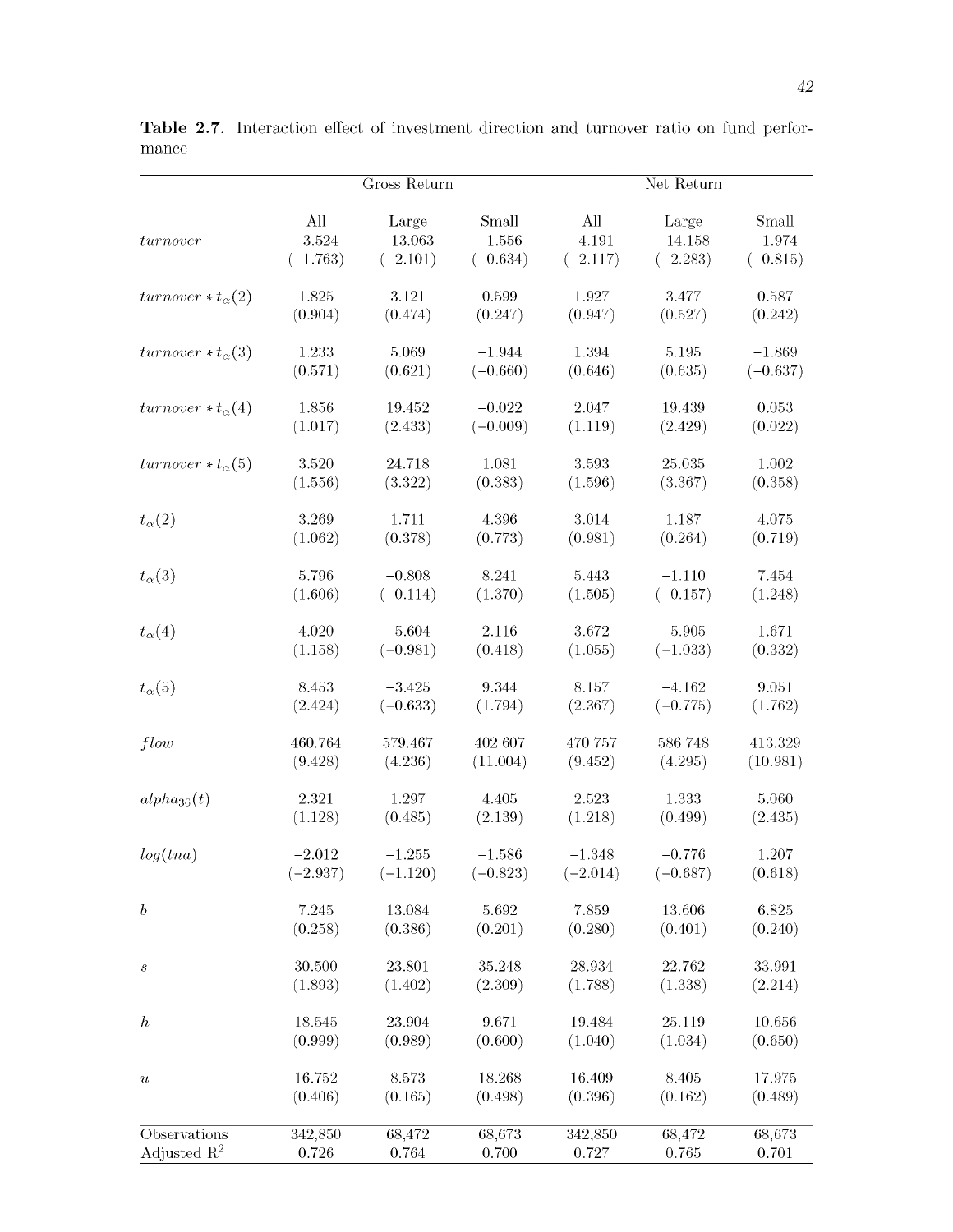|                | Activeshare Quintiles      |                                |          |                |                |         |         |
|----------------|----------------------------|--------------------------------|----------|----------------|----------------|---------|---------|
| $t_{\alpha}$   | $\mathbf{1}$               | $\sqrt{2}$                     | 3        | $\overline{4}$ | $\overline{5}$ | spread  | t-val   |
|                |                            |                                |          |                |                |         |         |
|                | Full sample based on funds |                                |          |                |                |         |         |
| $\mathbf{1}$   | 0.08                       | $-0.07$                        | 0.07     | 0.35           | 0.32           | 0.24    | 0.24    |
| $\sqrt{2}$     | 0.2                        | 0.01                           | 0.56     | 0.16           | 0.82           | 0.62    | 0.55    |
| 3              | 0.14                       | 0.43                           | 0.14     | 0.35           | 0.83           | 0.69    | 0.71    |
| $\overline{4}$ | 0.51                       | 0.98                           | $1.67**$ | 1.52           | 0.83           | 0.32    | 0.35    |
| 5              | 0.62                       | $1.1*$                         | $-0.2$   | 0.96           | $2.3**$        | 1.68    | 1.64    |
| spread         | $\rm 0.54$                 | 1.18                           | $-0.27$  | 0.61           | 1.99           |         |         |
| t-val          | 1.32                       | 1.76                           | $-0.36$  | 0.72           | 2.61           |         |         |
|                |                            | Subsample based on small funds |          |                |                |         |         |
| $\mathbf{1}$   | 0.55                       | $-2$ **                        | 0.51     | $-0.74$        | $-1.66$        | $-2.21$ | $-1.53$ |
| $\sqrt{2}$     | 0.05                       | $-0.26$                        | 0.56     | $-1.72$        | 1.73           | 1.68    | 1.38    |
| $\sqrt{3}$     | 0.26                       | 0.81                           | $-0.81$  | $-0.66$        | $-1.02$        | $-1.28$ | $-0.92$ |
| $\overline{4}$ | 0.58                       | 0.12                           | $-0.03$  | 0.93           | 1.46           | 0.88    | 0.61    |
| $\bf 5$        | $-0.28$                    | 0.8                            | 0.27     | $-0.03$        | 1.5            | 1.78    | 1.42    |
| spread         | $-0.83$                    | 2.8                            | $-0.24$  | 0.71           | 3.16           |         |         |
| t-val          | $-1.28$                    | 2.25                           | $-0.21$  | 0.49           | 2.07           |         |         |
|                |                            | Subsample based on small funds |          |                |                |         |         |
| $\mathbf{1}$   | 0.39                       | 1.62                           | 1.22     | $2.74*$        | $-0.42$        | $-0.81$ | $-0.38$ |
| $\overline{2}$ | 1.04                       | 0.18                           | $3.01*$  | $5.25***$      | 1.8            | 0.75    | 0.37    |
| $\sqrt{3}$     | $1.32*$                    | 0.93                           | $3.69**$ | $-0.5$         | 2.06           | 0.73    | 0.36    |
| $\overline{4}$ | $2.33***$                  | $2.58***$                      | 1.99     | $3.8**$        | $4.74***$      | 2.41    | 1.32    |
| $\overline{5}$ | 1.31                       | $3.51***$                      | $2.66*$  | 1.29           | 2.92           | 1.61    | 0.85    |
| spread         | 0.92                       | 1.88                           | 1.44     | $-1.45$        | 3.33           |         |         |
| t-val          | 0.81                       | 1.27                           | 0.8      | $-0.8$         | 1.56           |         |         |

Table 2.8. Double sort on investment direction and active share based gross return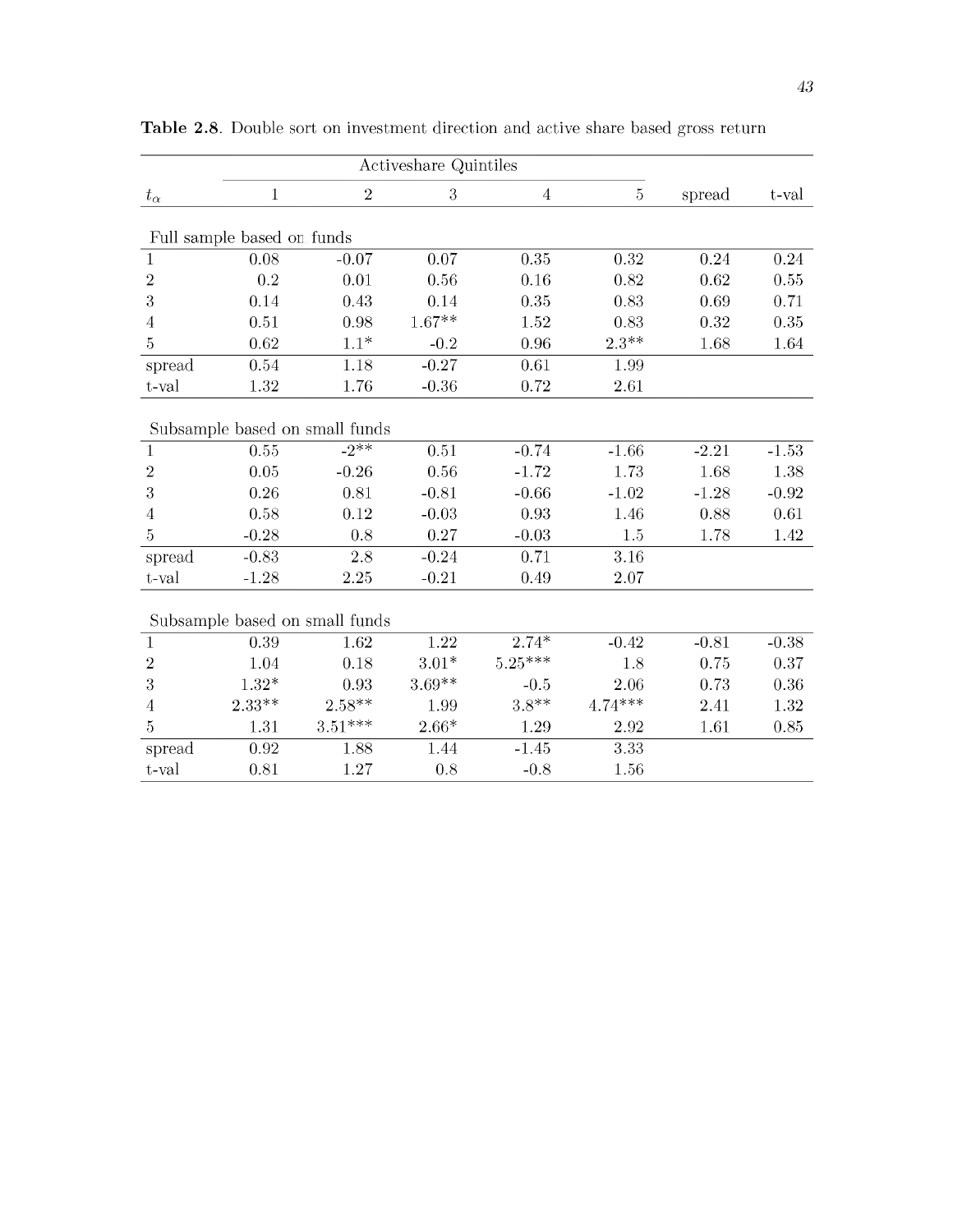|                | Activeshare Quintiles          |                |                |                |           |         |         |
|----------------|--------------------------------|----------------|----------------|----------------|-----------|---------|---------|
| $t_{\alpha}$   | $\mathbf{1}$                   | $\,2$          | $\overline{3}$ | $\overline{4}$ | 5         | spread  | t-val   |
|                | Full sample based on all funds |                |                |                |           |         |         |
| $\mathbf{1}$   | $-0.73*$                       | $-1.19*$       | $-1.02$        | $-0.98$        | $-0.93$   | $-0.19$ | $-0.2$  |
| $\sqrt{2}$     | $-0.68*$                       | $-1.02**$      | $-0.57$        | $-1.05$        | $-0.58$   | 0.1     | 0.09    |
| 3              | $-0.81**$                      | $-0.84$        | $-1$           | $-0.93$        | $-0.59$   | 0.21    | 0.22    |
| $\overline{4}$ | $-0.53$                        | 0.02           | 0.38           | 0.21           | $-0.36$   | 0.17    | 0.19    |
| $\overline{5}$ | $-0.44$                        | $-0.02$        | $-1.25$        | $-0.25$        | 0.88      | 1.32    | 1.25    |
| spread         | 0.3                            | 1.17           | $-0.24$        | 0.73           | 1.81      |         |         |
| t-val          | 0.73                           | 1.77           | $-0.31$        | 0.91           | 2.38      |         |         |
|                | Subsample based on large funds |                |                |                |           |         |         |
| $\mathbf{1}$   | $-0.2$                         | $-2.88***$     | $-0.57$        | $-1.76*$       | $-2.63*$  | $-2.43$ | $-1.68$ |
| $\sqrt{2}$     | $-0.86*$                       | $-1.08$        | $-0.51$        | $-2.26*$       | $-0.44$   | 0.42    | 0.35    |
| 3              | $-0.52$                        | $-0.24$        | $-1.85**$      | $-1.69$        | $-2.01$   | $-1.49$ | $-1.09$ |
| 4              | $-0.39$                        | $-0.72$        | $-1.06$        | $-0.05$        | 0.15      | 0.54    | 0.37    |
| 5              | $-1.08**$                      | $-0.18$        | $-0.78$        | $-0.99$        | 0.04      | 1.12    | 0.91    |
| spread         | $-0.88$                        | 2.7            | $-0.21$        | 0.77           | 2.67      |         |         |
| $t$ -val       | $-1.3$                         | 2.35           | $-0.18$        | 0.54           | 1.76      |         |         |
|                | Subsample based on small funds |                |                |                |           |         |         |
| $\mathbf{1}$   | $-1.12$                        | 0.08           | $-0.83$        | 1.52           | $-2.44$   | $-1.31$ | $-0.6$  |
| $\overline{2}$ | 0.49                           | 0.16           | 1.56           | $4.26***$      | $-0.05$   | $-0.54$ | $-0.25$ |
| 3              | $-0.51$                        | $-0.87$        | 2.41           | $-1.82$        | $-0.34$   | 0.18    | 0.09    |
| $\overline{4}$ | 1.11                           | 1.42           | 1.01           | 1.78           | $3.75***$ | 2.64    | 1.34    |
| $\overline{5}$ | 0.44                           | 1.08           | 2.03           | $-1.43$        | 2.15      | 1.71    | 0.92    |
| spread         | 1.56                           | $\overline{1}$ | 2.86           | $-2.94$        | 4.59      |         |         |
| t-val          | 1.45                           | 0.67           | 1.62           | $-1.63$        | 2.07      |         |         |

Table 2.9. Double sort on investment direction and active share based net return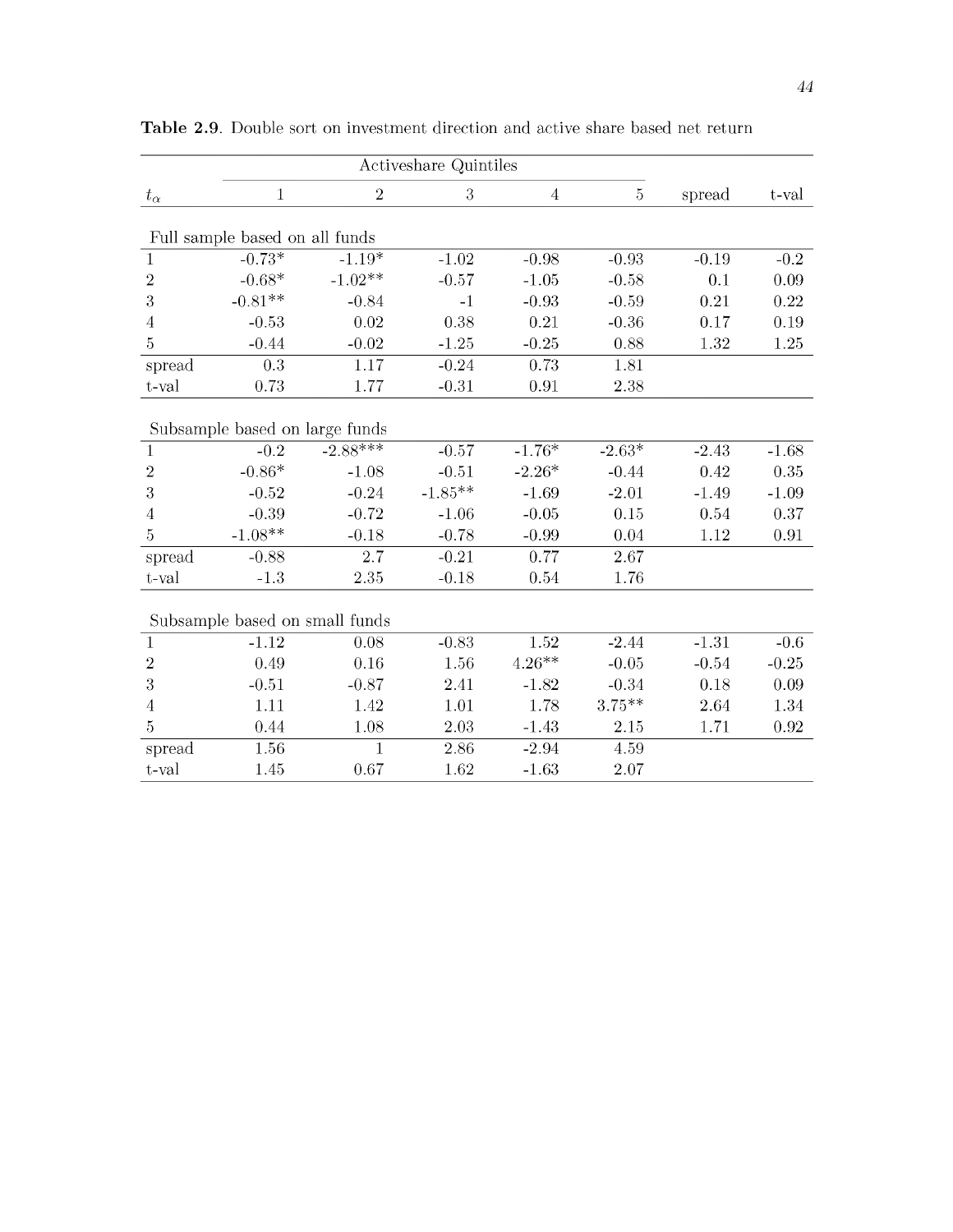|                               |            | Gross Return |            |            | Net Return |            |
|-------------------------------|------------|--------------|------------|------------|------------|------------|
|                               | All        | Large        | Small      | All        | Large      | Small      |
| active share                  | $-0.632$   | $-28.896$    | $-5.798$   | $-8.621$   | $-34.529$  | $-13.455$  |
|                               | $(-0.028)$ | $(-1.108)$   | $(-0.166)$ | $(-0.382)$ | $(-1.323)$ | $(-0.384)$ |
| $activeshare * t_{\alpha}(2)$ | 26.786     | 33.830       | 70.485     | 29.110     | 33.740     | 72.912     |
|                               | (2.065)    | (1.354)      | (2.083)    | (2.245)    | (1.350)    | (2.149)    |
| $activeshare * t_{\alpha}(3)$ | 25.767     | 27.537       | 54.255     | 27.498     | 27.812     | 55.769     |
|                               | (1.798)    | (0.983)      | (1.728)    | (1.938)    | (0.993)    | (1.794)    |
| $activeshare * t_{\alpha}(4)$ | 18.919     | 33.311       | 15.614     | 21.344     | 34.596     | 14.348     |
|                               | (1.485)    | (1.378)      | (0.515)    | (1.682)    | (1.419)    | (0.469)    |
| $activeshare * t_{\alpha}(5)$ | 27.401     | 31.631       | 54.119     | 28.358     | 29.462     | 55.950     |
|                               | (2.173)    | (1.502)      | (1.715)    | (2.243)    | (1.408)    | (1.764)    |
| $t_{\alpha}(2)$               | $-17.425$  | $-22.726$    | $-55.988$  | $-19.405$  | $-22.740$  | $-57.563$  |
|                               | $(-1.683)$ | $(-1.289)$   | $(-2.156)$ | $(-1.877)$ | $(-1.291)$ | $(-2.201)$ |
| $t_{\alpha}(3)$               | $-17.206$  | $-19.297$    | $-46.498$  | $-18.980$  | $-19.606$  | $-47.968$  |
|                               | $(-1.384)$ | $(-0.914)$   | $(-1.914)$ | $(-1.534)$ | $(-0.928)$ | $(-1.991)$ |
| $t_{\alpha}(4)$               | $-8.591$   | $-17.605$    | $-7.776$   | $-10.699$  | $-18.656$  | $-6.326$   |
|                               | $(-0.775)$ | $(-1.019)$   | $(-0.319)$ | $(-0.967)$ | $(-1.067)$ | $(-0.257)$ |
| $t_{\alpha}(5)$               | $-14.456$  | $-14.125$    | $-42.855$  | $-15.708$  | $-12.939$  | $-44.673$  |
|                               | $(-1.402)$ | $(-1.011)$   | $(-1.701)$ | $(-1.518)$ | $(-0.927)$ | $(-1.760)$ |
| flow                          | 369.435    | 577.113      | 327.924    | 377.378    | 584.642    | 340.692    |
|                               | (4.626)    | (2.540)      | (5.211)    | (4.692)    | (2.576)    | (5.369)    |
| $alpha_{36}(t)$               | 2.668      | 2.376        | 4.565      | 3.031      | 2.572      | 5.209      |
|                               | (1.355)    | (0.792)      | (2.131)    | (1.530)    | (0.864)    | (2.423)    |
| log(tna)                      | $-2.574$   | $-0.752$     | $-5.397$   | $-2.156$   | $-0.289$   | $-5.095$   |
|                               | $(-3.480)$ | $(-0.607)$   | $(-1.438)$ | $(-2.984)$ | $(-0.232)$ | $(-1.371)$ |
| $\boldsymbol{b}$              | 0.096      | $-2.541$     | $-17.375$  | 0.043      | $-3.154$   | $-16.256$  |
|                               | (0.003)    | $(-0.073)$   | $(-0.625)$ | (0.001)    | $(-0.091)$ | $(-0.580)$ |
| $\boldsymbol{s}$              | 25.521     | 30.457       | 34.780     | 24.764     | 30.432     | 34.239     |
|                               | (1.153)    | (1.380)      | (1.505)    | (1.115)    | (1.379)    | (1.469)    |
| $\boldsymbol{h}$              | 20.336     | 29.066       | 7.483      | 21.621     | 29.648     | 9.110      |
|                               | (0.901)    | (1.283)      | (0.332)    | (0.955)    | (1.308)    | (0.401)    |
| $\boldsymbol{u}$              | 6.663      | 8.399        | 26.199     | 6.171      | $5.718\,$  | 27.101     |
|                               | (0.151)    | (0.153)      | (0.677)    | (0.139)    | (0.104)    | (0.695)    |
| Observations                  | 159,307    | 31,772       | 31,944     | 159,307    | 31,772     | 31,944     |
| Adjusted $R^2$                | 0.761      | 0.798        | 0.736      | 0.763      | 0.799      | 0.737      |

Table 2.10. Interaction effect of investment direction and active share on fund performance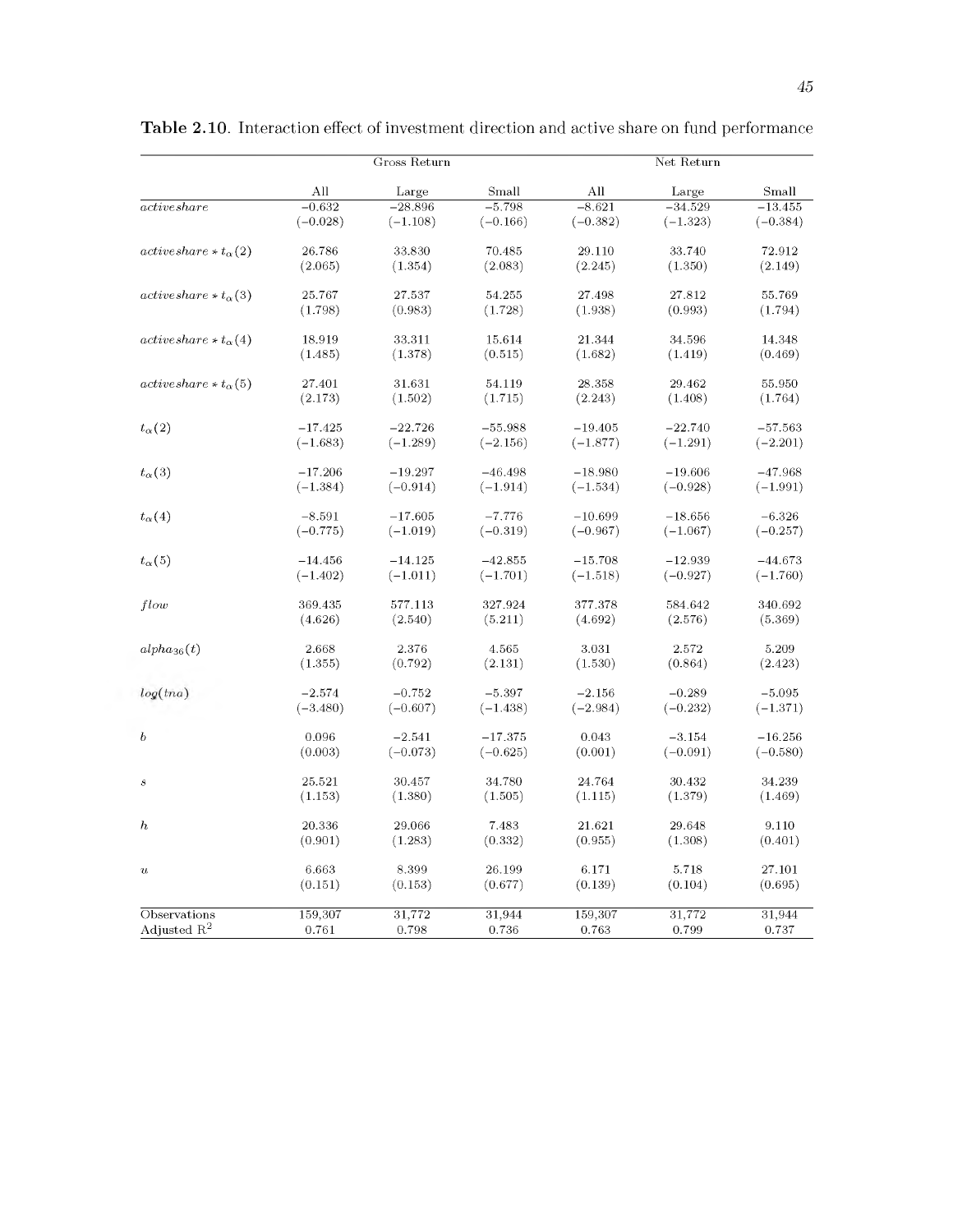|                                | Selectivity Quintiles          |                                |                  |                     |                |         |         |
|--------------------------------|--------------------------------|--------------------------------|------------------|---------------------|----------------|---------|---------|
| $t_{\alpha}$                   | $\mathbf{1}$                   | $\overline{2}$                 | 3                | $\overline{4}$      | $\overline{5}$ | spread  | t-val   |
|                                | Full sample based on all funds |                                |                  |                     |                |         |         |
|                                | $-0.8$                         | $-1.27*$                       | $-0.12$          | 0.85                | 0.54           | 1.33    | 1.34    |
| $\mathbf{1}$<br>$\overline{2}$ | $-0.36$                        |                                | 0.12             | $1.6**$             | 0.86           | 1.22    | 1.13    |
|                                |                                | $-0.55$                        |                  |                     |                |         |         |
| $\sqrt{3}$                     | $-0.19$                        | 0.13                           | 0.49             | $1.68**$<br>$1.6**$ | 0.96           | 1.16    | 1.1     |
| 4                              | $-0.2$                         | 0.54                           | 0.97             |                     | 0.71           | 0.92    | 0.9     |
| $\overline{5}$                 | 0.15                           | 0.17                           | 1.11             | $2.23***$           | $3.32***$      | 3.16    | 3.39    |
| spread                         | 0.95                           | 1.44                           | 1.23             | 1.38                | 2.78           |         |         |
| t-val                          | 2.12                           | 2.32                           | 1.85             | 2.45                | 3.34           |         |         |
|                                |                                | Subsample based on large funds |                  |                     |                |         |         |
| $\mathbf 1$                    | $-0.32$                        | $-1.27*$                       | $-1.8**$         | $-1.25$             | $-0.46$        | $-0.13$ | $-0.11$ |
| $\overline{2}$                 | 0.2                            | $-0.1$                         | $-0.7$           | $-0.31$             | 0.28           | 0.08    | 0.06    |
| 3                              | $-0.8$                         | $-0.26$                        | $-0.51$          | $-0.17$             | $-1.01$        | $-0.21$ | $-0.15$ |
| 4                              | $-0.56$                        | $-0.03$                        | 1.09             | 0.96                | $-0.25$        | 0.31    | 0.22    |
| $\overline{5}$                 | $-0.87$                        | 0.6                            | 0.12             | $1.52^{\ast}$       | 1.36           | 2.23    | 1.63    |
| spread                         | $-0.55$                        | 1.87                           | 1.91             | 2.77                | 1.82           |         |         |
| t-val                          | $-0.95$                        | 1.89                           | 2.03             | 2.41                | 1.17           |         |         |
|                                |                                | Subsample based on small funds |                  |                     |                |         |         |
| $\mathbf{1}$                   | $-0.17$                        | 0.33                           | 1.08             | 1.05                | $3.99***$      | 4.16    | 2.55    |
| $\overline{2}$                 | $-0.45$                        | 0.93                           | $1.72*$          | $2.75***$           | 2.19           | 2.64    | 1.64    |
| 3                              | $1.61**$                       | 1.4                            | 1.61             | $2.54***$           | $3.73***$      | 2.12    | 1.22    |
| 4                              | 0.96                           | $2.75***$                      | 1.55             | $2.4**$             | $2.33*$        | 1.36    | 1.09    |
| $\overline{5}$                 | $1.6*$                         | $2.57***$                      | 1.08             | $4.88***$           | $3.24***$      | 1.64    | 1.09    |
| spread                         | 1.77                           | 2.24                           | $\overline{0}$   | 3.83                | $-0.76$        |         |         |
| t-val                          | 1.83                           | 2.11                           | $\boldsymbol{0}$ | 3.19                | $-0.45$        |         |         |

Table 2.11. Double sort on investment direction and selectivity based gross return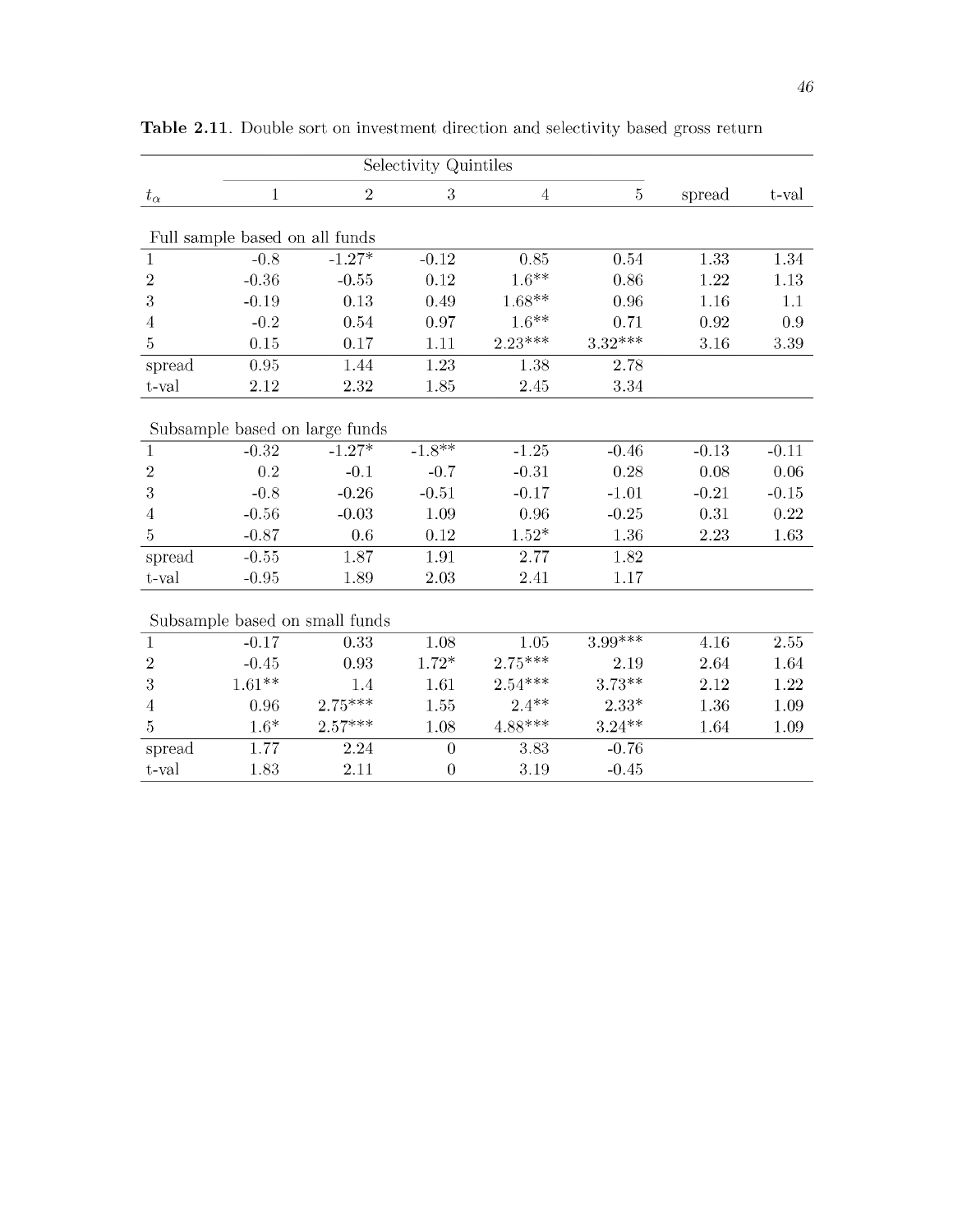|                | Selectivity Quintiles          |             |            |                |                |         |         |
|----------------|--------------------------------|-------------|------------|----------------|----------------|---------|---------|
| $t_{\alpha}$   | $\mathbf 1$                    | $\,2$       | 3          | $\overline{4}$ | $\overline{5}$ | spread  | t-val   |
|                | Full sample based on all funds |             |            |                |                |         |         |
| $\mathbf{1}$   | $-1.59***$                     | $-2.29$ *** | $-1.35**$  | $-0.46$        | $-0.92$        | 0.67    | 0.67    |
| $\sqrt{2}$     | $-1.18***$                     | $-1.68***$  | $-0.98*$   | 0.38           | $-0.93$        | 0.25    | 0.23    |
| 3              | $-1.25***$                     | $-1.12***$  | $-0.8$     | 0.43           | $-0.15$        | 1.1     | 1.04    |
| $\overline{4}$ | $-1.24***$                     | $-0.51$     | $-0.36$    | 0.35           | $-0.49$        | 0.75    | 0.75    |
| 5              | $-0.87*$                       | $-0.93$     | $-0.03$    | 0.87           | $1.93**$       | 2.8     | 2.99    |
| spread         | 0.72                           | 1.36        | 1.32       | 1.33           | 2.85           |         |         |
| t-val          | 1.62                           | 2.24        | 1.99       | 2.36           | 3.38           |         |         |
|                | Subsample based on large funds |             |            |                |                |         |         |
| $\mathbf{1}$   | $-1.01*$                       | $-2.36***$  | $-2.74***$ | $-2.37**$      | $-1.71$        | $-0.7$  | $-0.55$ |
| $\sqrt{2}$     | $-0.56$                        | $-1.08$     | $-1.6**$   | $-1.38$        | $-0.83$        | $-0.28$ | $-0.21$ |
| 3              | $-1.74***$                     | $-1.01$     | $-1.78***$ | $-1.43$        | $-1.99$        | $-0.25$ | $-0.17$ |
| 4              | $-1.46***$                     | $-1.33**$   | 0.52       | $-0.68$        | $-1.03$        | 0.42    | 0.3     |
| 5              | $-1.74***$                     | $-0.2$      | $-0.87$    | 0.19           | 0.33           | 2.06    | 1.54    |
| spread         | $-0.73$                        | 2.16        | 1.87       | 2.56           | 2.03           |         |         |
| t-val          | $-1.26$                        | 2.21        | 2.02       | 2.22           | 1.3            |         |         |
|                | Subsample based on small funds |             |            |                |                |         |         |
| $\mathbf{1}$   | $-0.87$                        | $-0.84$     | $-0.18$    | $-0.56$        | 1.52           | 2.39    | 1.57    |
| $\overline{2}$ | $-1.57*$                       | $-0.6$      | 0.36       | 1.37           | 0.88           | 2.45    | 1.47    |
| 3              | 0.41                           | $-0.46$     | 0.34       | 1.12           | 1.62           | 1.21    | 0.67    |
| $\overline{4}$ | $-0.85$                        | $1.7*$      | 0.2        | 1.27           | 0.02           | 0.87    | 0.69    |
| $\overline{5}$ | 0.4                            | 0.83        | 0.68       | $2.66**$       | 1.62           | 1.22    | 0.81    |
| spread         | $\overline{1.26}$              | 1.68        | 0.86       | 3.22           | 0.09           |         |         |
| t-val          | 1.26                           | 1.54        | 0.9        | 2.72           | 0.06           |         |         |

Table 2.12. Double sort on investment direction and selectivity based net return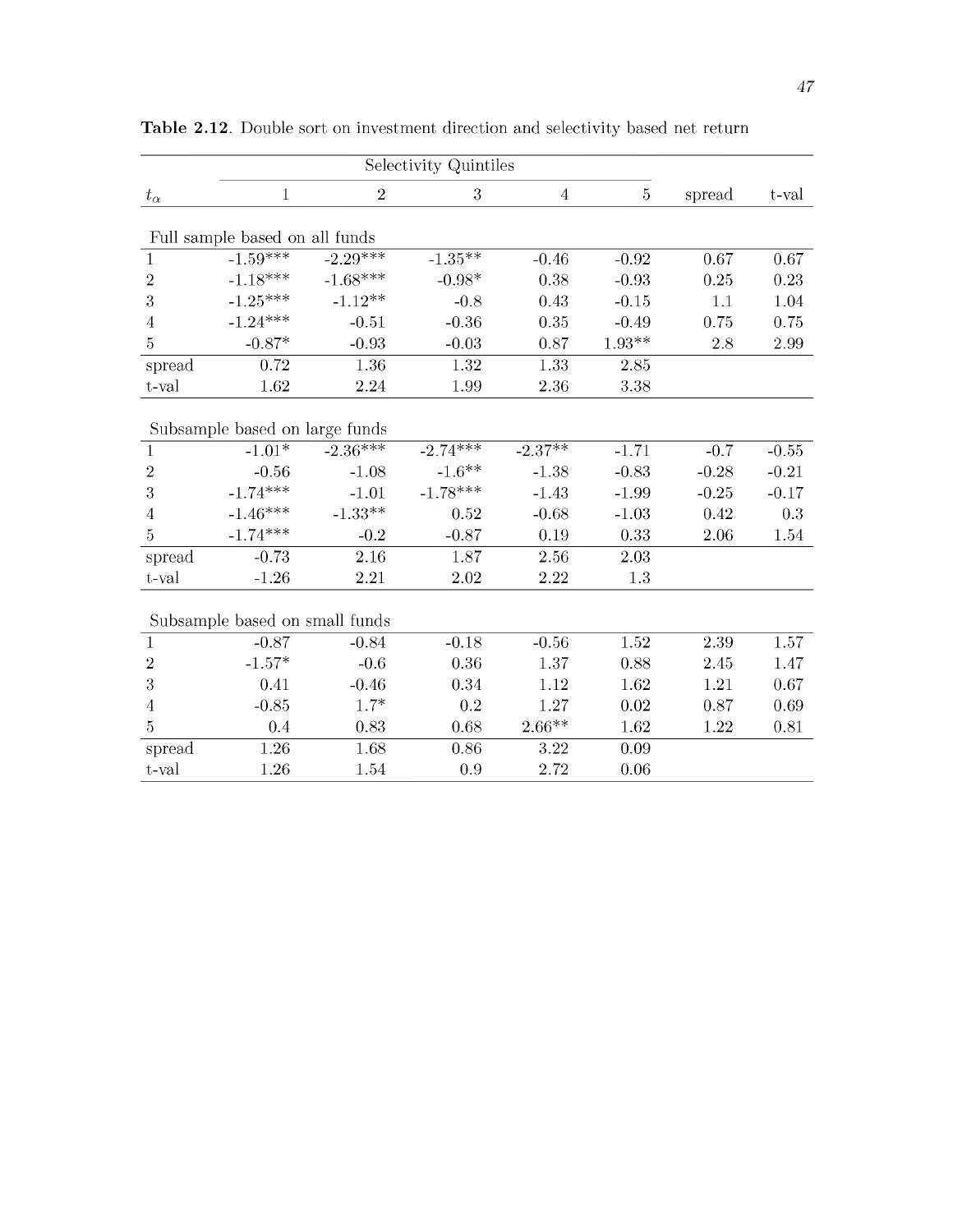|                                   |            | Gross Return |            |            | Net Return |            |
|-----------------------------------|------------|--------------|------------|------------|------------|------------|
|                                   | All        | Large        | Small      | All        | Large      | Small      |
| selectivity                       | 28.223     | $-25.387$    | 61.865     | 21.420     | $-30.938$  | 48.842     |
|                                   | (0.911)    | $(-0.617)$   | (1.738)    | (0.688)    | $(-0.750)$ | (1.361)    |
| selectivity $\star t_{\alpha}(2)$ | $-14.666$  | 3.813        | $-16.693$  | $-14.750$  | 6.110      | $-17.408$  |
|                                   | $(-0.675)$ | (0.076)      | $(-0.383)$ | $(-0.680)$ | (0.122)    | $(-0.396)$ |
| $selectivity * t_{\alpha}(3)$     | $-22.113$  | $-17.962$    | $-40.051$  | $-20.730$  | $-14.296$  | $-37.944$  |
|                                   | $(-0.883)$ | $(-0.396)$   | $(-1.127)$ | $(-0.825)$ | $(-0.314)$ | $(-1.040)$ |
| $selectivity * t_{\alpha}(4)$     | $-40.179$  | $-40.538$    | $-56.033$  | $-39.764$  | $-37.032$  | $-58.790$  |
|                                   | $(-1.645)$ | $(-0.898)$   | $(-1.386)$ | $(-1.623)$ | $(-0.817)$ | $(-1.451)$ |
| $selectivity * t_{\alpha}(5)$     | 32.265     | 48.579       | $-8.486$   | 32.838     | 50.048     | $-6.479$   |
|                                   | (1.403)    | (1.002)      | $(-0.217)$ | (1.423)    | (1.032)    | $(-0.164)$ |
| $t_{\alpha}(2)$                   | 6.522      | 2.968        | 7.259      | 6.394      | 2.387      | 7.010      |
|                                   | (1.647)    | (0.483)      | (1.188)    | (1.614)    | (0.390)    | (1.137)    |
| $t_{\alpha}(3)$                   | 9.844      | 5.113        | 11.543     | 9.487      | 4.425      | 10.666     |
|                                   | (2.191)    | (0.851)      | (1.951)    | (2.111)    | (0.735)    | (1.795)    |
| $t_{\alpha}(4)$                   | 11.603     | 12.344       | 10.733     | 11.364     | 11.614     | 10.912     |
|                                   | (2.492)    | (1.997)      | (1.551)    | (2.440)    | (1.884)    | (1.578)    |
| $t_{\alpha}(5)$                   | 6.392      | 7.362        | 11.055     | 6.085      | 6.678      | 10.355     |
|                                   | (1.334)    | (1.058)      | (1.618)    | (1.271)    | (0.958)    | (1.507)    |
| flow                              | 461.294    | 572.772      | 400.795    | 470.166    | 580.901    | 410.417    |
|                                   | (9.504)    | (4.335)      | (10.709)   | (9.515)    | (4.403)    | (10.677)   |
| $alpha_{36}(t)$                   | 2.263      | 1.948        | 4.301      | 2.614      | 2.105      | 5.107      |
|                                   | (1.110)    | (0.759)      | (2.100)    | (1.274)    | (0.820)    | (2.464)    |
| log(tna)                          | $-1.482$   | $-1.587$     | 0.548      | $-0.795$   | $-1.097$   | 3.560      |
|                                   | $(-2.179)$ | $(-1.439)$   | (0.266)    | $(-1.186)$ | $(-0.981)$ | (1.698)    |
| $\boldsymbol{b}$                  | 12.317     | 10.745       | 12.468     | 11.885     | 10.847     | 11.467     |
|                                   | (0.442)    | (0.309)      | (0.448)    | (0.427)    | (0.312)    | (0.413)    |
| $\boldsymbol{s}$                  | 29.816     | 22.453       | 34.189     | 28.199     | 21.118     | 33.173     |
|                                   | (1.868)    | (1.322)      | (2.269)    | (1.759)    | (1.241)    | (2.190)    |
| $\boldsymbol{h}$                  | 18.043     | 24.660       | 9.186      | 19.330     | 26.179     | 10.178     |
|                                   | (0.982)    | (1.014)      | (0.567)    | (1.043)    | (1.072)    | (0.619)    |
| $\boldsymbol{u}$                  | 13.902     | 6.742        | 17.852     | 13.615     | 6.099      | 17.917     |
|                                   | (0.343)    | (0.131)      | (0.494)    | (0.335)    | (0.119)    | (0.493)    |
| Observations                      | 350,435    | 69,980       | 70,197     | 350,435    | 69,980     | 70,197     |
| Adjusted $R^2$                    | 0.725      | 0.764        | 0.699      | 0.727      | 0.765      | 0.700      |

Table 2.13. Interaction effect of investment direction and active share on fund performance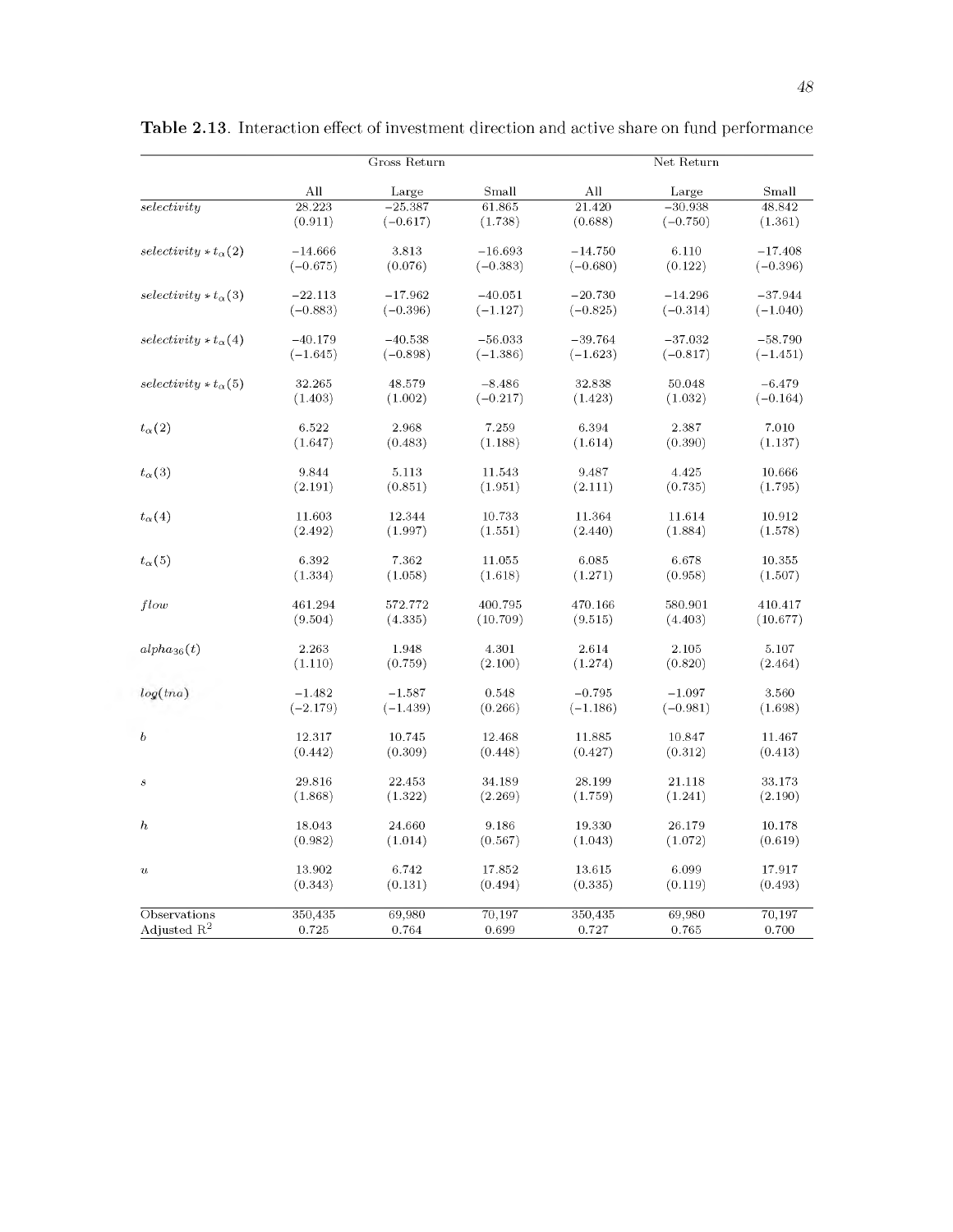|                         |                 | Flow       |                 |
|-------------------------|-----------------|------------|-----------------|
|                         | (1)             | (2)        | (3)             |
| $t_{\alpha}$            | 0.0002          | 0.0003     | 0.0002          |
|                         | (2.00)          | (2.74)     | (1.94)          |
| turnover                | 0.001<br>(2.01) |            |                 |
| active share            |                 | $-0.02$    |                 |
|                         |                 | $(-6.46)$  |                 |
| selectivity             |                 |            | 0.004<br>(1.10) |
| $alpha_{36}(t)$         | $0.01\,$        | $0.01\,$   | $0.01\,$        |
|                         | (39.20)         | (38.45)    | (39.89)         |
| expense                 | $-0.20$         | $-0.004$   | $-0.14$         |
|                         | $(-3.08)$       | $(-0.03)$  | $(-2.71)$       |
| $\boldsymbol{b}$        | $-0.002$        | $-0.004$   | $-0.002$        |
|                         | $(-1.17)$       | $(-1.68)$  | $(-0.89)$       |
| $\boldsymbol{s}$        | $-0.001$        | $-0.001$   | $-0.001$        |
|                         | $(-1.02)$       | $(-0.38)$  | $(-0.56)$       |
| $\boldsymbol{h}$        | $0.01\,$        | 0.02       | $0.01\,$        |
|                         | (3.64)          | (9.32)     | (3.41)          |
| $\boldsymbol{u}$        | $0.01\,$        | 0.02       | $0.01\,$        |
|                         | (5.04)          | (9.66)     | (5.31)          |
| logtna                  | $-0.01$         | $-0.01$    | $-0.01$         |
|                         | $(-24.50)$      | $(-24.05)$ | $(-25.10)$      |
| Observations            | 344,468         | 144,493    | 352,232         |
| Adjusted $\mathbb{R}^2$ | 0.10            | 0.18       | 0.10            |

Table 2.14. Flow regression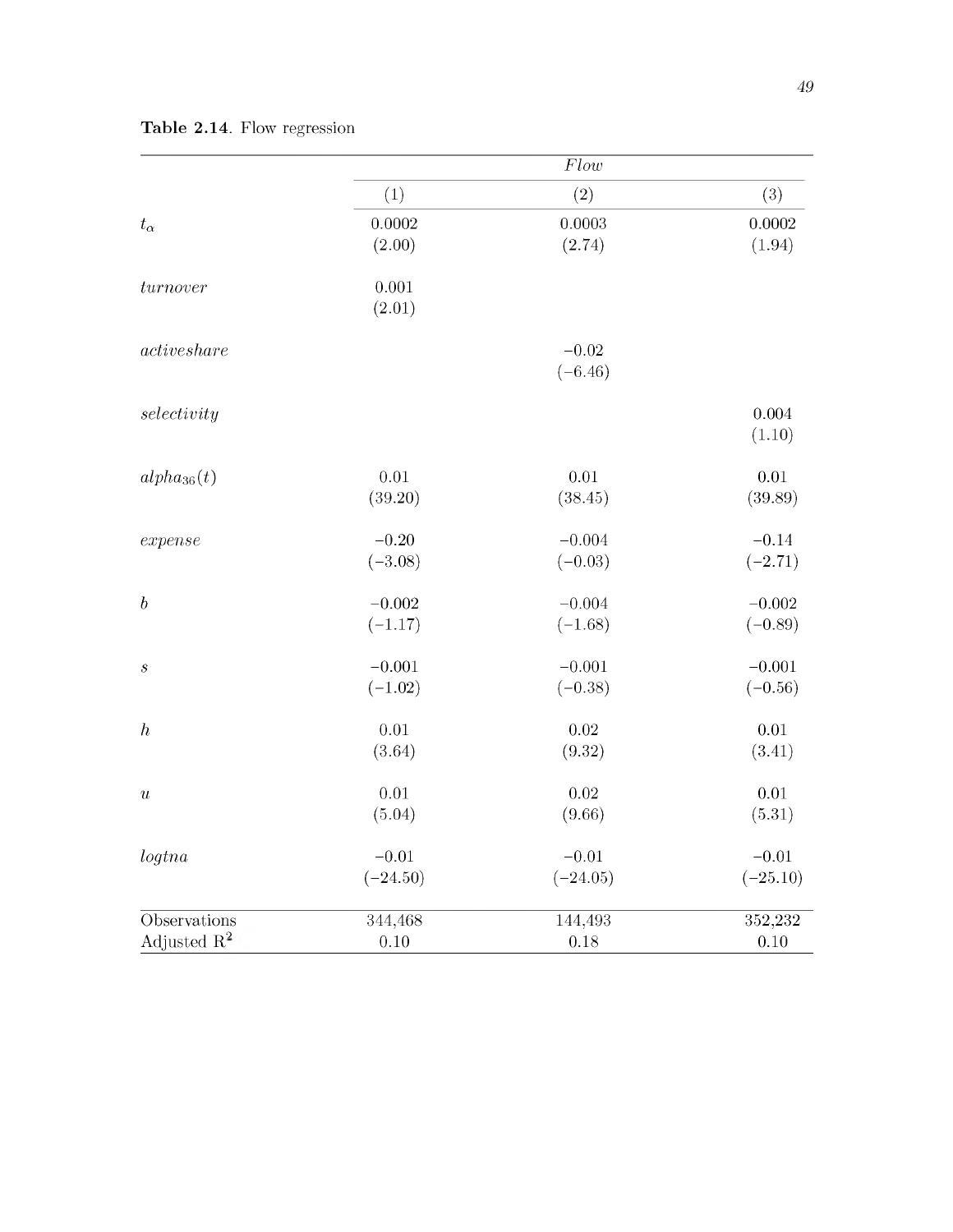|                                         | $\overline{grossR}$ |                     |                     |                      |  |  |  |
|-----------------------------------------|---------------------|---------------------|---------------------|----------------------|--|--|--|
|                                         | (1)                 | (2)                 | (3)                 | (4)                  |  |  |  |
| $t_{\alpha}$                            |                     | 1.29<br>(2.88)      | 1.28<br>(2.88)      |                      |  |  |  |
| turnover                                | 4.47<br>(3.12)      |                     | 4.46<br>(3.11)      | $1.11\,$<br>(0.52)   |  |  |  |
| $t_{\alpha}(2) * turnover$              |                     |                     |                     | $2.90\,$<br>(0.80)   |  |  |  |
| $t_{\alpha}(3) * turnover$              |                     |                     |                     | 1.06<br>(0.30)       |  |  |  |
| $t_{\alpha}(4) * turnover$              |                     |                     |                     | 6.88<br>(2.24)       |  |  |  |
| $t_{\alpha}(5) * turnover$              |                     |                     |                     | 5.70<br>(1.67)       |  |  |  |
| $t_{\alpha}(2)$                         |                     |                     |                     | $0.85\,$<br>(0.36)   |  |  |  |
| $t_{\alpha}(3)$                         |                     |                     |                     | 2.49<br>(1.08)       |  |  |  |
| $t_{\alpha}(4)$                         |                     |                     |                     | $-1.80$<br>$(-0.77)$ |  |  |  |
| $t_{\alpha}(5)$                         |                     |                     |                     | 0.59<br>(0.27)       |  |  |  |
| Observations<br>Adjusted $\mathbb{R}^2$ | 231,186<br>$0.01\,$ | 231,186<br>$0.01\,$ | 231,186<br>$0.01\,$ | 231,186<br>$0.01\,$  |  |  |  |

Table  $2.15$ . Robustness test: investment direction and turnover ratio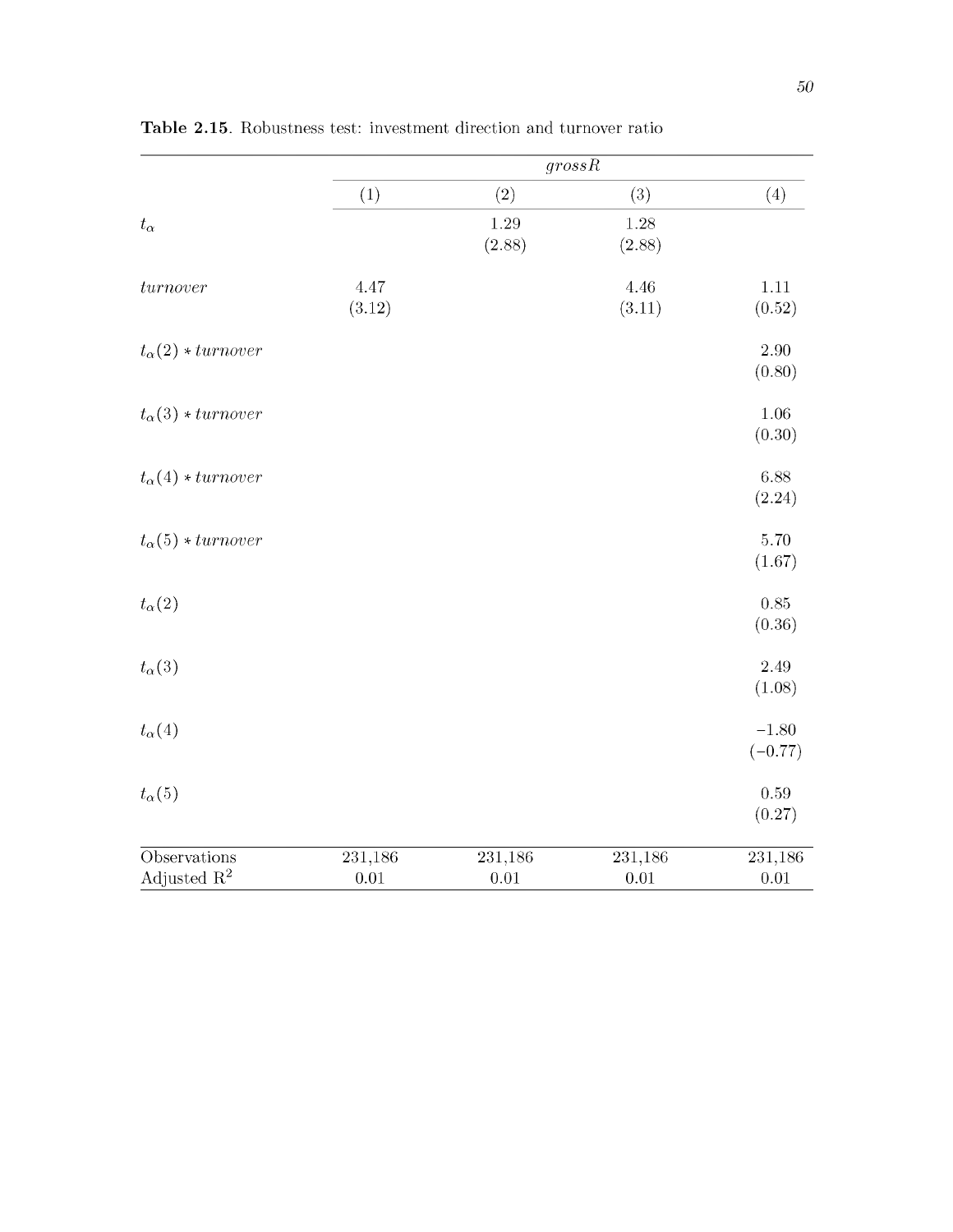|                  |                                |                                | Turnover  |           |           |         |         |
|------------------|--------------------------------|--------------------------------|-----------|-----------|-----------|---------|---------|
| $t_{\alpha}$     | 1                              | $\sqrt{2}$                     | 3         | 4         | 5         | spread  | t-val   |
|                  |                                |                                |           |           |           |         |         |
|                  | Full sample based on all funds |                                |           |           |           |         |         |
| $\mathbf{1}$     | 0.62                           | 0.75                           | $0.97**$  | $0.78**$  | $1.28**$  | 0.65    | 0.92    |
| $\overline{2}$   | $1.29***$                      | $1.2***$                       | $1.51***$ | $1.23***$ | $0.84*$   | $-0.45$ | $-0.61$ |
| $\sqrt{3}$       | $1.35***$                      | $1.15***$                      | 0.63      | $1.54***$ | $0.92*$   | $-0.43$ | $-0.63$ |
| 4                | 0.75                           | $0.75*$                        | $1.36***$ | $1.44***$ | $1.48***$ | 0.73    | 0.97    |
| $\overline{5}$   | $0.81*$                        | $-0.09$                        | $0.94**$  | $1.67***$ | $2.31***$ | 1.5     | 2.12    |
| spread           | 0.19                           | $-0.84$                        | $-0.03$   | 0.9       | 1.04      |         |         |
| t-val            | 0.37                           | $-1.73$                        | $-0.04$   | 1.69      | 1.63      |         |         |
|                  |                                | Subsample based on large funds |           |           |           |         |         |
| $\mathbf{1}$     | $1.7***$                       | 0.55                           | $1.39**$  | $-0.15$   | $-0.9$    | $-2.59$ | $-2.43$ |
| $\boldsymbol{2}$ | $1.49*$                        | $2.01^{\ast\ast\ast}$          | $1.7***$  | 0.81      | 0.12      | $-1.37$ | $-1.08$ |
| 3                | 0.58                           | $1.62^{\ast\ast}$              | $1.21**$  | $2.6***$  | 0.68      | 0.1     | 0.08    |
| 4                | 0.99                           | $-0.08$                        | $1.74***$ | $2.63***$ | 0.77      | $-0.22$ | $-0.22$ |
| $\overline{5}$   | $1.72***$                      | 0.91                           | $1.9**$   | $2.46***$ | $2.18***$ | 0.46    | 0.44    |
| spread           | 0.03                           | 0.36                           | 0.51      | 2.62      | 3.08      |         |         |
| t-val            | 0.04                           | 0.4                            | 0.59      | 2.58      | 2.75      |         |         |
|                  |                                | Subsample based on small funds |           |           |           |         |         |
| $\mathbf{1}$     | $1.31*$                        | 0.06                           | 1.1       | $-0.31$   | 1.04      | $-0.26$ | $-0.19$ |
| $\boldsymbol{2}$ | 1.17                           | $1.87**$                       | $1.66*$   | 0.36      | $5.13***$ | 3.96    | 3.44    |
| 3                | $1.8^{\ast\ast}$               | 1.25                           | 0.67      | $1.83**$  | $-0.19$   | $-1.98$ | $-1.38$ |
| 4                | $1.6*$                         | 1.45                           | 1.28      | $2.28***$ | $-0.33$   | $-1.93$ | $-1.32$ |
| $\overline{5}$   | $1.96^{\ast\ast}$              | 0.31                           | $2.4***$  | $2.46***$ | 1.44      | $-0.52$ | $-0.37$ |
| spread           | 0.65                           | 0.25                           | 1.3       | 2.77      | 0.4       |         |         |
| t-val            | 0.62                           | 0.22                           | 1.08      | 1.97      | 0.28      |         |         |

Table 2.16. Robustness test: double sorting on investment direction and turnover ratio based on *grossR*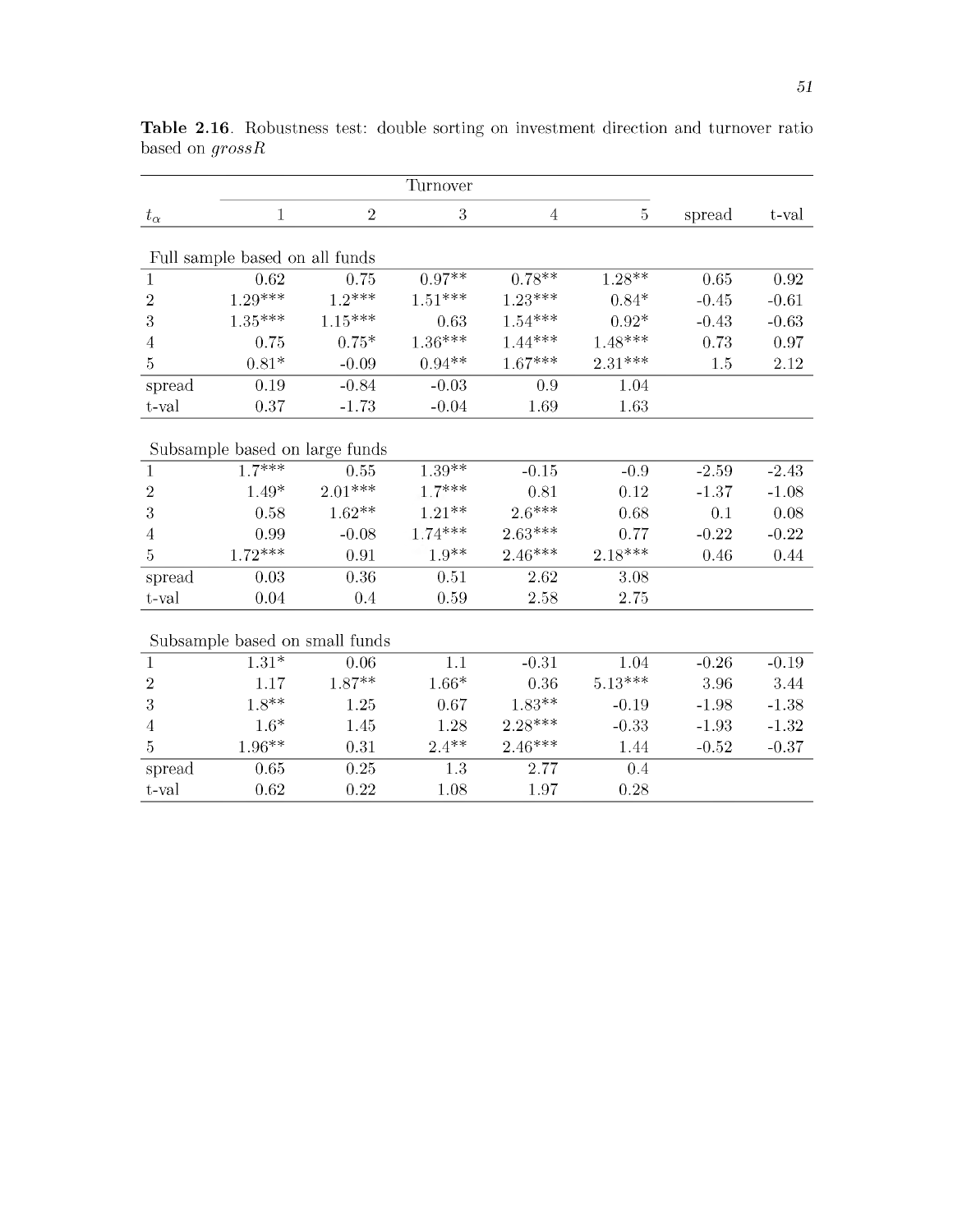## **REFERENCES**

Amihud, Yakov, and Ruslan Goyenko, 2013, Mutual fund's r2 as predictor of performance, *Review of Financial Studies* 26, 667-694.

Anat R. Admati, Stephen A. Ross, 1985, Measuring investment performance in a rational expectations equilibrium model, *The Journal of Business* 58, 1–26.

Asparouhova, Elena, Peter Bossaerts, and Charles Plott, 2003, Excess demand and equilibration in multi-security financial markets: The empirical evidence, *Journal of Financial M arkets* 6, 1-21.

Barber, Brad M, Xing Huang, and Terrance Odean, 2014, W hich risk factor matter to investors? Evidence from mutual fund flows, *Working Paper.*

Berk, Jonathan B., and Jules H. van Binsbergen, 2015, Measuring skill in the mutual fund industry, *Journal of Financial Economics* 118, 1-20.

Berk, Jonathan B., and Jules H. van Binsbergen, 2016, Assessing asset pricing models using revealed preference, *Journal of Financial Economics* 119, 1-23.

Blume, M arshall E, 1984, The use of alpha to improve performance, *The Journal of Portfolio M anagement* 11, 86-92.

Bossaerts, Peter, and Charles Plott, 2004, Basic principles of asset pricing theory: Evidence from large-scale experim ental financial m arkets, *Review of Finance* 8, 135-169.

Bossaerts, Peter, and Wenhao Yang, 2015, Using alpha to generate alpha, *Working Paper*.

Brown, Stephen J., and W illiam N. Goetzmann, 1995, Performance persistence, *Journal of Finance* 50, 679-698.

Carhart, Mark M, 1997, On persistence in mutual fund performance, *The Journal of Finance* 52, 57-82.

Chen, Hsiu-Lang, Narasimhan Jegadeesh, and Russ Wermers, 2000, The value of active mutual fund management: An examination of the stockholdings and trades of fund managers, *Journal of Financial and Quantitative Analysis* 35, 343-368.

Chevalier, Judith, and Glenn Ellison, 1997, Risk taking by mutual funds as a response to incentives, *The Journal of Political Economy* 105, 1167–1200.

Conrad, Jennifer, and Gautam Kaul, 1988, Time-variation in expected returns, *Journal of Business* 61, 409-425.

Cremers, KJ Martijn, and Antti Petajisto, 2009, How active is your fund manager? A new measure that predicts performance, *Review of Financial Studies* 22, 3329-3365.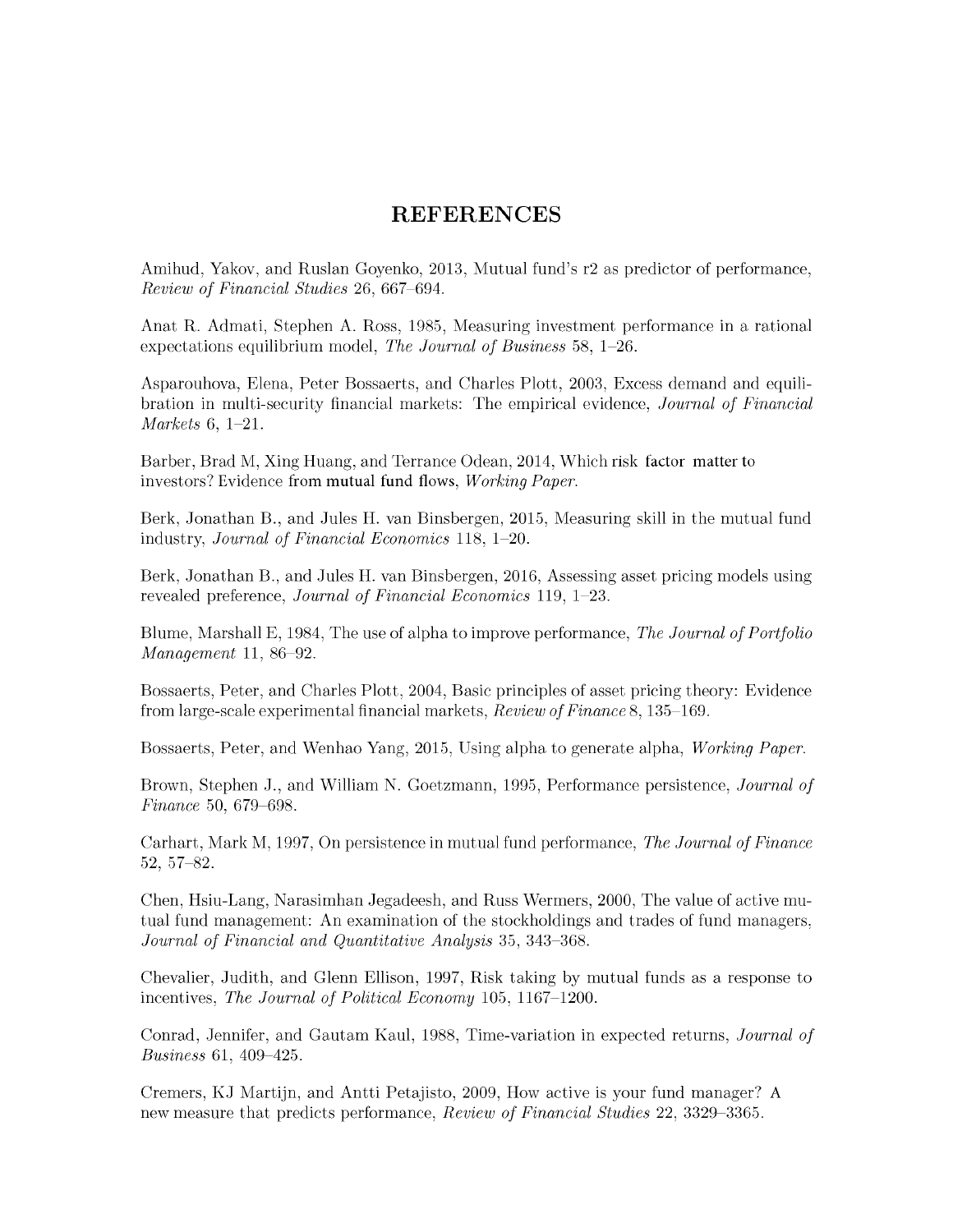Dahlquist, Magnus, Stefan Engström, and Paul Söderlind, 2000, Performance and characteristics of swedish mutual funds, *Journal of Financial and Quantitative Analysis* 35, 409-423.

Dybvig, Philip H, and Stephen A Ross, 1985a, The analytics of performance measurement using a security market line, *The Journal of Finance* 40, 401–416.

Dybvig, Philip H, and Stephen A Ross, 1985b, Differential information and performance measurement using a security market line, *The Journal of Finance* 40, 383–399.

Elton, Edwin J, Martin Jay Gruber, Sanjiv Das, and Matthew Hlavka, 1993, Efficiency with costly information: A reinterpretation of evidence from managed portfolios, *Review of Financial Studies* 6, 1-22.

Fama, Eugene F., and Kenneth R. French, 1992, The cross-section of expected stock returns, *The Journal of Finance* 47, 427-465.

Fama, Eugene F, and Kenneth R French, 1993, Common risk factors in the returns on stocks and bonds, *Journal of Financial Economics* 33, 3–56.

Fama, Eugene F, and Kenneth R French, 2010, Luck versus skill in the cross-section of mutual fund returns, *The Journal of Finance* 65, 1915-1947.

Fama, Eugene F., and James D. MacBeth, 1973, Risk, return, and equilibrium: Empirical tests, *Journal of Political Economy* 81, 607-636.

Frazzini, Andrea, Jacques Friedman, and Lukasz Pomorski, 2015, Deactivating active share, *Working Paper.*

Garleanu, Nicolae, and Lasse Heje Pedersen, 2013, Dynamic trading with predictable returns and transaction costs, *The Journal of Finance* 68, 2309-2340.

Green, Richard C, 1986, Positively weighted portfolios on the minimum-variance frontier, *The Journal of Finance* 41, 1051-1068.

Jensen, Michael C, 1968, The performance of mutual funds in the period 1945-1964, The *Journal of Finance* 23, 389-416.

Jensen, Michael C, Fischer Black, and Myron S Scholes, 1972, The capital asset pricing model: Some empirical tests, *Studies in the Theory of Capital Markets* 79–121.

Levy, Moshe, and Richard Roll, 2015, Seeking alpha? It's a bad guideline for portfolio optim ization, *W orking Paper.*

Lintner, John, 1969, The valuation of risk assets and the selection of risky investments in stock portfolios and capital budgets, *The Review of Economics and Statistics* 47, 13-37.

Lynch, Anthony W, and David K Musto,  $2003$ , How investors interpret past fund returns, *The Journal of Finance* 58, 2033-2058.

Michael R. Gibbons, Jay Shanken, Stephen A. Ross, 1989, A test of the efficiency of a given portfolio, *Econometrica* 57, 1121-1152.

Pástor, Luboš, and Robert F Stambaugh, 2012, On the size of the active management industry, *Journal of Political Economy* 120, 740-781.